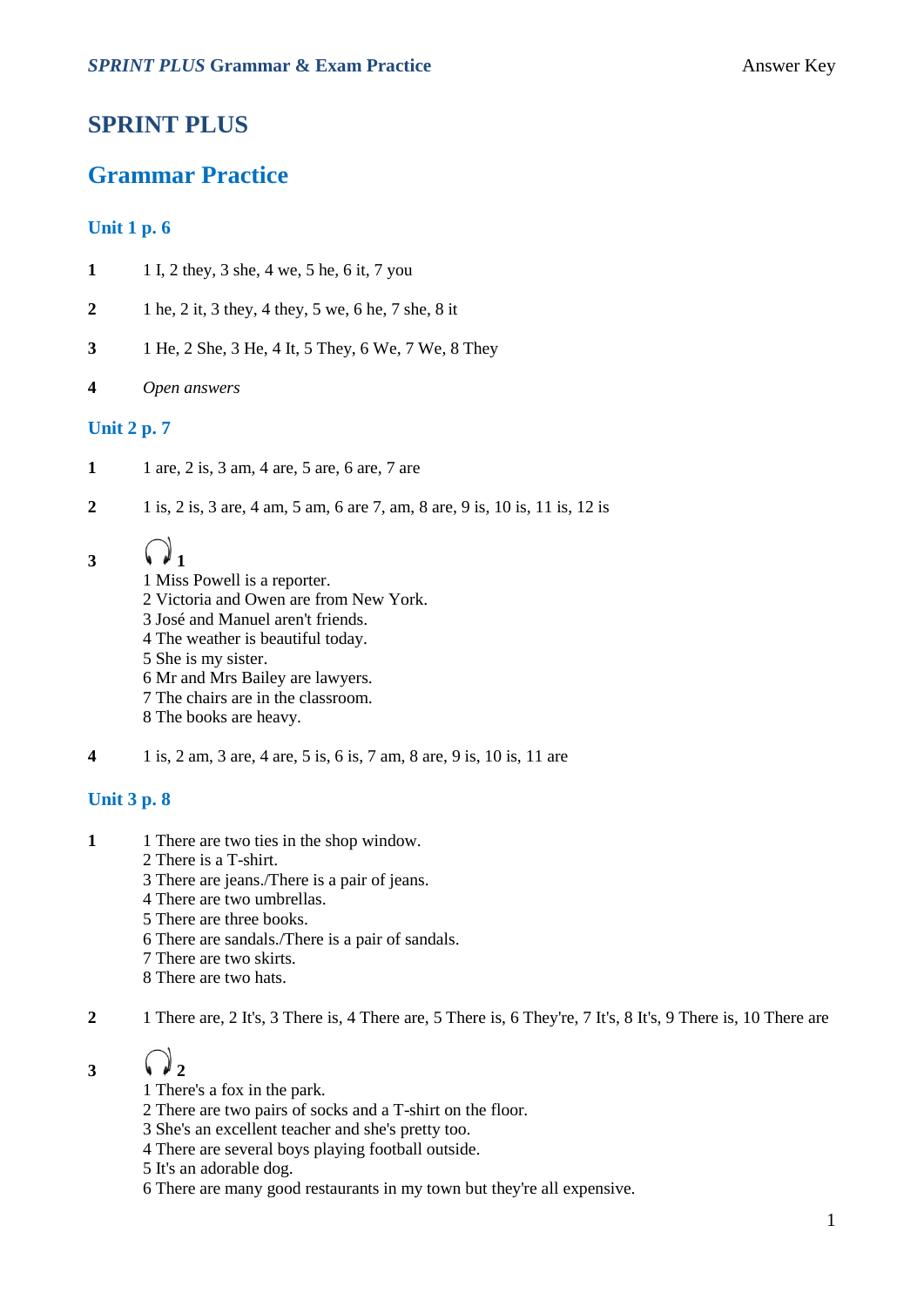7 She's my grandmother. 8 There's a great film on TV tonight. 9 There's a delicious cake in the kitchen. 10 He's my brother. 11 There's someone at the door. 12 Her name is Sarah. She's English.

**4** 1 Are there many theatres in your town? Yes, there are. / No there aren't.

2 Is there a DVD player in your bedroom? Yes, there is. / No there isn't.

3 Are there many supermarkets in your town? Yes, there are. / No, there aren't.

4 Is there a computer in your house? Yes, there is. / No, there isn't.

5 Are there ten students in your English class? Yes, there are. / No, there aren't.

6 Is there an airport in your town? Yes, there is. / No, there isn't.

#### **Unit 4 p. 9**

- 1  $\binom{3}{2}$ 
	- 1 Why are you going to bed? Because I am tired.
	- 2 Why are you eating? Because I'm hungry.
	- 3 Why is she going to bed? Because she is sleepy.
	- 4 Wash your hands! They are dirty!
	- 5 May I open the window? I'm hot.
	- 6 Madrid is in Argentina. No, you're wrong.
	- 7 My feet are always cold in winter.
	- 8 They are interested in history.
	- 9 We are happy because we passed our exam.
	- 10 He is thirsty because it is very hot outside.
	- 11 Helen is afraid of spiders.
	- 12 5 plus 5 is 10. Yes, you're right!
- **2** 1 Oliver is five years old.
	- 2 Linda is cold.
	- 3 David is hungry.
	- 4 Tessa is scared.
	- 5 James is a doctor.
	- 6 Tom is late.
- **3** 1 No, I'm sad.
	- 2 No, I'm hungry. 3 No, I'm hot. 4 No, he's right. 5 No, they're clean. 6 No, they're early. 7 No, it's cheap. 8 No, it's terrible.

#### **Unit 5 p. 10**

- **1** 1 flowers, 2 kisses, 3 offices, 4 apples, 5 tomatoes, 6 bus, 7 book, 8 kilo, 9 city, 10 wolf, 11 toys, 12 parties, 13 boxes, 14 wives, 15 sandwiches, 16 person, 17 potato, 18 foot, 19 dish, 20 day
- **2** 1 sheep, 2 fish, 3 teeth, 4 leaves, 5 people / girls, 6 Mice, 7 children, 8 feet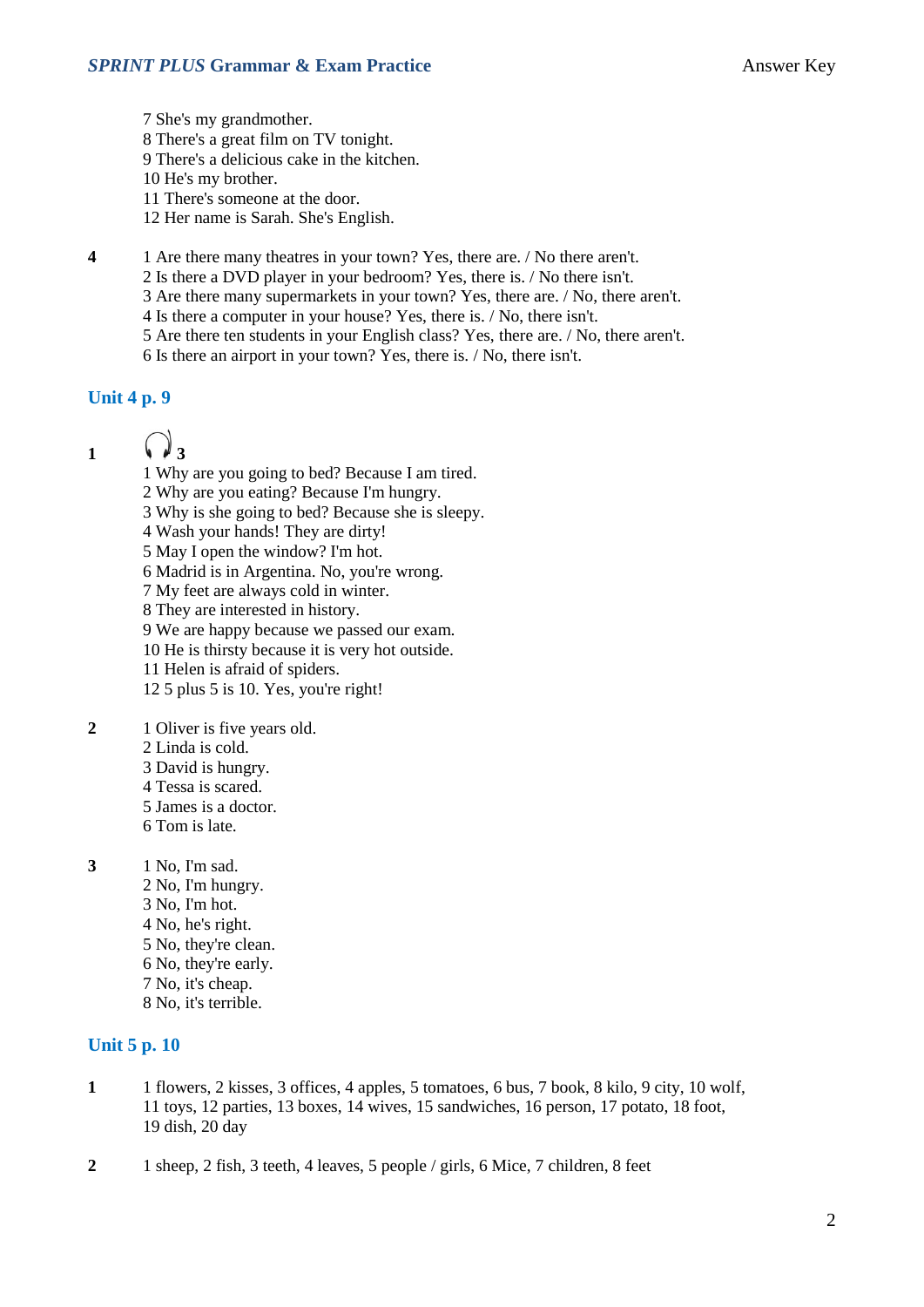# **3 4**

1 shelves, 2 child, 3 toes, 4 knife, 5 churches, 6 women, 7 country, 8 man

#### **Unit 6 p. 11**

- **1** 1 It's five o'clock in the morning.
	- 2 It's twenty past three in the afternoon.
	- 3 It's quarter past eleven in the morning.
	- 4 It's thirty-five minutes past eleven at night./It's
	- twenty-five to twelve at night.
	- 5 It's quarter past two in the morning.
	- 6 It's five to seven in the morning.
	- 7 It's quarter to nine in the evening.
	- 8 It's four o'clock in the afternoon.
	- 9 It's five past five in the afternoon. 10 It's ten past four in the morning.

# **2 5**

1 It's 2.20 p.m. 2 It's 12.30 in the afternoon. 3 It's quarter past five in the morning. 4 It's ten past nine in the evening. 5 It's eight o'clock in the morning. 6 It's quarter to four in the afternoon. 7 It's five to seven in the evening. 8 It's twenty past ten in the morning. 9 It's 3 p.m. 10 It's five past nine in the morning.

1 It's 2.20 p.m., 2 It's 12.30 p.m., 3 It's 5.15 a.m., 4 It's 9.10 p.m., 5 It's 8.00 a.m. 6 It's 3.45 p.m., 7 It's 6.55 p.m., 8 It's 10.20 a.m., 9 It's 3 p.m., 10 It's 9.05 a.m.

**3** *Open answers*

#### **Unit 7 p. 12**

- **1** 1 second, 2 tenth, 3 twenty-third, 4 sixteenth, 5 first, 6 thirty-third, 7 fourteenth, 8 fourth
- **2** 1 first, 2 fourth, 3 third, 4 ninth, 5 sixteenth, twenty-first, 6 seventh

### **3 6**

1 tenth, 2 twenty-fifth, 3 forty-third, 4 sixth, 5 seventy-first, 6 eighteenth, 7 fiftieth, 8 thirtieth

# **4 7**

- 1 My date of birth is the sixteenth of July, nineteen eighty-nine.
- 2 My birthday is on the third of May. I was born in two thousand.
- 3 My sister's date of birth is the twenty-fifth of December, nineteen seventy-nine. Her birthday is on Christmas Day!
- 4 My brother's birthday is on the twenty-sixth of February. He was born in two thousand and five.
- 5 Mr friend's birthday is on the thirty-first of October. She was born in nineteen eighty-five.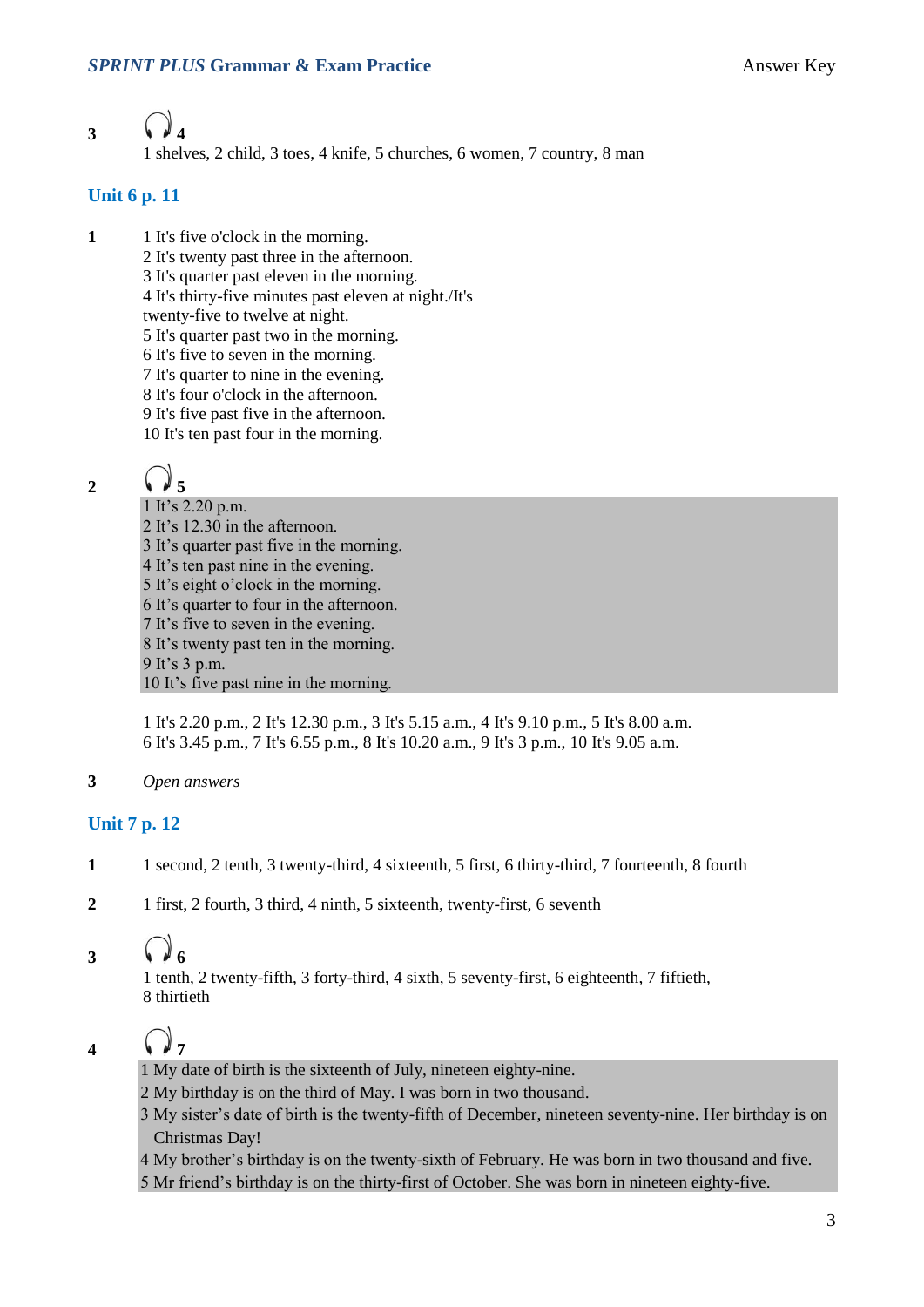#### **SPRINT PLUS Grammar & Exam Practice Answer Key**

6 My daughter's date of birth is the twenty-second of August, twenty twelve. 7 My son's birthday is on the sixth of June. He was born in two thousand and nine. 8 Mum's date of birth is 31 / 03 / 1960.

1 16/07/1989, 2 03/05/2000, 3 25/12/1979, 4 26/02/2005, 5 31/10/1985, 6 22/08/2012 7 6/06/2009, 8 31/03/1960

**5** *Sample answers:*

1 It's on the sixth of June. 2 It's on the twenty-fifth of December. 3 It's on the first of January. 4 It's on the fourteenth of February.

5 It's on the fifth of May.

6 It's on the fourth of July.

#### **Unit 8 p. 13**

**1** 1 His, 2 her, 3 your, 4 Their, 5 my, 6 Its, 7 our, 8 your

# 2  $\binom{3}{2}$

1 I wash my hands before dinner.

- 2 Mary has long hair and her eyes are blue.
- 3 I have a beautiful Siamese cat; its fur is beige and very soft.
- 4 British people love their pets very much!
- 5 We always park our car in the garage.
- 6 Tom and his sister Katy are twins.
- 7 Children! Where are your schoolbooks?
- 8 Here's my key! Where's your key, dad?
- **3** 1 Her, 2 Our, 3 their, 4 his, 5 its, 6 your
- **4** 1 A, 2 A, 3 C, 4 B, 5 C, 6 B, 7 B

#### **Unit 9 p. 14**

- **1** 1 an, 2 a, 3 an, 4 a, 5 an, 6 an, 7 a, 8 a, 9 a, 10 an, 11 a, 12 an
- **2** 1 Jessica works in a library.
	- 2 My brother is a hairdresser.
		- 3 Andrew lives in an apartment in New York.
		- 4 Ben Stiller is an American actor.
		- 5 Have you got a sore throat?
		- 6 Lucy wants to learn a foreign language.
- **3** 1 a, 2 X, 3 X, 4 the, 5 a, 6 an, 7 The, 8 X, 9 a, 10 an, the, X
- **4** 1 We stay in a hotel when we go on holiday.
	- 2 *correct*
	- 3 My grandparents' house has got two floors and an attic.
	- 4 Every Christmas me and my friends go ice-skating in town.
	- 5 *correct*
	- 6 'Let's watch a film tonight!' 'Great idea! A new Hunger Games film is on now.'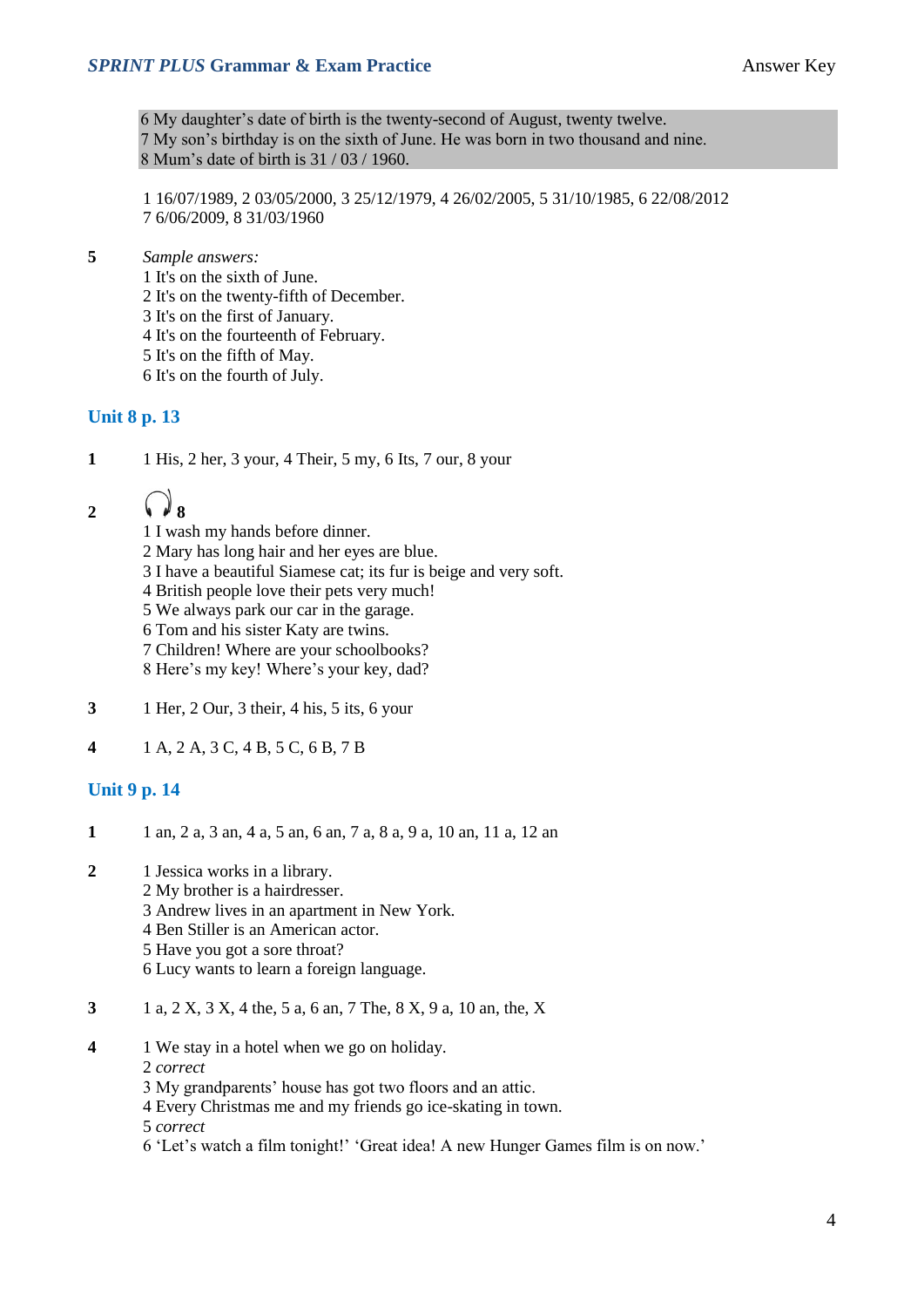#### **Unit 10 p. 15**

**1** 1 e, 2 h, 3 f, 4 b, 5 d, 6 g, 7 c, 8 a

2  $\sqrt{9}$ 

1 A **How** old are you? B I'm 19. 2 A **Where** are you from? B I'm from Bath. 3 A **How** tall are you? B I'm 1 metre, 70. 4 A **What's** your name? B My name's Audrey. 5 A **Where** is Paul? B He's in the kitchen. 6 A **Who** is that man with the black hat? B That's Simon. 7 A **How** are you? B Fine, thanks. 8 A **What**'s your job? B I'm a vet. 9 A **When** is the party? B It's tonight! 10 A **Why** is he sad? B He's got a headache. 11 A **Who** are they? B They're my cousins. 12 A **When** is dinner ready? B In half an hour.

**3** 1 What's this?

2 What's your favourite colour? 3 Who are those boys? 4 How do you go to school? 5 How is your mother? 6 What time is the piano lesson? 7 How high is that mountain? 8 When is your birthday? 9 Where is your flat? 10 How old is your brother? 11 Why is she nervous? 12 Where is Jim?

#### **Unit 11 p. 16**

- **1** 1 this, 2 those, 3 those, 4 that, 5 these, 6 that, 7 those, 8 that, 9 these, 10 this
- **2** 1 this, 2 This, 3 these, 4 These, 5 this, 6 These, 7 This, 8 these, 9 this, 10 These
- **3** 1 Those, 2 that, 3 that, 4 Those, 5 Those, 6 that, 7 Those, 8 That, 9 Those, 10 those
- **4** 1 That is my house.
	- 2 Do you like this dress?
	- 3 How much are those cherries?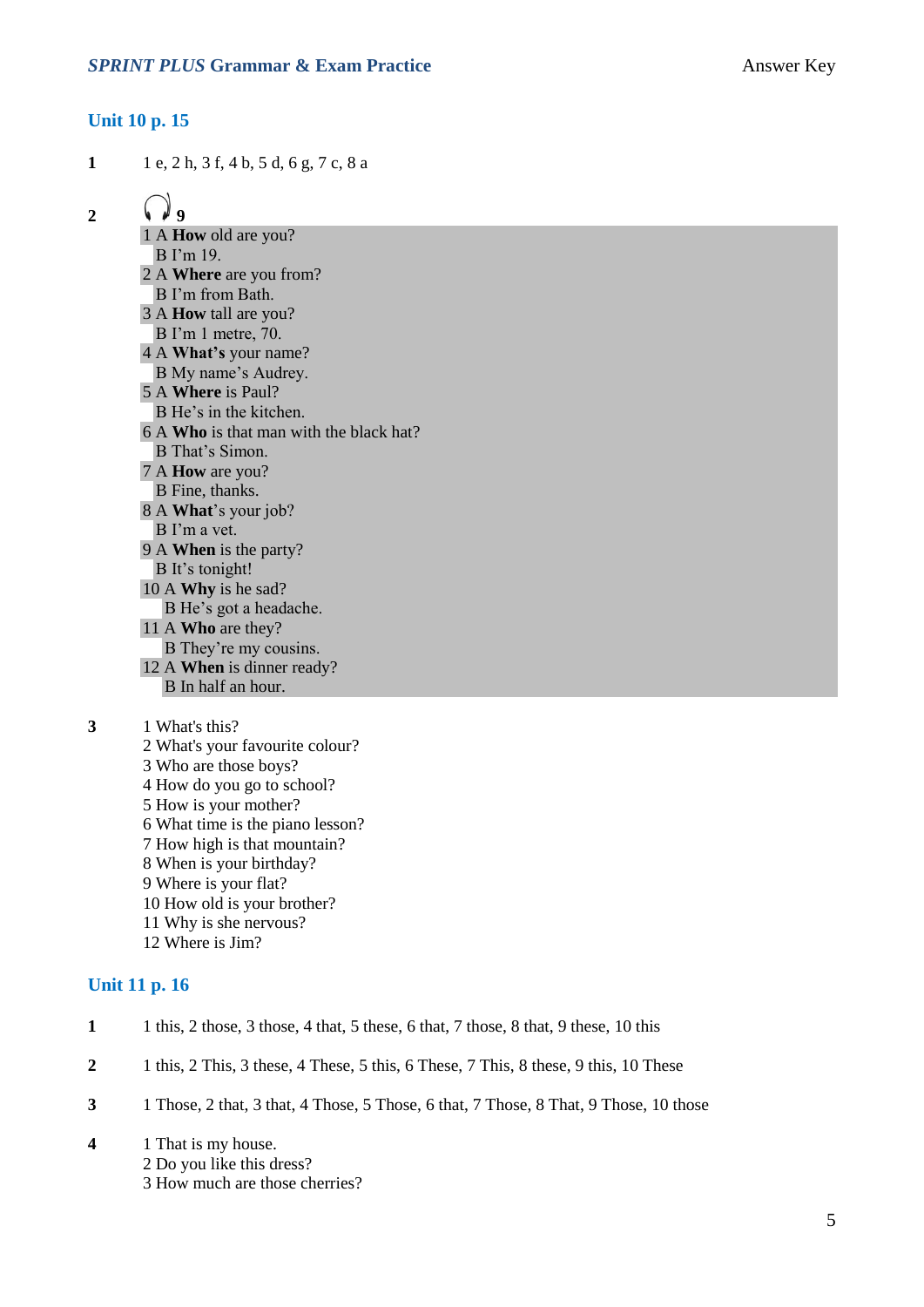4 This is my sister.

- 5 Are those girls in your class?
- 6 These shoes cost £40.

#### **Unit 12 p. 17**

**1** 1 have got, 2 has got, 3 have got, 4 has got, 5 have got, 6 have got

## 2  $\sqrt{10}$

1 A Have you got a new bike? B Yes, I have. 2 I haven't got a red coat. I've got a blue one. 3 A Has Susan got curly hair? B No, she hasn't. 4 Those children have got three pets. 5 A Has Eric got a fast car? B No, he hasn't. He's got a motorbike. 6 A Have you got dark hair? B No, I haven't. I've got ginger hair. 7 A What have you got in your rucksack? B I've got my keys, CDs and school books. 8 My little brother has got a stomach ache.

1 c, 2 b, 3 a, 4 c, 5 b, 6 b, 7 b, 8 c

**3** 1 Have Emily and I got two brothers? 2 Has Daniel got blond hair and blue eyes? 3 Have my neighbours got a big dog? 4 Has Thomas got a toothache? 5 Has Sarah got a big car / a bicycle? 6 Hasn't Tom got a ticket to go to the concert? 7 Have I / you got a new DVD player? 8 Haven't we / you got a TV?

#### **Unit 13 p. 18**

- **1** 1 Have a party!
	- 2 Have a cup of tea.
	- 3 Have a baby.
	- 4 Have a maths lesson.
	- 5 Have a rest.
	- 6 Have an accident.

- 2  $\binom{3}{11}$ 
	- 1 A I'm really tired. B Have a rest. 2 A Shall we have a snack? B No, I'm not hungry. 3 A Our flight leaves at 10.00 a.m. We're very excited. B Have a good journey! 4 A I am so dirty! B Have a shower! 5 A I'm really thirsty. B Have a drink!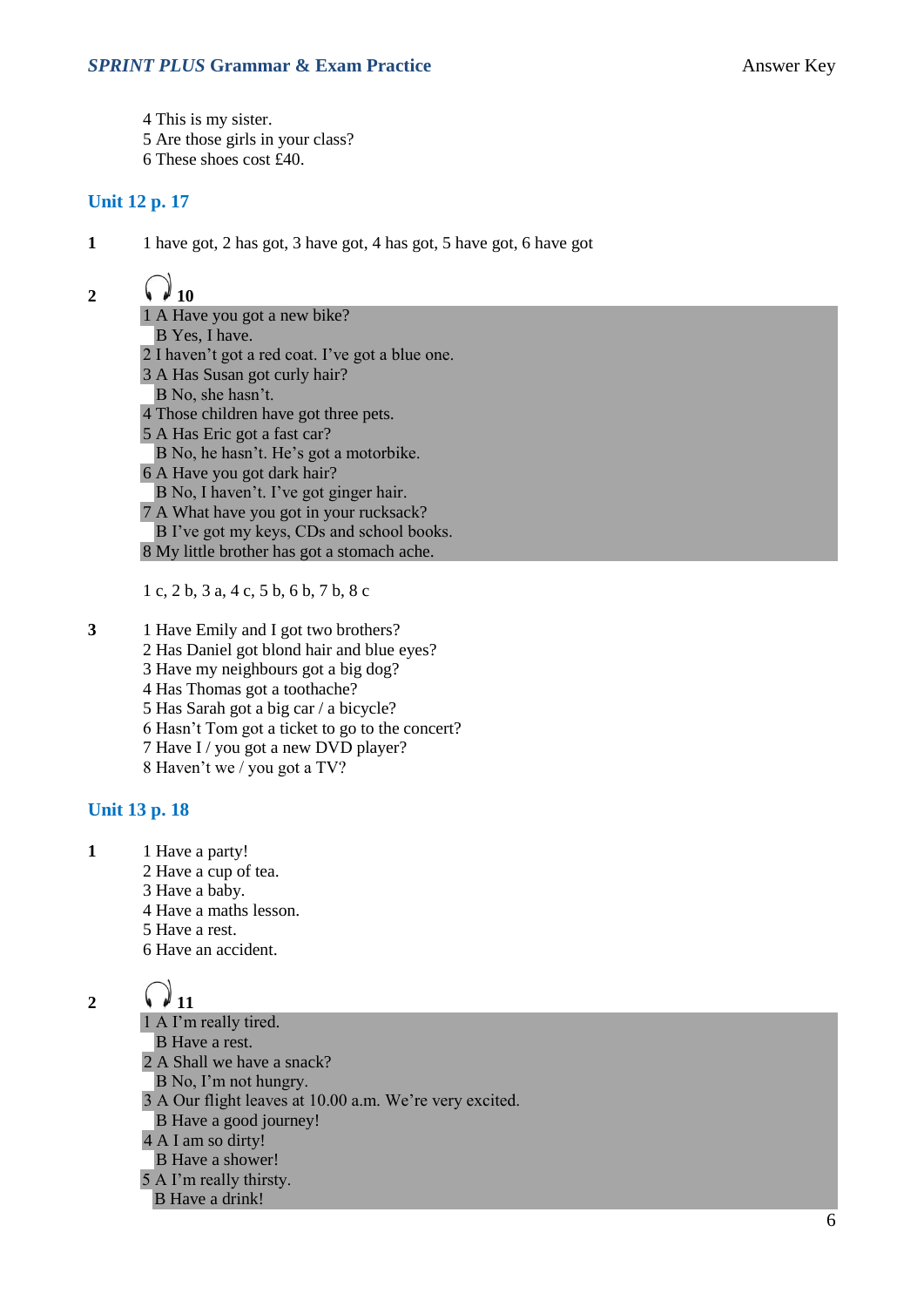6 A There's a party at Sally's house tonight. B Have fun!

**3** 1 have a party, 2 have dinner, 3 have breakfast, 4 have a game, 5 has a swim, 6 have piano lessons

#### **Unit 14 p. 19**

- **1** 1 It's Tina's book. 2 They're Jeff's trainers. 3 It's Charles's laptop. / It's Charles' laptop. 4 They're Mary's CDs. 5 It's Anna and Rob's puppy. 6 It's the girls' bedroom. 7 It's my sister's house. 8 It's my parents' suitcase.
- **2** 1 Mavis is Fred's wife. 2 Fred is Daisy, Jack and Christina's father. 3 Daisy, Jack and Christina are Fred and Mavis's children. 4 Jack is Louise's husband. 5 Emily is Christina and Paul's daughter. 6 Louise is Emily's aunt. 7 Emily is Ben, Robert and Polly's cousin. 8 Ben, Robert, Polly and Emily are Fred and Mavis's grandchildren.
- **3** 1 The Smiths' daughter lives in Paris. 2 What's Andrew's job? 3 Are these the children's toys? 4 I love your sister's clothes. 5 It's my best friend's birthday tomorrow. 6 That is my neighbours' cat.

#### **Unit 15 p. 20**

- **1** 1 on, 2 in, 3 at, 4 on, 5 at, 6 in, 7 on, 8 at
- **2** 1 under, 2 behind, 3 next to, 4 above, 5 opposite, next to, 6 in front of, 7 near, 8 between

### 3  $\sqrt{12}$

1 There is a dog on the armchair. 2 There is a vase with flowers on the table. 3 The table is in front of the sofa. 4 The remote control is under the table. 5 The lamp is next to the sofa. 6 There is a painting on the wall. 7 There is a cat behind the armchair. 8 The fireplace is next to the TV.

1 on, 2 on, 3 in front of, 4 under, 5 next to, 6 on, 7 behind, 8 next to

- **4** 1 'Where's your bike?' 'It's in the garden.'
	- 2 I've got lots of posters on my bedroom wall.
		- 3 I love sitting in front of the TV watching my favourite programmes!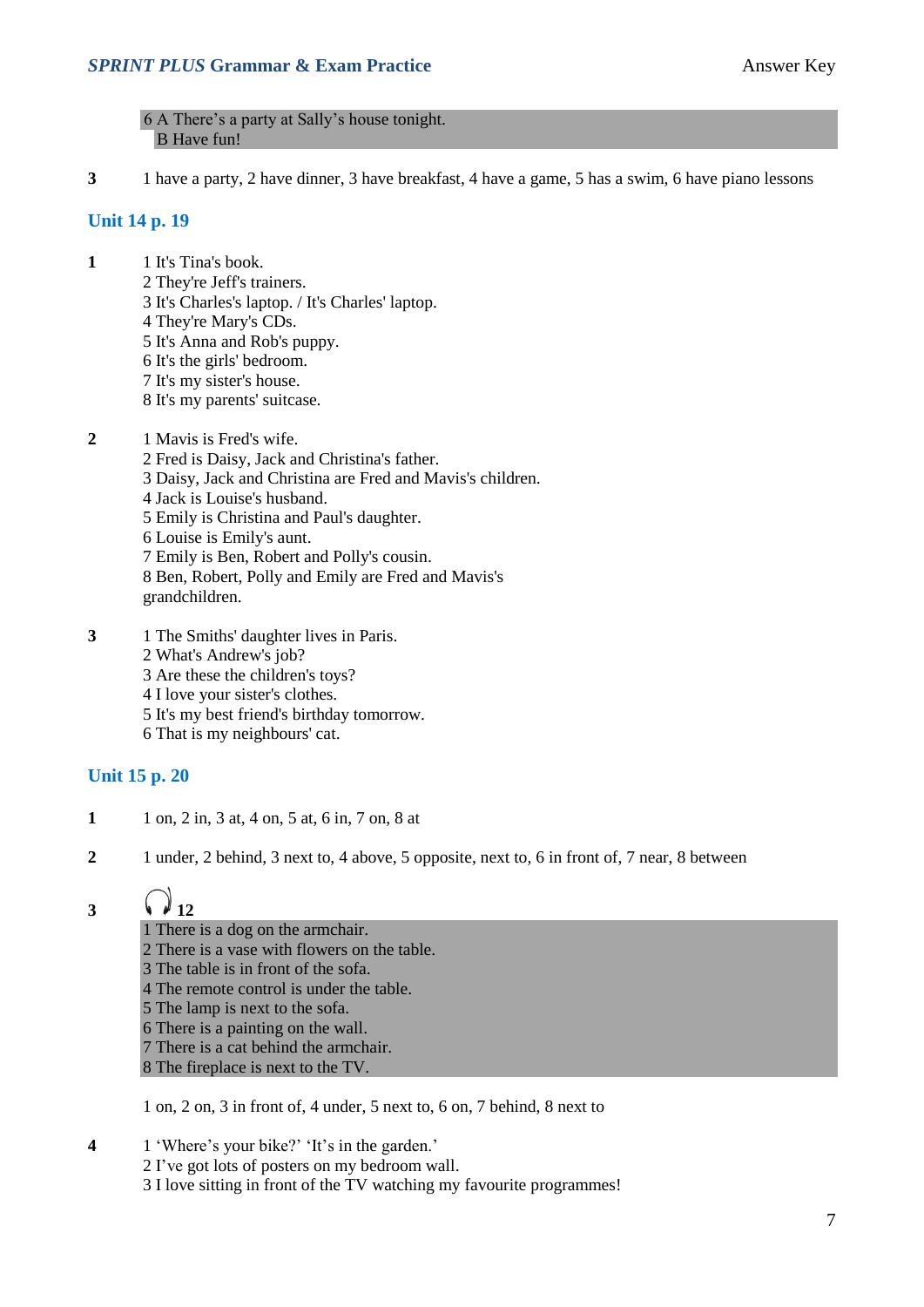- 4 In our road, house number 23 is between number 21 and 25, but opposite 24.
- 5 'Is there a terrace in front of your house?' 'No, but there's a cellar under it.'
- 6 'Where were you yesterday afternoon?' 'I was at the dentist.'
- **5** 1 The bus stops opposite my house.
	- 2 Are those your shoes under the table?
	- 3 Does your/the dog sleep on your/the bed?
	- 4 I don't live near my school.
	- 5 In class I usually sit next to my best friend.
	- 6 Don't stand in front of the TV!
- **6** 1 On your finger. 2 At work. 3 At the gym. 4 Above the text. 5 Near/Behind each other. 6 Between my finger and my thumb.
- **7** *Open answers*

#### **Unit 16 pp. 22-23**

- **1** Singular countable: tree, toy, table, flower, photo Plural countable: children, mountains, knives, CDs Uncountable: news, music, homework, petrol, snow, love
- **2** 1 some, 2 a, 3 any, 4 some, 5 an, 6 any
- **3** 1 d, 2 f, 3 b, 4 a, 5 e, 6 c
- **4** *Sample answers:*
	- 1 'Is there any tea in the teapot?' 'Yes, there is some.'
	- 2 'Are there any students in the library?' 'No, there aren't any.'
	- 3 'Is there any meat?' 'Yes, there is some.'
	- 4 'Are there any socks in the drawer?' 'Yes, there are some.'
	- 5 'Are there any peaches in the bowl?' 'No, there aren't any.'
	- 6 'Is there any bread?' 'No, there isn't any.'
	- 7 'Is there any soup in the saucepan?' 'No, there isn't any.'
	- 8 'Are there any children in the park?' 'Yes, there are some.'
- **5** 1 I haven't got any books. / Have I got any books?
	- 2 You haven't got any sandwiches. / Have you got any sandwiches?
	- 3 There isn't any information. / Is there any information?
	- 4 I haven't got any emails to send. / Have I got any emails to send?
	- 5 There isn't any milk in the fridge. / Is there any milk in the fridge?
	- 6 The butcher hasn't got any meat. / Has the butcher got any meat?
	- 7 We haven't got any time to waste. / Have we got any time to waste?
	- 8 There aren't any apples on the tree. / Are there any apples on the tree?

### $\bigcap$

| 6 | $\sqrt{4}$ 13 |                                                                        |
|---|---------------|------------------------------------------------------------------------|
|   | <b>Tom</b>    | So how do you make pancakes?                                           |
|   | <b>Sarah</b>  | Well, first you break two eggs in a bowl.                              |
|   |               | Then in another bowl you mix two cups of flour and a teaspoon of salt. |
|   | <b>Tom</b>    | OK, that's easy.                                                       |
|   | <b>Sarah</b>  | Then you add the eggs to the flour and mix everything together.        |
|   | Tom           | Do you need any sugar?                                                 |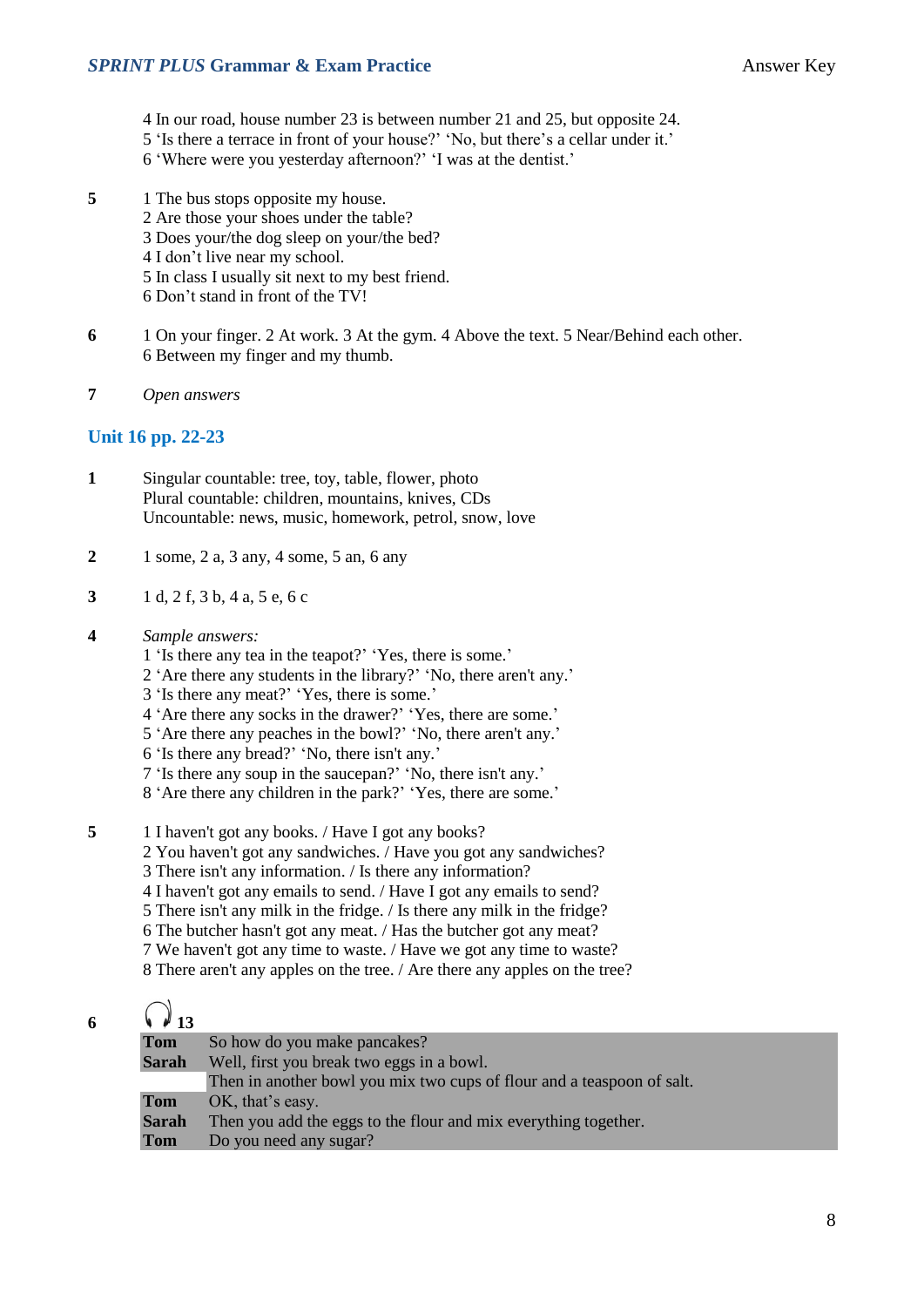#### **SPRINT PLUS Grammar & Exam Practice** Answer Key

**Sarah** No, you don't need any sugar at the moment. Now, add some milk to the mixture and whisk everything together. Next, melt some butter in a pan and then pour a tablespoon of mixture in the pan and cook for two minutes until the pancakes are golden brown. **Tom** Then my favourite bit! We can put some sugar on the pancakes. **Sarah** Have you got any lemon juice? I love lemon and sugar on pancakes!

1 two, 2 two, 3 a, 4 any, 5 any, 6 some, 7 some, 8 a, 9 two, 10 some, 11 any

#### **Unit 17 p. 24**

| M 14                         |
|------------------------------|
| 1 How many CDs have you got? |

2 How many classrooms are there in your school?

- 3 How many classrooms are there in your?
- 4 How many appointments have you got today?
- 5 How much sugar do you want?
- 6 How much time is there?
- **2** 1 How much homework has your sister got?
	- 2 How much money have you got?
	- 3 How much cheese is in the fridge?
	- 4 How many DVDs have you got?
	- 5 How much furniture have you got in your house?
	- 6 How much traffic is there on the road?
	- 7 How many rooms are there in your house?
	- 8 How many friends has your sister got?
- **3** 1 'How many days are there in a week?' 'Seven.'
	- 2 'How many milk teeth have children got?' 'Twenty.'
	- 3 'How much blood is there in a person's body?' 'About five / six litres.'
	- 4 'How many cents are there in a euro?' 'One hundred.'
	- 5 'How many states are there in the USA?' 'Fifty.'
	- 6 'How much water do we need to drink every day?' 'About one / two litres.'

#### **Unit 18 p. 25**

- **1** 1 a lot of, 2 many, 3 lots of, 4 many, 5 a lot of, 6 much
- **2** 1 many, 2 much, 3 many, 4 many, 5 much, 6 many
- **3** 1 much, 2 a lot of, 3 a lot of, 4 a lot of, 5 much, 6 a lot of, 7 many, 8 a lot of, 9 a lot of

#### **Unit 19 pp. 26-27**

- **1** 1 leaves, 2 eat, 3 drinks, 4 lives, 5 plays, 6 speaks, 7 goes, 8 watch, 9 boils, 10 studies, 11 finishes, 12 tidies
- **2** 1 drink Amy and Shaun don't drink orange juice for breakfast.
	- 2 catch We don't catch the bus in front of our house.
	- 3 studies He doesn't study Latin at school.
	- 4 buys She doesn't buy a magazine every Saturday.
	- 5 live Mr and Mrs Dermott don't live in a beautiful house.

6 goes – My neighbour doesn't go on holiday three times a year.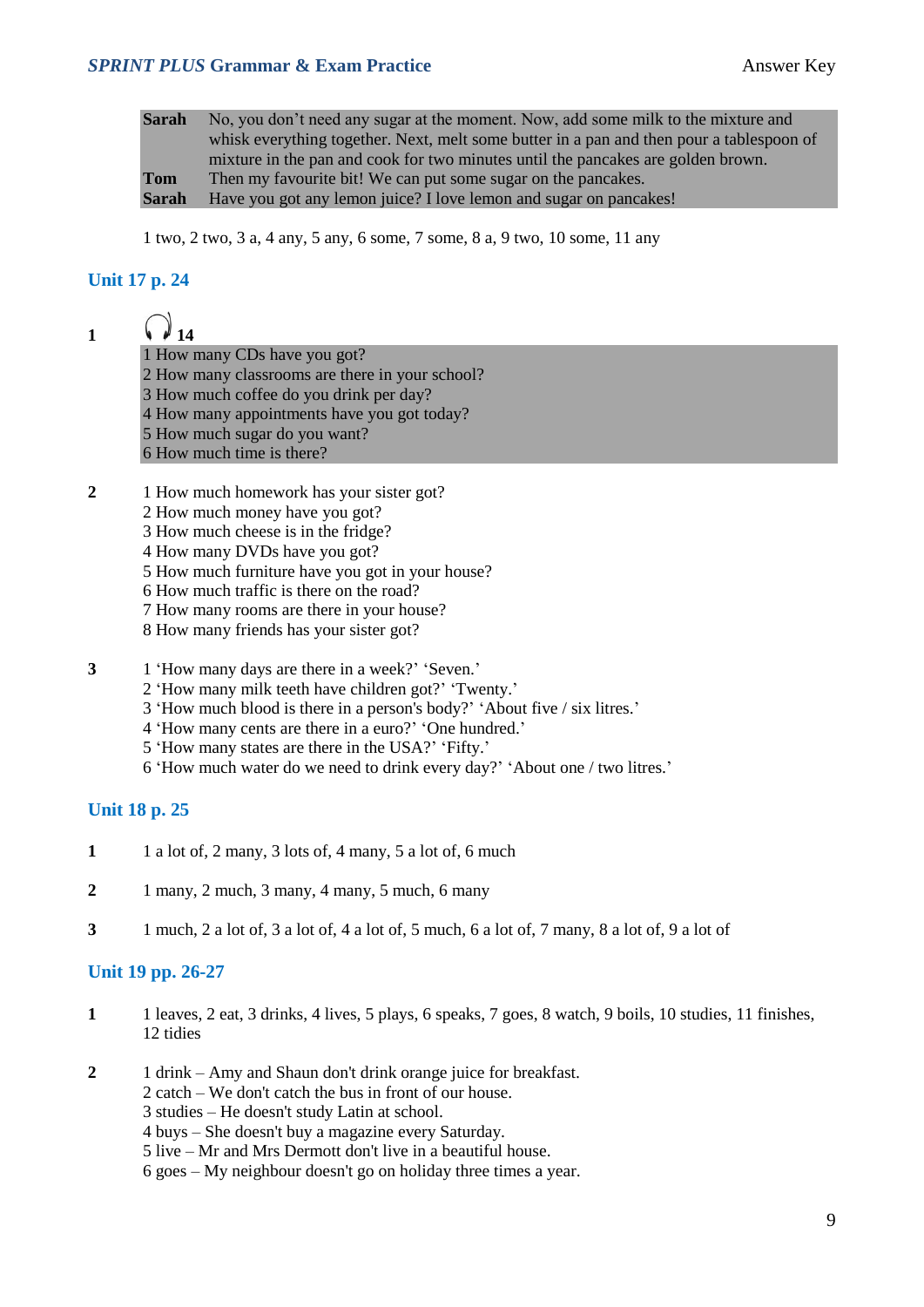#### **SPRINT PLUS Grammar & Exam Practice Answer Key**

- **3** 1 Louise and Pete like Chinese food. Ann doesn't like Chinese food.
	- 2 Louise and Pete don't watch football on TV. Ann watches football on TV.
	- 3 Louise and Pete play badminton. Ann doesn't play badminton.
	- 4 Louise and Pete eat lots of ice cream. Ann doesn't eat lots of ice cream.
	- 5 Louise and Pete don't go abroad in the summer. Ann goes abroad in the summer.
	- 6 Louise and Pete study at weekends. Ann doesn't study at weekends.

# **4**  $\bigcirc$  **15**

Jack is fifteen years old. He goes to St. Mary's Secondary School in Edinburgh, Scotland. During the week he gets up at 7.30 in the morning. His mum prepares breakfast. He has toast and tea. At 8.30 Jack takes the bus to school. School starts at ten past nine. At break-time, Jack and his friends usually play rugby outside. At lunchtime, Jack eats in the school canteen. There is a different menu every day. On Fridays, Jack has an art lesson. He loves drawing and painting! The school bell rings at 3.30 p.m. After school, Jack does his homework and sometimes plays with his friends.

1T, 2F, 3F, 4T, 5F, 6T, 7F, 8F

- **5** *Open answers*
- **6** 1 Does he ever play tennis?
	- 2 He always eats roast chicken on Sundays.
	- 3 My aunt often drinks coffee.
	- 4 He doesn't always get up early on Saturdays.
	- 5 Do you usually eat lunch at school?
	- 6 It rarely snows in winter.
	- 7 Susan hardly ever eats meat.
	- 8 The teacher is always right.
- **7** *Open answers*
- **8** 1 Tom often goes windsurfing, but Lily and Paul never go windsurfing.
	- 2 Tom sometimes walks to school, but Lily and Paul hardly ever walk to school.
	- 3 Tom often goes to concerts, but Lily and Paul never go to concerts.
	- 4 Tom always goes out with friends, but Lily and Paul usually go out with friends.
	- 5 Tom hardly ever goes to the cinema, but Lily and Paul sometimes go to the cinema.
	- 6 Tom always uses the Internet, but Lily and Paul hardly ever use the Internet.

#### **Unit 20 pp. 28-29**

- **1** 1 f, 2 d, 3 a, 4 g, 5 c, 6 b, 7 e
- **2** 1 So was I, 2 So do I, 3 So did I, 4 So am I, 5 So do I, 6 So am I, 7 So, can I, 8 So, do I.
- **3** *(NB: Neither/Nor are interchangeable. Students' answers may vary.)* 1 Nor can I. 2 Nor would I. 3 Neither was I. 4 Nor can I. 5 Neither are we. 6 Neither should we. 7 Neither will we. 8 Nor am I. 9 Neither do I. 10 Nor did I.

### **4 16**

 Megan must work harder. We always ask that question. They never do any homework in class. He feels ill. He's going to the mountains this weekend. I've been to Japan.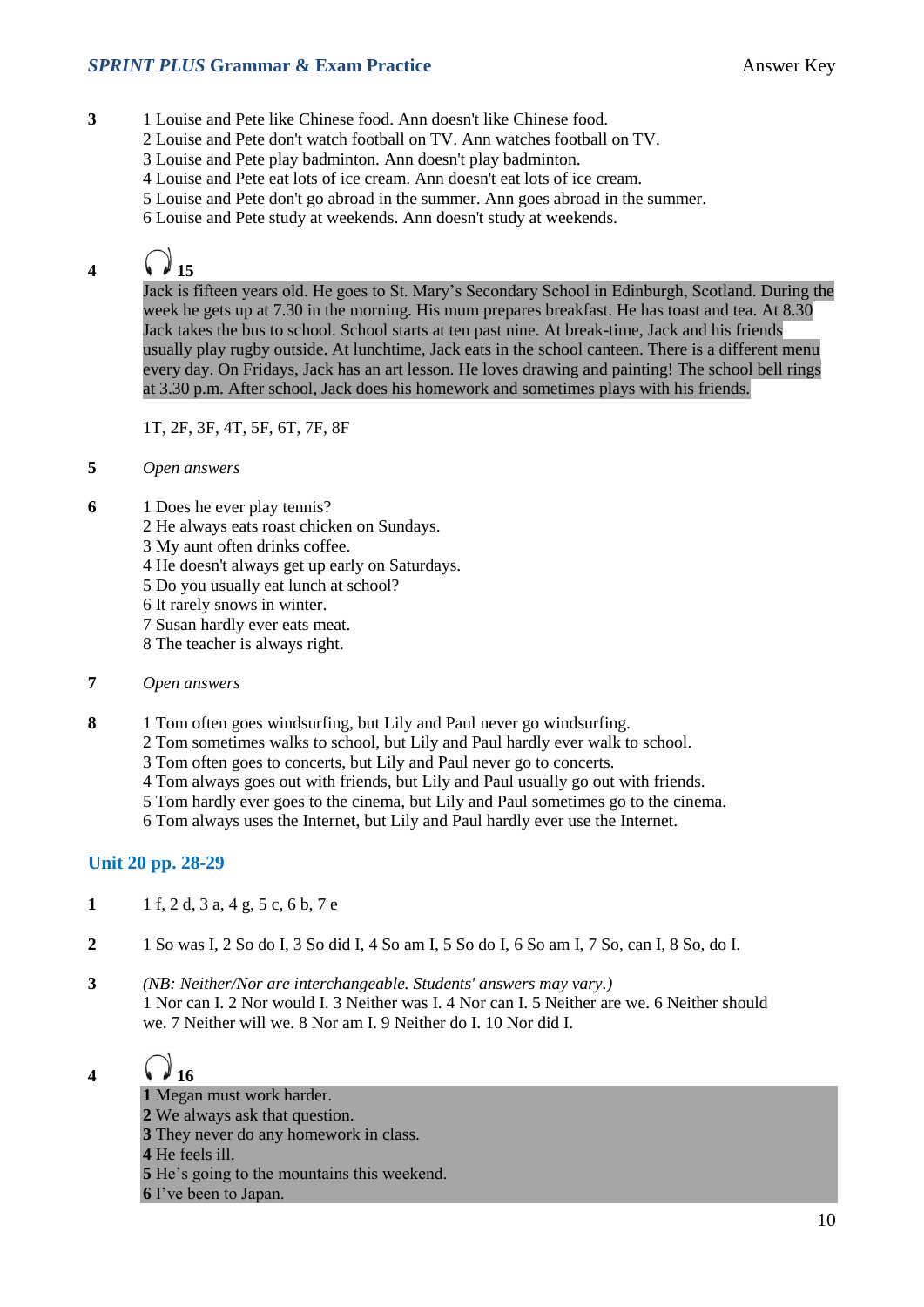#### **7** She wasn't here yesterday. **8** We shouldn't talk so loudly.

1 a, 2 a, 3 b, 4 a, 5 a, 6 b, 7 b, 8 a

- **5** 1 So do I. / I don't. 2 Neither do I. / I do. 3 So am I. / I'm not. 4 So will I. / I won't. 5 Neither should I. / I should. 6 Nor do I. / I do. 7 So would I. / I wouldn't. 8 So am I. / I'm not. 9 So can I. / I can't. 10 Nor did I. / I did. 11 So did I. / I didn't. 12 Neither have I. / I have.
- **6** 1 I'm not. 2 So would I. 3 Neither do I. 4 So have I. 5 I didn't. 6 Neither can I.
- **7** *Sample answers:* 1 So am I. 2 Neither do I! 3 I don't like it. 4 So do I.
- **8** *Open answers*

#### **Unit 21 p. 30**

- **1** 1 on, 2 at, 3 in, 4 in, 5 on, 6 at, 7 in, 8 on, 9 at, 10 in, 11, at, 12, on
- **2** 1 on, 2 at, 3 at, 4 in, 5 on, 6 in, 7 on, 8 at
- **3** 1 at, 2 in, 3 at, 4 in, 5 on, 6 at, 7 at, 8 on, 9 at, 10 on

#### **Unit 22 p. 31**

- **1** 1 us, 2 She, 3 them, 4 her, 5 I, 6 him, 7 me, 8 her
- **2** 1 he, 2 They, 3 her
- **3** 1 She knows her.
	- 2 He studies with them. 3 He plays basketball with them. 4 She eats them for lunch. 5 They live near it. 6 We see you every day. 7 I can't see them. 8 Do you know him? 9 She is in Madrid this week. 10 We love it!
- **4** 1 They don't like them. 2 He plays with them. 3 Pass it to her, please. 4 Does he argue with her? 5 She has a present for you. 6 They are for us. 7 She reads them a story every night. 8 We take it for a walk every day.

#### **Unit 23 p. 32**

1  $\sqrt{17}$ **Mr Lucas** Good morning, Karen.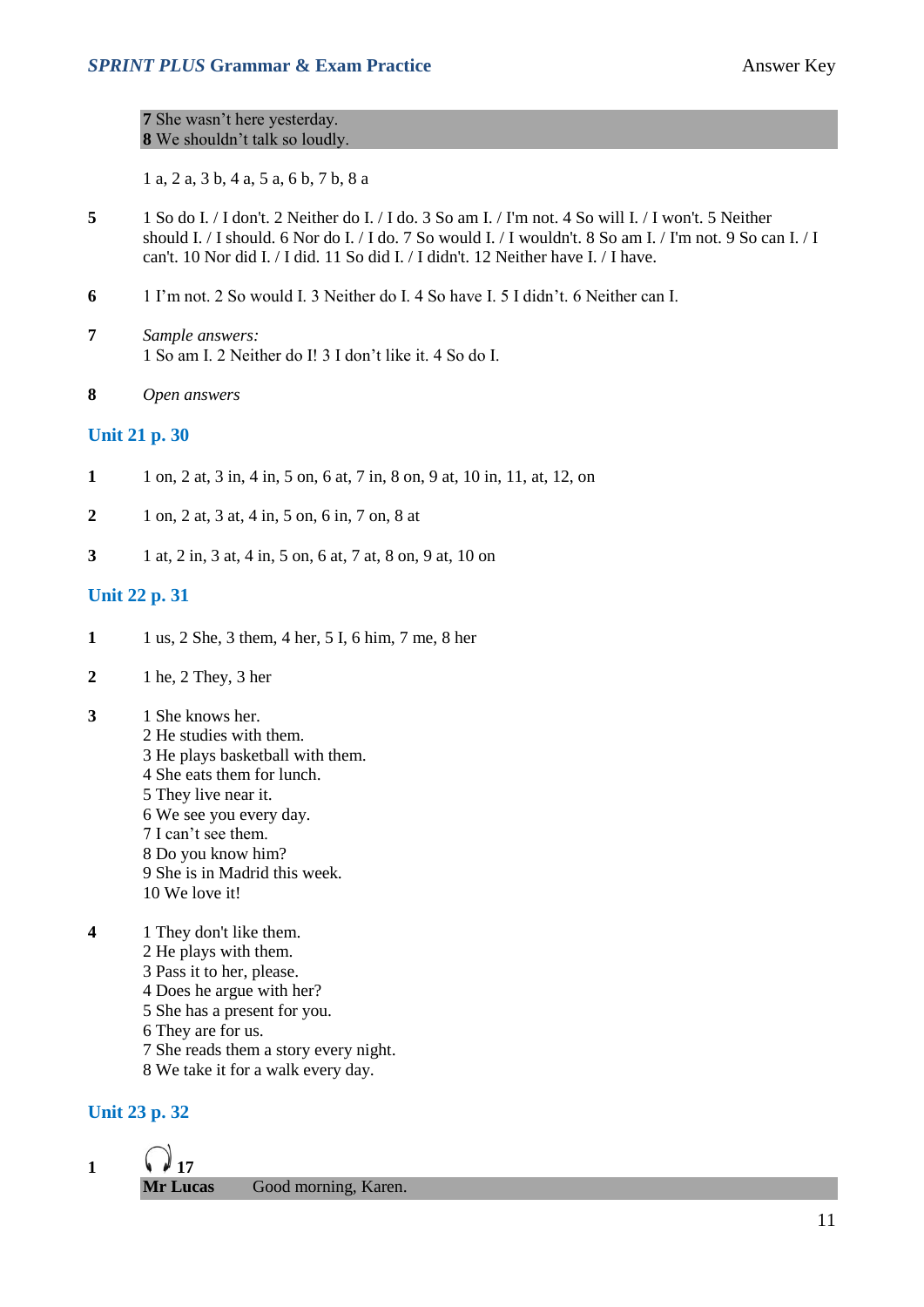#### **SPRINT PLUS Grammar & Exam Practice Answer Key**

| Karen           | Good morning, Mr Lucas.                                    |
|-----------------|------------------------------------------------------------|
| <b>Mr Lucas</b> | Now, let me see. Can you drive?                            |
| Karen           | No, I can't, but I can ride a motorbike.                   |
| <b>Mr Lucas</b> | Right. And can you speak any foreign languages?            |
| Karen           | Yes, I can speak Spanish, French, German and Chinese.      |
| <b>Mr Lucas</b> | Excellent! Can you use a computer?                         |
| Karen           | Yes, I can, but I can't type fast.                         |
| <b>Mr Lucas</b> | OK, perfect. Can you tell me about your interests, please? |
| Karen           | Yes, of course. I play lots of sports and I travel a lot.  |
| <b>Mr Lucas</b> | Well, can I ask you another question?                      |
| Karen           | Yes, go ahead.                                             |
| <b>Mr Lucas</b> | Can you start work tomorrow? The job is yours!             |

1 can, 2 can't, 3 can, 4 can, 5 can, 6 Can, 7 can, 8 can't, 9 Can, 10 can, 11 Can

- **2** 1 He can bake a cake, but he can't swim.
	- 2 Yes, they can swim.
	- 3 No, he can't speak Japanese.
	- 4 Yes, they can play an instrument.
	- 5 No, he can't ski.
	- 6 No, they can't repair a car.
	- 7 Yes, he can.
- **3** *Open answers*
- **4** 1 'Can Jill ride a bike?' 'No, she can't.'
	- 2 'Can babies walk?' 'No, they can't.'
	- 3 'Can Nick whistle?' 'Yes, he can.'
	- 4 'Can your sister play hockey?' 'Yes, she can.'
	- 5 'Can Amy type fast?' 'No, she can't.'
	- 6 'Can Lisa and Joe speak Russian?' 'Yes, they can.'

#### **Unit 24 p. 33**

- **1** 1 Turn right. 2 Do not dive. 3 Don't pick flowers. 4 Drive slowly. 5 Do not feed the animals.
- **2** 1 Don't write a letter. 2 Don't open the window.
	- 3 Don't sit down.
	- 4 Don't put on our shoes.
- **3** 1 d, 2 c, 3 a, 4 e, 5 f, 6 b
- **4** 1 Come, 2 Don't forget, 3 turn, 4 Take, 5 Be, 6 Bring, 7 call, 8 Open, 9 have, 10 don't touch

#### **Unit 25 p. 34**

- **1** 1 playing, 2 doing, 3 studying, 4 visiting, 5 cycling, 6 taking, 7 sewing, 8 walking
- **2** *Sample answers:*
	- 1 Max loves playing cards.
	- 2 Max enjoys going to the cinema.
	- 3 Emma and Phil hate playing computer games.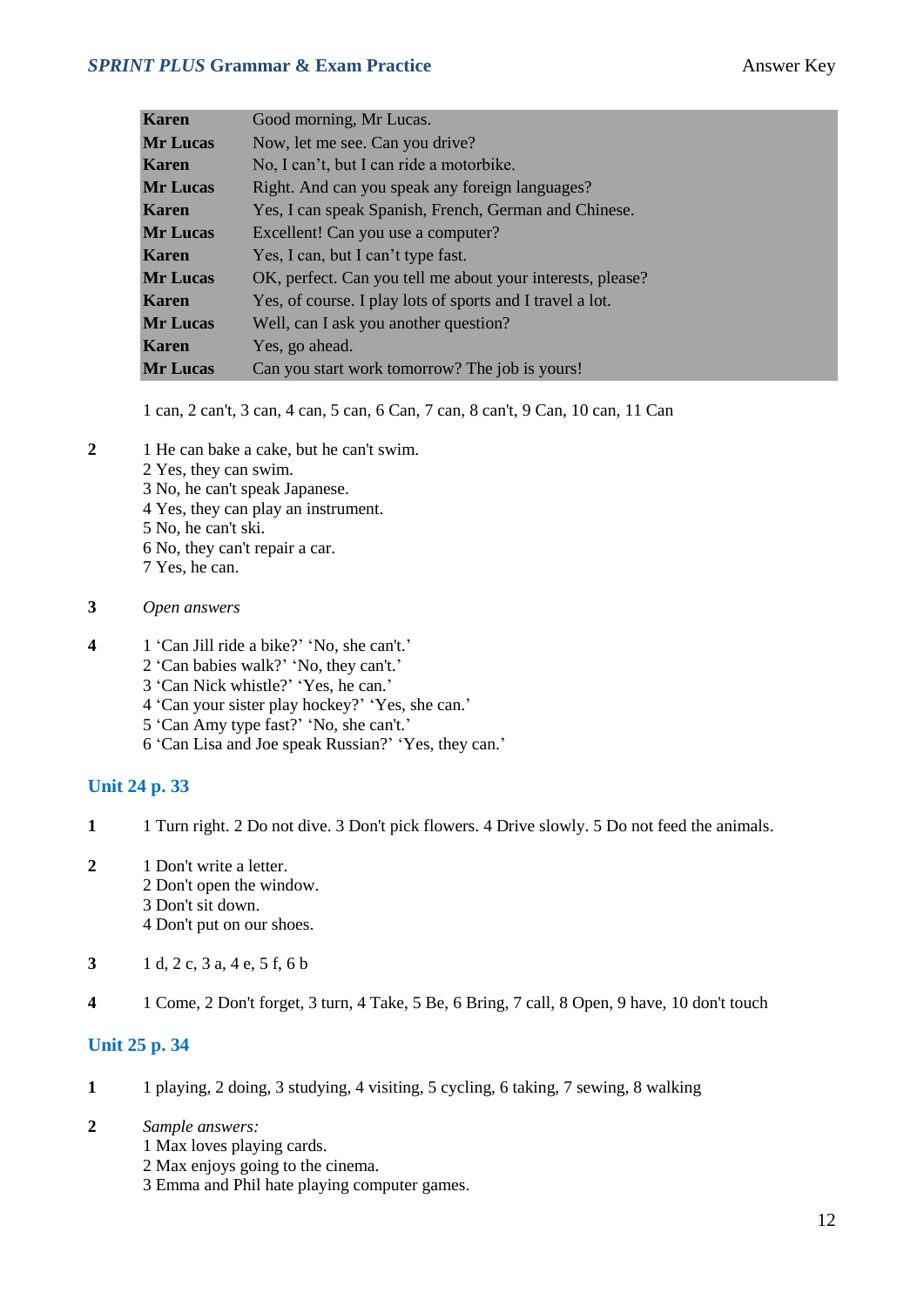- 4 Emma and Phil enjoy travelling by plane.
- 5 Max dislikes ironing clothes.
- 6 Max can't stand taking exams.
- 7 Emma and Phil love visiting monuments.
- 8 Emma and Phil don't mind working late.
- **3** 1 dancing, 2 to go, 3 to do, 4 to study, 5 getting up, 6 to ask
- **4** *Open answers*

#### **Unit 26 pp. 35-36**

- **1** 1 studying, 2 putting, 3 taking, 4 seeing, 5 opening, 6 going, 7 smiling, 8 washing, 9 living, 10 moving, 11 cutting, 12 getting, 13 dying, 14 enjoying, 15 writing, 16 starting, 17 hitting, 18 shopping
- **2** 1 are playing, 2 isn't sitting, 3 is enjoying, 4 isn't raining, 5 are walking, 6 is catching, 7 is cooking, 8 isn't doing
- **3** 1 Is it snowing?
	- 2 Is Sally watching TV?
	- 3 Is Chris riding his bike?
	- 4 Are Holly and Adam eating dinner now?
	- 5 Am I writing an email to my sister?
	- 6 Is the sun shining?
	- 7 Are they meeting at the cinema tonight?
	- 8 Are we reading the newspaper?

# **4**  $\Omega_{18}$

| <b>Matilda</b> | Hi Mum yes, everything is fine. Henry is watching TV in his bedroom and I'm sitting<br>in the kitchen. I'm reading a magazine. What about you and Dad? Are you enjoying<br>yourselves? |  |  |
|----------------|----------------------------------------------------------------------------------------------------------------------------------------------------------------------------------------|--|--|
| <b>Mum</b>     | Yes, the restaurant is very nice. We are eating steak and chips. What is Anna doing? Is<br>she doing her homework?                                                                     |  |  |
| <b>Matilda</b> | No, she isn't doing her homework. She's practising the piano.                                                                                                                          |  |  |
| <b>Mum</b>     | OK, that's fine.                                                                                                                                                                       |  |  |
| <b>Matilda</b> | Mum, I've got to go! Henry is playing football in the living room! He's breaking<br>everything!                                                                                        |  |  |
| <b>Mum</b>     | What!!! Oh no!                                                                                                                                                                         |  |  |

1 is watching, 2 I'm sitting, 3 I'm reading, 4 Are you enjoying, 5 are eating, 6 is Anna doing? 7 Is she doing, 8 isn't doing, 9 She's practising, 10 Henry is playing, 11 He's breaking

- **5** 1 She's reading a magazine.
	- 2 Yes, they are having a nice time.
	- 3 She's practising the piano.
	- 4 He's playing football and breaking everything.
- **6** 1 Jake is working in the garage.
	- 2 He's visiting his grandmother in Paris next week.
	- 3 Brenda isn't learning French this year.
	- 4 The world is getting warmer.
	- 5 What are the children doing?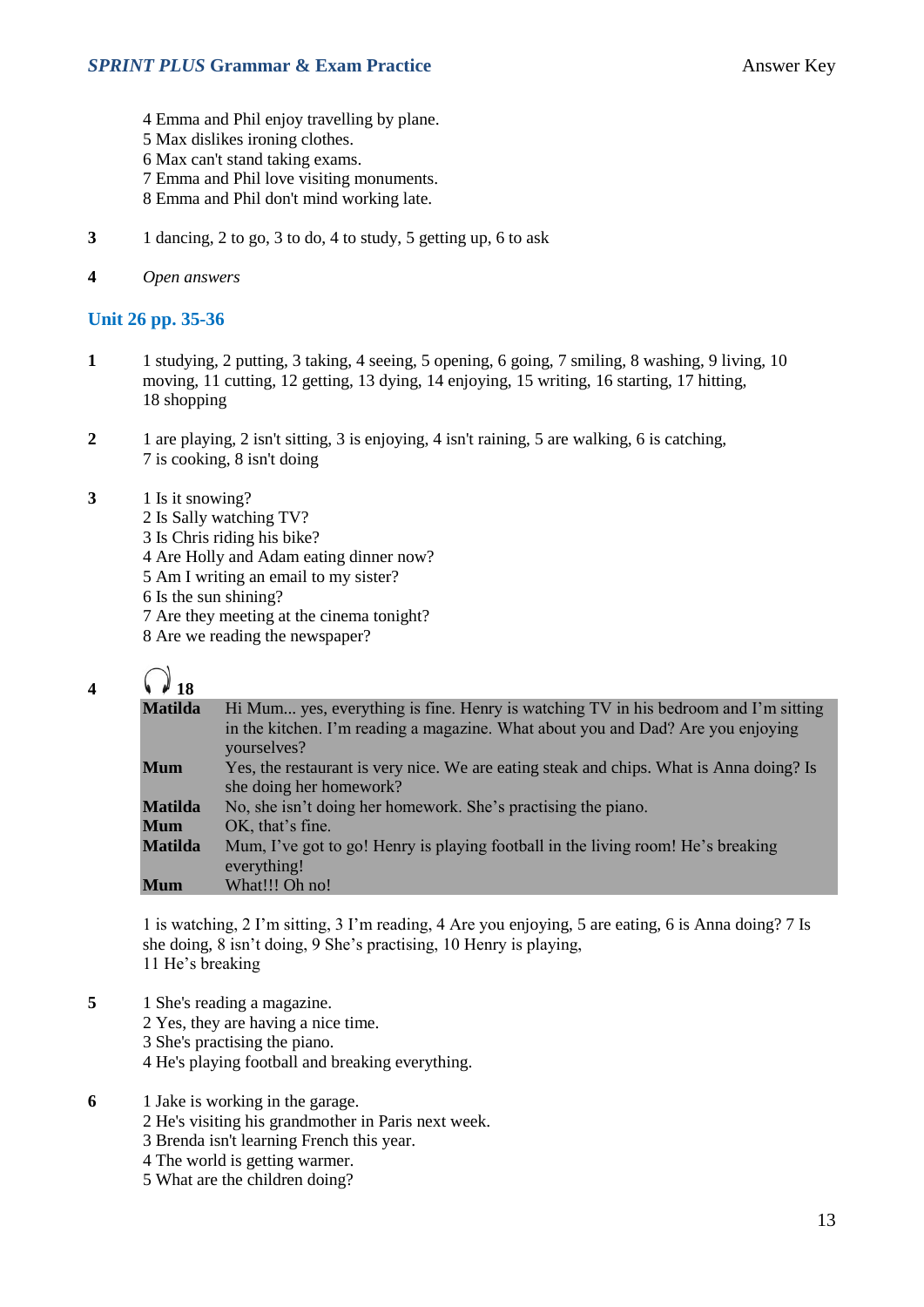- 6 My sister is travelling around Europe this month.
- 7 We are going on holiday in July.
- 8 I am writing letter to my friend.
- **7** 1 She isn't drinking fruit juice. She's eating an ice cream.
	- 2 He isn't listening to music. He's reading a newspaper.
	- 3 It isn't chasing birds. It's eating a bone.
	- 4 He isn't playing tennis. He's swimming.
	- 5 He isn't eating dinner. He's studying maths.
	- 6 He isn't sleeping. He's washing the car.
- **8** 1 cooking, 2 are running, 3 is riding, 4 Is Grace playing, 5 are having, 6 is cutting, 7 are leaving, 8 am trying, 9 is wearing

#### **Unit 27 p. 37**

- **1** 1 watches, 2 are eating, 3 am seeing, 4 moves, 5 is Paul studying, 6 is raining, 7 is coming, 8 are you watching, 9 plays, 10 do you do, 11 reads, 12 drink
- **2** 1 goes, 2 are learning, 3 meet, 4 is helping 5 does, 6 are chatting, 7 are playing, 8 visits, 9 sing, 10 watch, 11 isn't raining, 12 wakes up
- **3** *Sample answers:*
	- 1 Do you read a newspaper every day? No, I don't.
	- 2 Are you having lunch at the moment? Yes, I am.
	- 3 Do you drink tea for breakfast every day? No, I don't.
	- 4 Are you eating a sandwich now? No, I'm not.
	- 5 Does it snow in winter in your country? Yes, it does.
	- 6 Do you usually cycle to work? No. I don't.
- **4** 1 are you working, 2 is staying, 3 you like, 4 prefer, 5 are you learning, 6 are having, 7 Are you planning, 8 am going

#### **Unit 28 p. 38**

- 1 1 mine, 2 his, 3 hers, 4 theirs, 5 ours, 6 yours
- **2** 1 mine, yours 2 her, mine 3 yours, 4 my, 5 their, their, 6 my, yours

# 3  $\sqrt{19}$

Marsha's fifteen and lives in a big city. She's got a bright red moped and uses it every day to go to school. She also uses it at weekends when she goes out with her friends. Her favourite sports are tennis and volleyball.

Nick's a farmer and lives in the country. He gets up at five o'clock in the morning to feed the animals, and then works in the fields. He works hard seven days a week but likes to go out with his wife to the cinema and go dancing at weekends.

Caroline's a history teacher at Hathaway High School. She loves her job and enjoys teaching children. In her free time, she gives students drama lessons. At the moment they're rehearsing for a play called *Hamlet* by William Shakespeare. It's a difficult play but very interesting.

Sam's twenty-five years old and is a policeman. He lives and works in a small town in the UK. The people there are very friendly and his job isn't very stressful. He loves to go to football matches on Sundays and sometimes after work he rides his bike. He loves to travel and always visits places where he can relax. In his spare time he reads lots of books. His favourite are fantasy and adventure stories.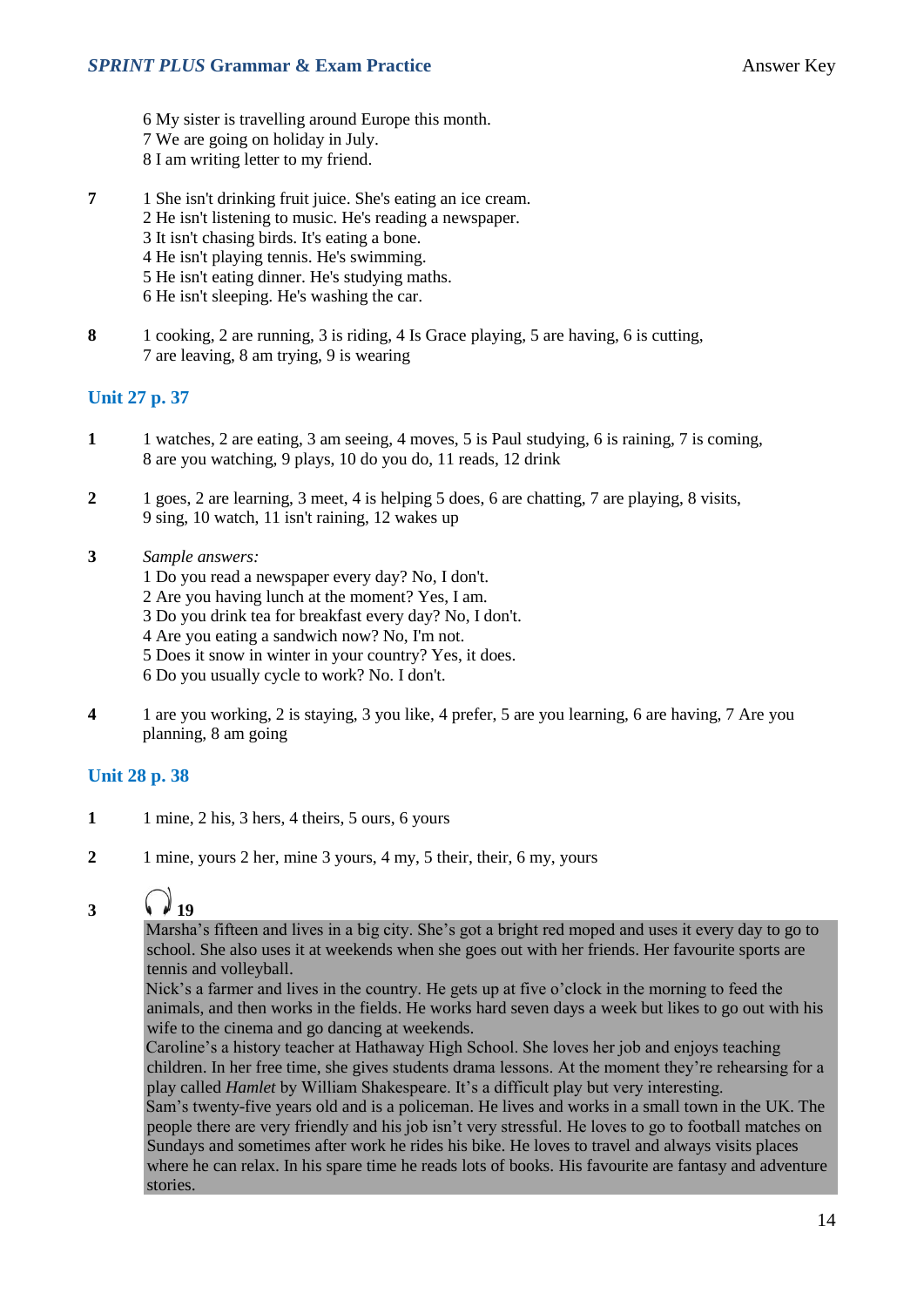#### **SPRINT PLUS Grammar & Exam Practice Answer Key Answer Key**

1 Caroline's, 2 Sam's, 3 Sam's, 4 Nick's, 5 Marsha's, 6 Marsha's, 7 Sam's, 8 Nick's, 9 Sam's, 10 Marsha's

- **4** 1 'Whose red socks are these?' 'They are mine.'
	- 2 'Whose book is this?' 'It's yours.'
	- 3 'Whose medicine is this?' 'It's theirs.'
	- 4 'Whose MP3 player is this?' 'It's hers.'
	- 5 'Whose umbrella is this?' 'It's ours.'
	- 6 'Whose digital camera is this?' 'It's mine.'
	- 7 'Whose jeans are these?' 'They're his.'
	- 8 'Whose parents are these?' 'They're yours.'

#### **Unit 29 p. 39**

1  $\sqrt{20}$ 

- 1 This museum is very interesting.
- 2 A ladybird is a tiny insect.
- 3 My brother's got a pretty girlfriend.
- 4 I think Chinese is a difficult language.
- 5 This jacket is not expensive. It's only £20.
- 6 These trainers are very comfortable.
- 7 This is an easy exercise.
- 8 My sister has got long hair.
- **2** *Sample answers:*
	- 1 'What's your mother like?' 'She's very kind.'
	- 2 'What's that book like?' 'It's very interesting.'
	- 3 'What's New York like?' 'It's busy and cosmopolitan.'
	- 4 'What's your best friend like?' 'She's funny.'
	- 5 'What's Italian food like?' 'It's delicious.'
	- 6 'What's the new house like?' 'It's big and spacious.'
- **3** 1 loudly, 2 interestingly, 3 nicely, 4 completely, 5 happily, 6 quietly, 7 angrily, 8 kindly, 9 magically, 10 beautifully
- **4** 1 slowly, 2 perfectly, 3 well, 4 badly, 5 carelessly, 6 healthily

#### **Unit 30 pp. 40-41**

- **1** 1 were, 2 were, 3 were, 4 was, 5 was, 6 was, 7 were, 8 was
- **2** 1 I was very busy yesterday.
	- 2 William was eleven years old last year.
	- 3 We were on holiday in the mountains last summer.
	- 4 You were at the party last night.
	- 5 The maths homework was easy on Monday.
	- 6 They were in London for work two years ago.
- **3** 1 weren't, 2 was, wasn't, 3 was, were, 4 was, 5 Were, 6 were
- **4** 1 She wasn't a good student. / Was she a good student? 2 Terry wasn't in France. / Was Terry in France? 3 We weren't on our bikes. / Were we on our bikes? 4 You weren't early. / Were you early?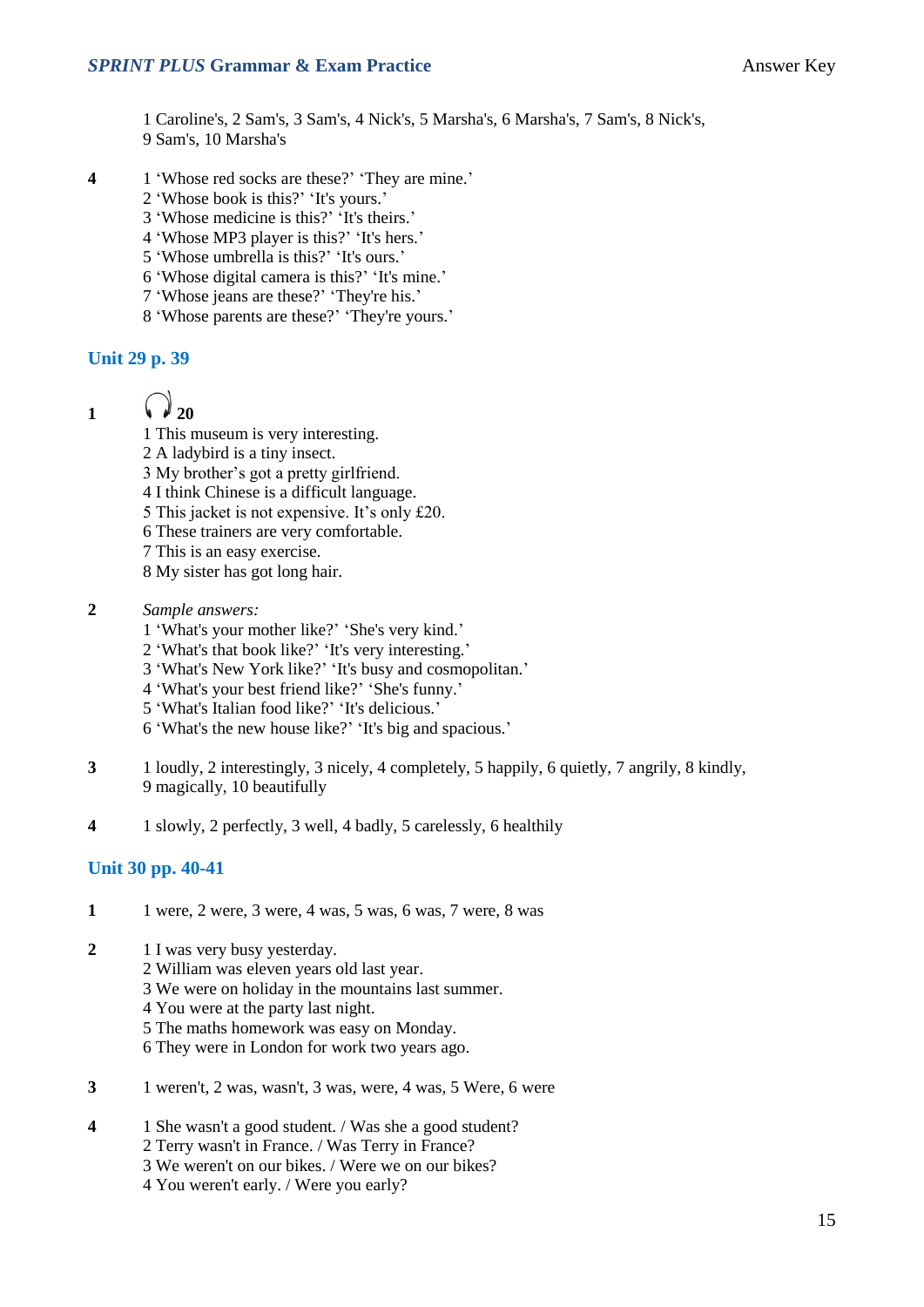5 Kate and Mike weren't on holiday. / Were Kate and Mike on holiday? 6 I wasn't at home last night. / Was I at home last night?

5  $\sqrt{21}$ 1 A Was the party at nine?

B No, it wasn't. It was at 8.30.

2 A Was it Chris's birthday last Saturday?

B Yes, he was ten.

3 A Jack and Mary, were you at home last night?

- B No, we weren't. There was a concert at school.
- 4 A Why weren't you at work?
- B Because I was sick!
- 5 A Where were Paul and Annie yesterday?
- B They were at the gym doing exercises.
- 6 A Joe, were you on holiday last week?

B Yes, I was. I was in France.

1 b, 2 a, 3 a, 4 b, 5 b, 6 b

- **6** 1-c 'Why were you late this morning?' 'There was a lot of traffic.'
	- 2-e 'Was your English exam easy?' 'No, it was difficult.'
	- 3-a 'How much was your new Smartphone?' 'It was ninety pounds.'
	- 4-b 'Was the film good?' 'Yes, it was really funny.'
	- 5-d 'Where were you yesterday morning?' 'I was at home.'
- **7** 1 was, 2 wasn't, 3 were, 4 were, 5 wasn't, 6 were, 7 wasn't, 8 were, 9 Was, 10 was, 11 was, 12 weren't

#### **Unit 31 pp. 42-45**

1  $\sqrt{22}$ 

1 talked, 2 arrived, 3 passed, 4 watched, 5 visited, 6 cleaned, 7 hated, 8 slipped, 9 ended, 10 hurried, 11 controlled, 12 stayed, 13 opened, 14 answered, 15 developed, 16 jumped

**2** 1 arrived, 2 snowed, 3 played, 4 laughed, 5 walked, 6 organised, 7 cooked, 8 listened

### 3  $\sqrt{23}$

1 bought, 2 did, 3 took, 4 had, 5 brought, 6 came, 7 went, 8 got up, 9 told, 10 put, 11 ate, 12 drank, 13 wrote, 14 made, 15 read, 16 gave

- **4** 1 taught, 2 took, 3 ate, 4 wrote, 5 got up, 6 went, 7 did, 8 flew
- **5** 1 She didn't understand the grammar rule. / Did she understand the grammar rule? 2 Jessica didn't get up early yesterday morning. / Did Jessica get up early yesterday morning? 3 My mother didn't make cupcakes yesterday. / Did my mother make cupcakes yesterday? 4 I didn't go to Sydney and I didn't see the Opera House. / Did you go to Sydney and see the Opera House?

5 Oliver didn't read an interesting book at school. / Did Oliver read an interesting book at school? 6 Rachel and Jim didn't give their mum a present. / Did Rachel and Jim give their mum a present?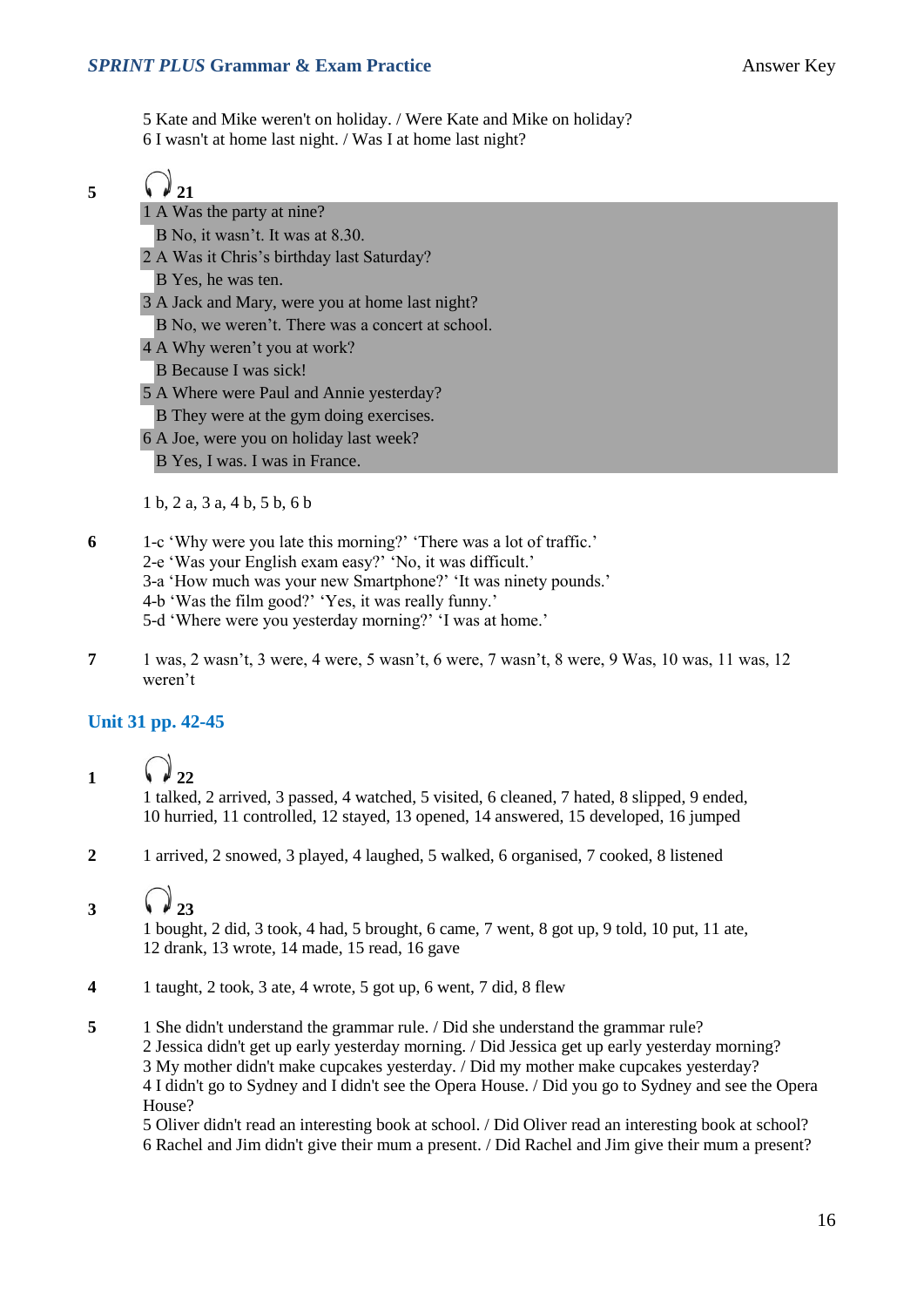| ۰.<br>I |  |
|---------|--|

 $\int_{24}$ 1 A Did you speak to Paul?

B No, I didn't, but I spoke to his sister.

- 2 A Where did you find my wallet?
- B I found it behind the bookcase.
- 3 A Did he take you to school by car?
- B Yes, he did. He drove me in his new Ferrari!
- 4 A How much did you pay for your new computer?
- B I paid £350 for it.
- 5 A Did you go to the theatre last night?
- B Yes, I went with Olivia.
- 6 A What did you buy yesterday?
- B I bought a new pair of trainers, jeans

1 spoke, 2 found, 3 drove, 4 paid, 5 went, 6 bought

- **7** 1 got up, 2 listened, 3 was, 4 decided, 5 had, 6 ate, 7 drank, 8 chatted, 9 wanted, 10 didn't want, 11 bought, 12 didn't queue
- **8** 1 'Who wrote Romeo and Juliet?' 'Shakespeare wrote it.'
	- 2 'What time did Joe come home last night?' 'He came home at midnight.'
	- 3 'What did the burglar steal last night?' 'He stole my laptop and money.'
	- 4 'When did you win that trophy?' 'I won it in 2002.'
	- 5 'Did Danny go to the cinema last Saturday?' 'No, he went to the park.'
	- 6 'Where did Katie and William get married?' 'They got married in Oxford.'
- **9** 1 a, 2 b, 3 a, 4 b, 5 c, 6 b, 7 c, 8 a, 9 b, 10 c

**10** *Sample answers:* 1 Did you have a pet?

- 2 Where did you go to school?
- 3 Did you have lots of friends?
- 4 What was your favourite subject at school?
- 5 Did you travel to many countries when you were a child?
- 6 Did you eat sweets?
- **11** *Open answers*
- **12** 1 bought, 2 didn't like, 3 had, 4 did she do, 5 didn't rain, 6 went, 7 drank, 8 studied
- **13** 1 was, 2 lived, 3 had, 4 wasn't, 5 wanted, 6 decided, 7 went, 8 saw, 9 took, 10 knew, 11 looked, 12 wasn't
- **14** *Sample answers:*
	- 1 Where did she live?
	- 2 Why wasn't she happy?
	- 3 What did she decide / want to do?
	- 4 Where did she go?
	- 5 Who saw her?
	- 6 What did she do the next day?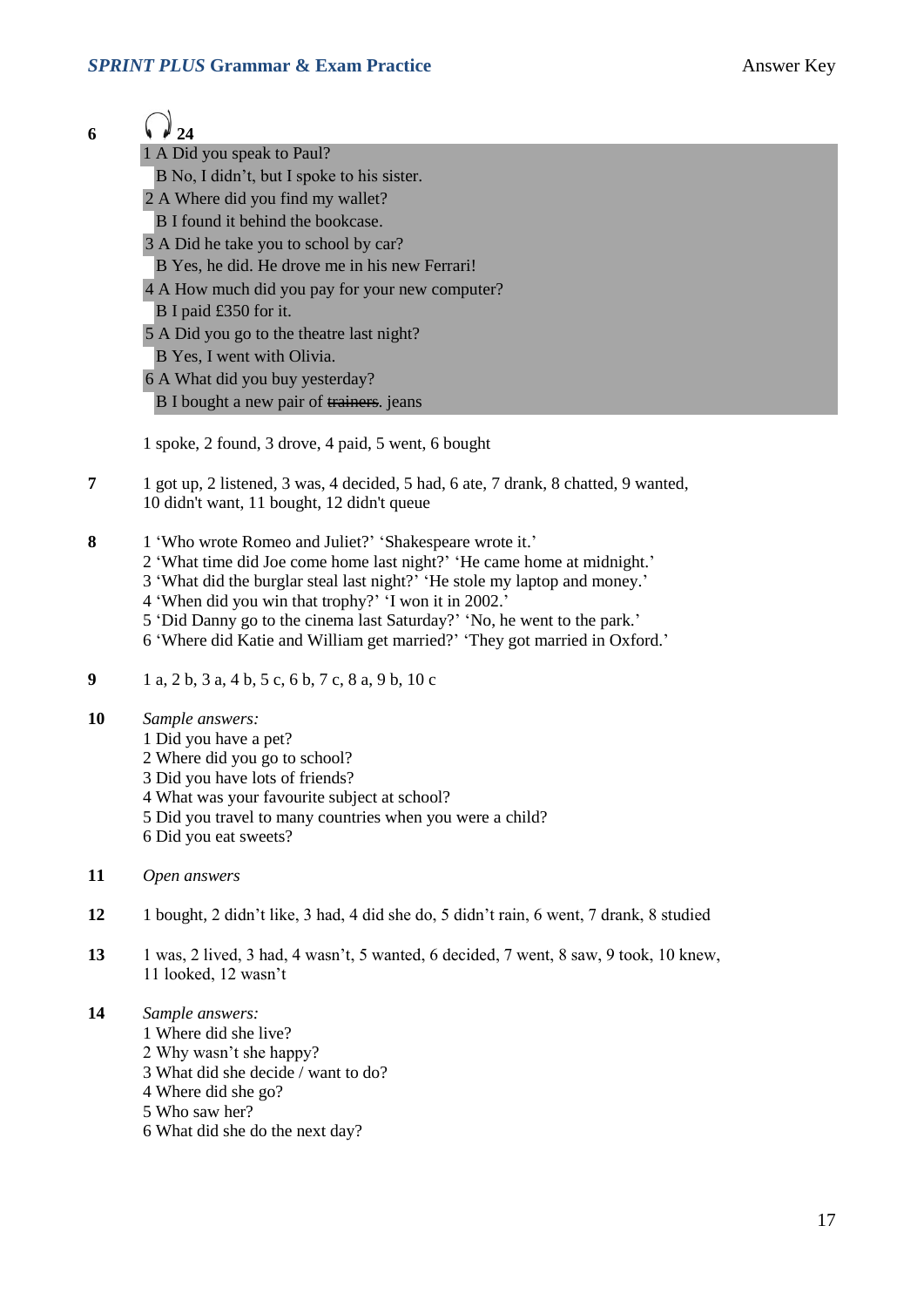#### **Unit 32 pp. 46-47**

- **1** 1 He was having breakfast. 2 He was cleaning his flat. 3 He was searching online. 4 He was having lunch. 5 He was taking a nap. 6 He was preparing to go out. 7 He was walking to his friend's house. 8 He was having dinner.
- **2** 1 'Were the boys playing football?' 'No, they weren't.' 'What were they doing?' 'They were playing golf.'

2 'Was Mr Brown teaching?' 'No, he wasn't.' 'What was he doing?' 'He was taking a break.' 3 'Was she waiting for the bus?' 'No, she wasn't.' 'What was she doing?' 'She was waiting for a taxi.'

4 'Was Tess singing?' 'No, she wasn't.' 'What was she doing?' 'She was listening to music.' 5 'Was your mum working?' 'No, she wasn't.' 'What was she doing?' 'She was visiting a friend.' '6 Were they having breakfast?' 'No, they weren't.' 'What were they doing?' 'They were sleeping.'

- **3** 1 were dancing, broke, stole, 2 was getting, started, fell, 3 did you damage, was running, were driving, didn't look, were going, 4 heard, went, opened, didn't recognise, wasn't wearing, 5 looked, saw, was planting, was, 6 was opening, blew
- **4** 1-c She did her homework while she was listening to her favourite music on the Internet. 2-d John broke his leg while he was skiing.
	- 3-g I had an accident while I was going only 30 kph.
	- 4-b We were looking through your books when we noticed you have many.
	- 5-e Albert cut himself while he was shaving.
	- 6-h I was wondering what to do next, when the phone rang.
	- 7-f They were sitting in the garden, when it started to rain.
	- 8-a Two men were fighting in the street, when I called for help.
- **5** 1 John had an accident while he was crossing the road.
	- 2 When we arrived at the stadium, our friends were waiting for us.
	- 3 The phone rang while I was having a bath.
	- 4 He worked on his thesis until 1 a.m., when he fell asleep.
	- 5 When the music stopped, someone put on another song.
	- 6 Yesterday the children stayed at home while they were studying for their exams.
	- 7 Mark and Lina broke a window while they were playing tennis.
- **6** 1 What were you doing at 7.30 p.m. last Wednesday?
	- 2 What were you doing at 10.30 a.m. yesterday?
	- 3 What were you doing at 3 a.m. this morning?
	- 4 What were you doing at 4 p.m. two days ago?
	- 5 What were you doing at 8 a.m. last Friday?

6 What were you doing at 9.30 p.m. yesterday?

*Open answers*

#### **Unit 33 pp. 48-49**

- **1** 1 colder, the coldest, 2 more intelligent, the most intelligent, 3 higher, the highest, 4 luckier, the luckiest, 5 more dangerous, the most dangerous, 6 more quietly, the most quietly, 7 faster, the fastest, 8 earlier, the earliest
- **2** 1 shorter, 2 harder, 3 worse, 4 better, 5 less, 6 warmer, 7 bigger, 8 more expensive
- 3  $\sqrt{25}$

1 This jumper is prettier than the blue one.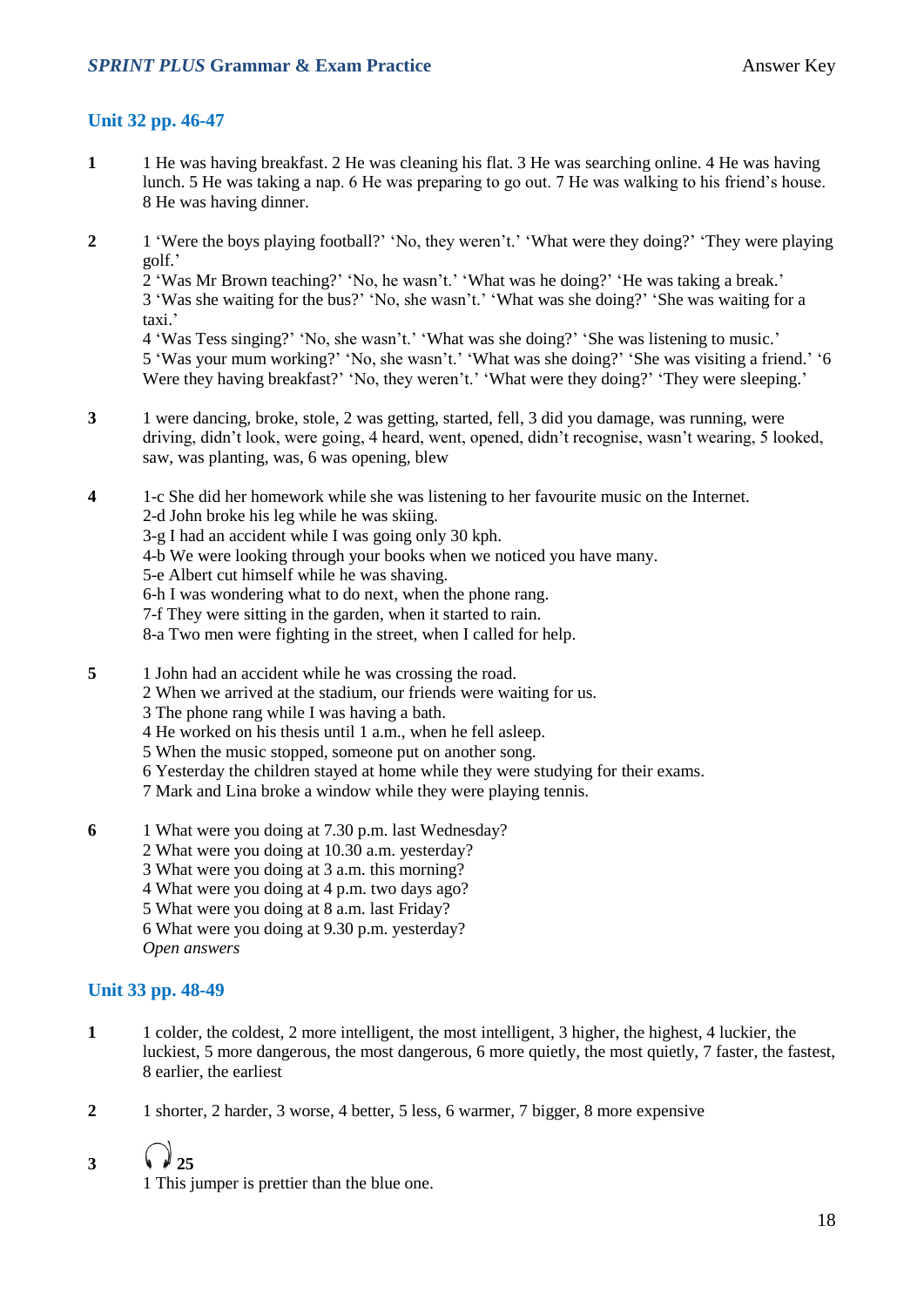2 Greece is smaller than Australia. 3 Indian food is spicier than Italian food. 4 My English teacher is nicer than my History teacher. 5 Elephants are bigger than mice. 6 My mother's cooking is better than mine.

- **4** 1 the longest, 2 the best, 3 the shortest, 4 the most intelligent, 5 the funniest, 6 the busiest, 7 the worst, 8 the prettiest
- **5** 1 Joe drives more dangerously than his wife.
	- 2 Anita talks more slowly than Richard.
	- 3 Liam speaks Spanish more fluently than the other students.
	- 4 Yesterday I worked harder than you.
	- 5 He ran faster than the other athletes.
	- 6 Andy plays tennis better than Pete.

# 6  $\sqrt{26}$

Patricia heard a thump. Then she heard a thump that was louder than the first. The next thump was the loudest of all. She got out of bed and walked down the corridor, taking the quietest steps she could. There were scary shadows everywhere, but the one behind her was the scariest. 'This is spookier than a haunted house', she thought. A spooky shadow followed her. It was taller than she was. When it followed her downstairs, Patricia screamed: 'You don't scare me!' Suddenly Patricia began to laugh. There wasn't a ghost in the house. The shadow was her own!

1 louder, 2 the loudest, 3 the quietest, 4 the scariest, 5 spookier, 6 taller

- **7** 1 the most romantic, 2 quieter, 3 the warmest, 4 the most popular, 5 more exciting, 6 the best
- **8** 1 better, 2 the most, 3 the nicest, 4 the best, 5 the most, 6 the most
- **9** *Open answers*

#### **Unit 34 pp. 50-51**

- **1** 1 I'm going / I'm not going to go to school.
	- 2 I'm going to do / I'm not going to do my school project.
	- 3 I'm going to play / I'm not going to play basketball.
	- 4 I'm going to visit / I'm not going to visit my cousins.
	- 5 I'm going to go / I'm not going to go on a social networking website.
	- 6 I'm going to help / I'm not going to help do the housework.
	- 7 I'm going to listen / I'm not going to listen to music online.
	- 8 I'm going to visit / I'm not going to visit a museum.
	- 9 I'm going to read / I'm not going to read a magazine.
	- 10 I'm going to ride / I'm not going to ride my bike.
	- 11 I'm going to call / I'm not going to call my friend on my mobile.
	- 12 I'm going to buy / I'm not going to buy a present for a friend.
- **2** *Answers may vary:*
	- 1 'What are you going to have for lunch today?' 'I'm going to have sandwiches.'
	- 2 'Where are you going to live after your diploma?' 'I'm going to live in Oxford.'
	- 3 'Where are you going to go tonight?' 'I'm going to go to a French restaurant.'
	- 4 'What are you going to do when you get home?' 'I'm going to have dinner.'
	- 5 'What are you going to study at college?' 'I'm going to study architecture.'
	- 6 'When are you going to go to the beach? I'm going to go to the beach this weekend.'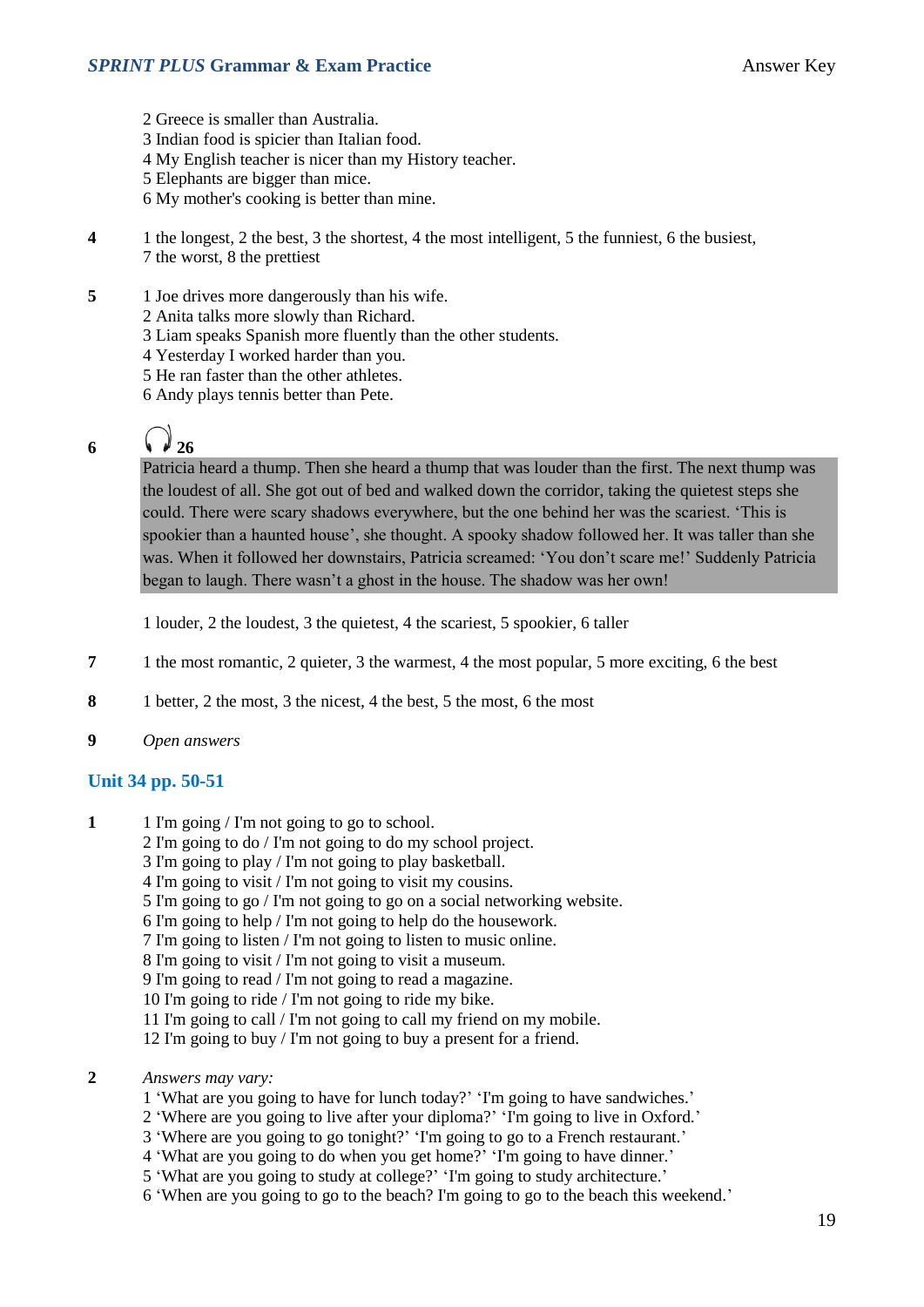- **3** 1 What time are you going to call?
	- 2 When is he going to catch the train?
	- 3 Who are they going to invite?
	- 4 Where are you going to spend the weekend?
	- 5 What are you going to listen to?
	- 6 What is he going to do now?
	- 7 Who is she going to visit?
	- 8 What time are your lessons going to start?
	- 9 What are you going to have?
	- 10 Where is she going to meet them?
	- 11 What is she going to buy?
	- 12 Where are they going to spend their honeymoon?
- 4  $\sqrt{27}$

1 She's going to cut her hair. 2 He's going to take the dog for a walk. 3 They're going to have a lesson. 4 It's going to rain. 5 They're going to ride their bikes.

- 6 He's going to travel by plane.
- **5** *Open answers*

#### **Unit 35 p. 52**

- **1** 1 d, 2 c, 3 e, 4 a, 5 f, 6 b
- 2 1 What shall we buy for Joe's birthday?
	- 2 Shall we go out this afternoon?
	- 3 What time shall we meet Bethany?
	- 4 Shall we have a game of tennis?
	- 5 Where shall we meet Alice?
	- 6 How many apples shall we buy?
	- 7 What dress shall I wear to the party?
	- 8 Shall we have lunch together?

### 3  $\sqrt{28}$

- 1 A It's very warm in this room.
	- B Shall I open the window?
- 2 A Let's have a party.
	- B Good idea. Who shall we invite?
- 3 A I'm really hungry.
	- B Shall I make you a snack?
- 4 A Shall we go out tomorrow evening?
- B Yes, let's meet Alex and Olivia at the new pizza restaurant in town.
- 5 A Shall we buy Chris a birthday present?
	- B Yes, of course! What shall we buy him?
- 6 A Let's play tennis.

B Oh, we always play tennis. Let's do something else.

- **4** *Sample answers:*
	- 1 Shall I carry your bag?
	- 2 Let's go to the park.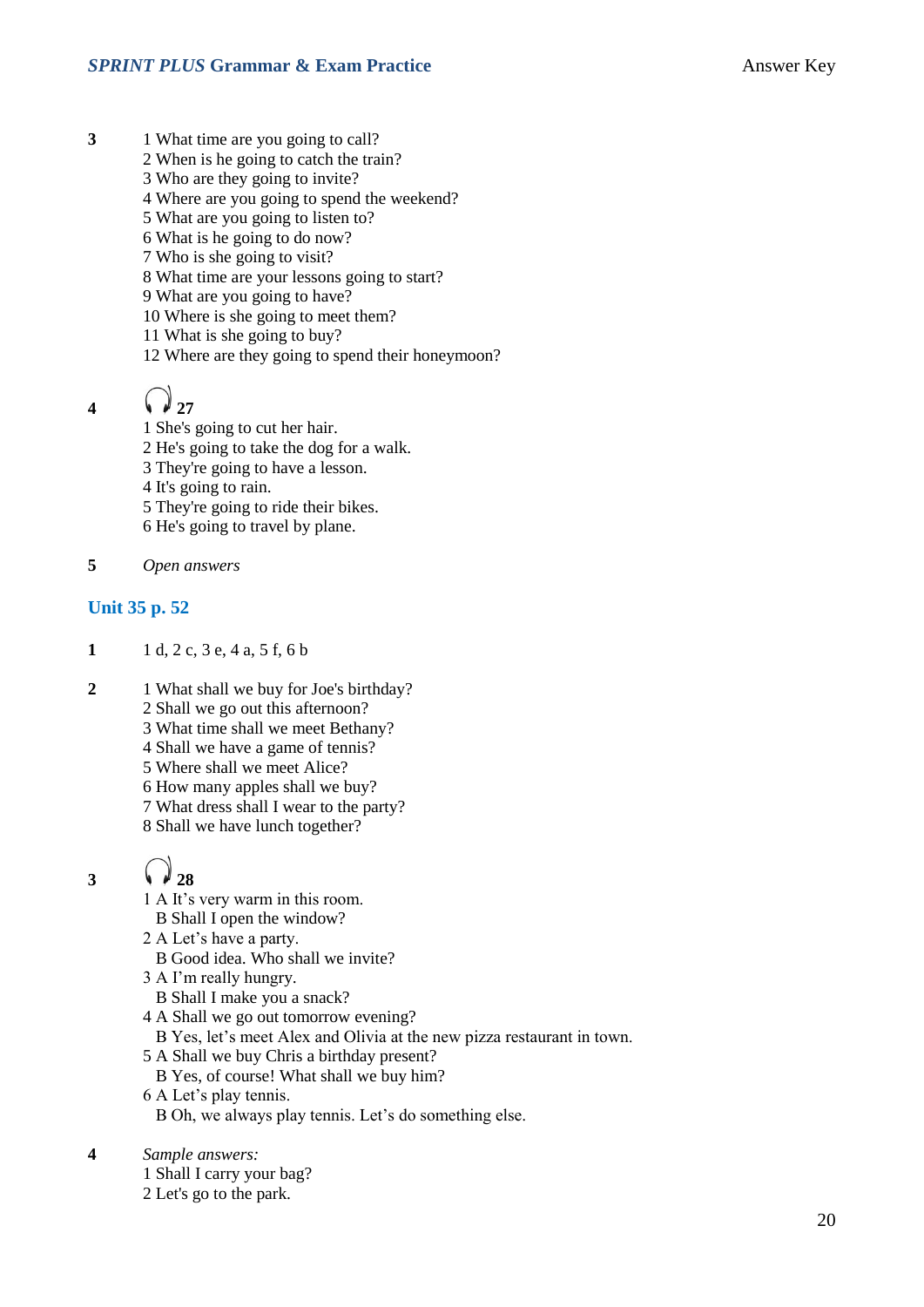- 3 Shall we have a party next week?
- 4 Shall I get you a glass of water?
- 5 Where shall we go?
- 6 Shall I get you an aspirin?

#### **Unit 36 pp. 53-54**

- **1** 1 Let's go to the theatre tonight!
	- 2 How about going out for a meal at the weekend?
	- 3 Would you like to go swimming this afternoon?
	- 4 Why don't we listen to some music?
	- 5 What would you like to do over the summer holidays?
	- 6 Shall we order a pizza for dinner this evening?
- **2** *Answers may vary*
	- 1 Let's go to the cinema.
	- 2 Let's go on holiday.
	- 3 Why don't we go shopping?
	- 4 Let's have a coffee.
	- 5 Why don't we go swimming?
	- 6 Let's go to a concert.
	- 7 Let's watch a football match.
	- 8 How about going camping?
- **3** *Open answers*

**4**  $\sqrt{29}$ 

- 1 Would you like to go to the cinema? 2 Let's have a picnic. It's a beautiful day.
- 3 What would you like to do at the weekend?
- 4 How about we go for coffee?
- 5 Why don't we go to the beach?

6 How would you like your steak cooked?

1 b, 2 a, 3 a, 4 a, 5 b, 6 b

- **5** 1 She likes Coldplay.
	- 2 He likes cooking.
	- 3 I would like to buy a new car.
	- 4 She would like to buy a big house.
	- 5 My children like animals.
	- 6 I would like to watch it?
	- 7 He likes music.
	- 8 I would like to stay at home.
	- 9 They like winter holidays.
	- 10 Lucy would like to try Japanese food at the new restaurant in town.
- **6** *Answers may vary*
	- 1 'Would you like to watch a sci-fi film?' 'Yes, I'd love to.'
	- 2 'Would you like to order a takeaway?' 'Yes, that's a good idea.'
	- 3 'Would you like to listen to music?' 'Yes, OK.'
	- 4 'Would you like to go shopping with me next Saturday?' 'Yes, I'd love to.'
	- 5 'Would you like to try my new car?' 'Yes, all right.'
	- 6 'Would you like to go ice skating this afternoon?' 'Yes, that's a great idea.'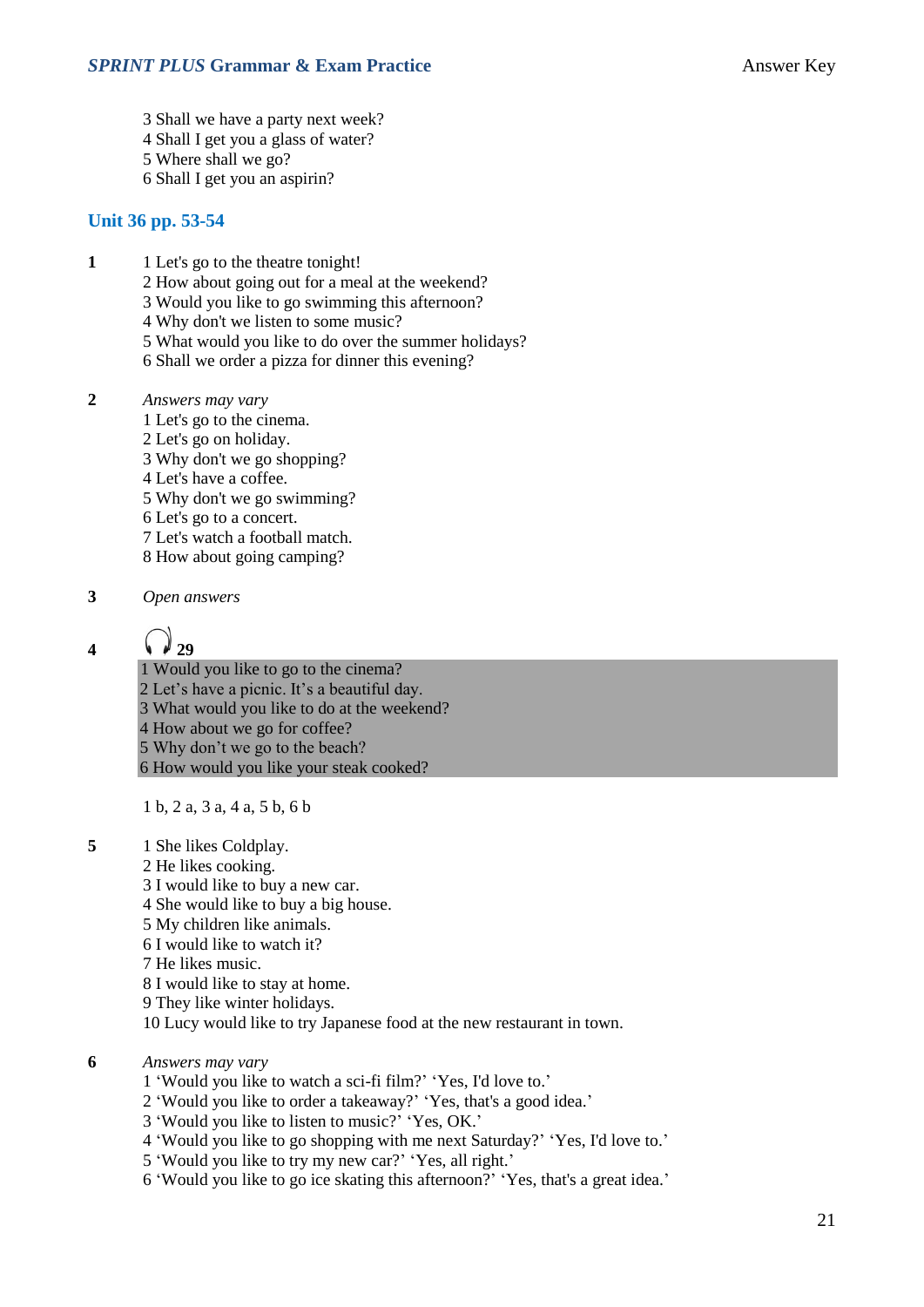# $7 \quad \bigodot \quad 30$

| , , ,v              |                                                         |
|---------------------|---------------------------------------------------------|
| Janet Hello.        |                                                         |
|                     | Laura Hi, Janet. It's Laura. How are you?               |
|                     | <b>Janet</b> Fine, thanks.                              |
|                     | <b>Laura</b> Are you busy on Tuesday afternoon?         |
|                     | <b>Janet</b> Mmm Well, I usually do my homework. Why?   |
|                     | <b>Laura</b> Would you like to come shopping with me?   |
|                     | <b>Janet</b> What do you want to buy?                   |
|                     | <b>Laura</b> I'd like a new winter coat.                |
|                     | <b>Janet</b> Where do you want to go?                   |
|                     | <b>Laura</b> I was thinking of going to the town centre |
|                     | <b>Janet</b> OK. I'd love to come.                      |
| <b>Laura</b> Great! |                                                         |
|                     | <b>Janet</b> What time do you think we'll be back?      |
|                     | Laura I'm not sure. Maybe around six.                   |
|                     | <b>Janet</b> OK. I'll study when I get home then.       |
|                     | Laura See you at school tomorrow.                       |
| <b>Janet</b> Bye.   |                                                         |

| x |  |
|---|--|
|   |  |

| 17.31             |                                                                              |  |  |
|-------------------|------------------------------------------------------------------------------|--|--|
| Alice             | Hello.                                                                       |  |  |
|                   | Jason Hi, Alice. It's Jason.                                                 |  |  |
|                   | Alice Hi, Jason. How are you?                                                |  |  |
|                   | <b>Jason</b> Fine, thanks. Have you got any plans for Friday?                |  |  |
|                   | <b>Alice</b> No, I haven't. Why?                                             |  |  |
|                   | <b>Jason</b> I've got two tickets for that new West End show, Bright Lights. |  |  |
|                   | Would you like to come with me?                                              |  |  |
|                   | <b>Alice</b> Wow! How did you get the tickets?                               |  |  |
|                   | <b>Jason</b> I waited in line for four hours!                                |  |  |
|                   | <b>Alice</b> Where shall we meet?                                            |  |  |
|                   | <b>Jason</b> Let's meet in front of the art gallery at 3 o'clock.            |  |  |
|                   | Alice OK. After the show we can get something to eat.                        |  |  |
|                   | <b>Jason</b> That's a good idea! Do you like pizza?                          |  |  |
|                   | Alice Yes, I love it. It's my favourite food. I'll see you on Friday.        |  |  |
| <b>Jason</b> Bye! |                                                                              |  |  |
|                   | Alice See you!                                                               |  |  |

#### **Unit 37 p. 55**

- **1** 1 some, any, 2 any, 3 some, 4 some, 5 every, 6 Every, 7 any, 8 some, 9 no, 10 every
- **2** 1 The woman doesn't have any sugar.
	- 2 There are some animals in the field.
	- 3 There is some furniture in the van.
	- 4 There isn't any traffic on the road.
	- 5 There are some peaches in the bowl.
	- 6 There are some magazines on the shelf.
- **3** 1 any, some, 2 some, 3 any, some, 4 no, 5 every, 6 any, some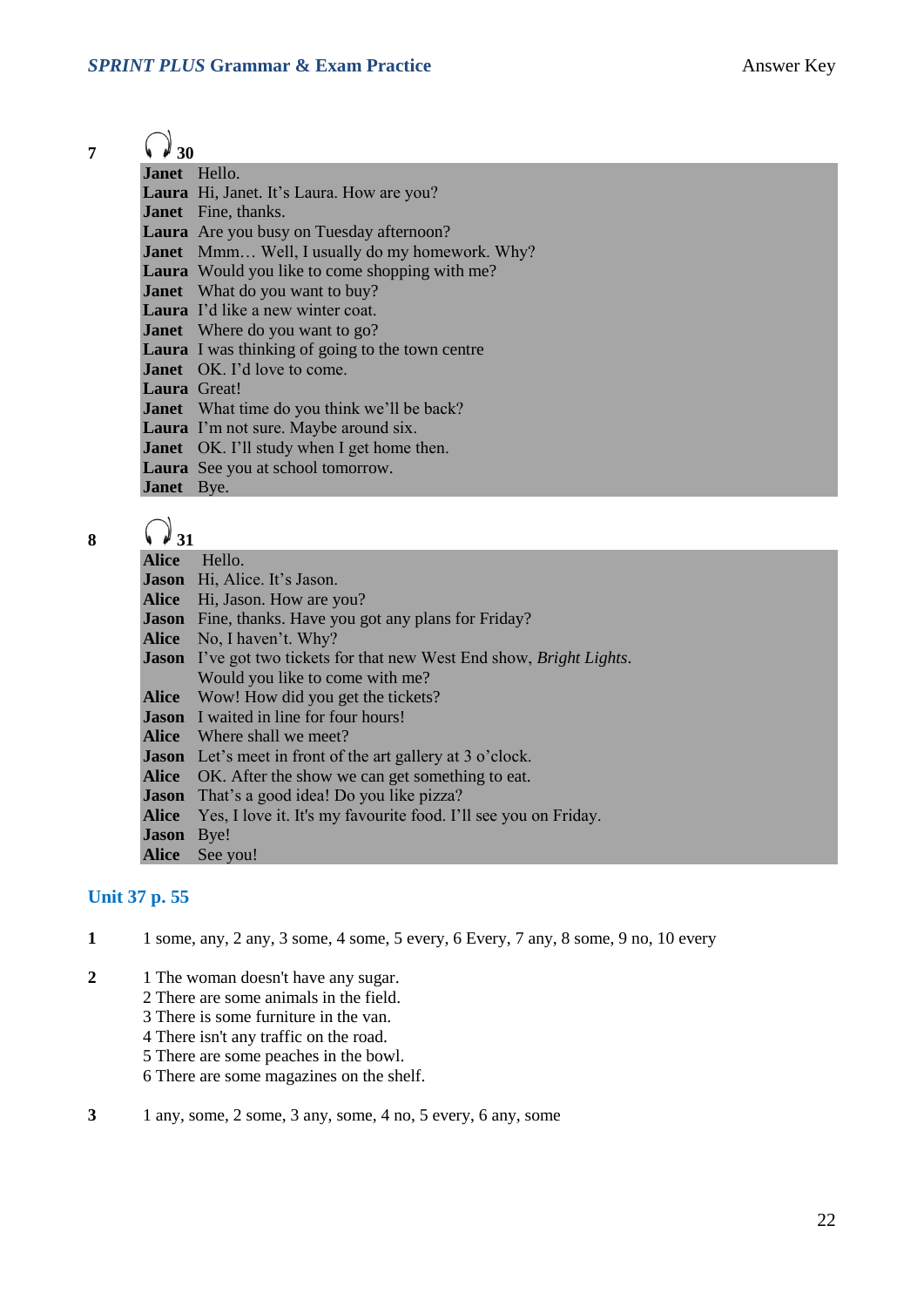#### **Unit 38 pp. 56-57**

- **1** 1 d, 2 e, 3 b, 4 a, 5 c, 6 i, 7 k, 8 f, 9 h, 10 g, 11 l, 12 j
- **2** 1 anyone/anybody, 2 anywhere, 3 somebody/someone, 4 anything, 5 somewhere, 6 something, 7 somewhere, 8 anywhere, 9 somebody/someone, 10 somewhere, 11 anything, 12 somewhere, 13 Somebody/Someone, 14 anything, 15 anybody/anyone
- **3** 1 Your room is a mess! Your things are everywhere.
	- 2 Is there anything interesting on TV?
	- 3 Nancy can't keep a secret. She told her friend everything I said.
	- 4 Do you know anyone who can help me?
	- 5 Marc took everybody for a ride in his new car.
	- 6 What's wrong with Jake? Did something happen to him today?
- **4** 1 We've got nothing in the fridge.
	- 2 There was no one there when I arrived.
	- 3 She went nowhere on holiday this year.
	- 4 She has done nothing yet.
	- 5 I have nowhere to go.
	- 6 He was nobody important.
	- 7 Did nobody see who stole the money?
	- 8 Michelle goes nowhere without her mobile.
	- 9 Is there nothing I can help you with?
	- 10 I'm bored. I have nothing to do.
	- 11 I think nobody wants my bike.
	- 12 I read about nothing interesting happening this weekend.
- **5** 1 No one, 2 anywhere, 3 no one, 4 no one/nobody, 5 anything, 6 something, 7 somewhere, 8 somebody, 9 somewhere, 10 anywhere, 11 No one/Nobody, 12 anything

# **6 32**

It was a rainy, grey Saturday afternoon when **someone** knocked at my door. 'Who's there?' I asked. But **no one** answered. So I slowly opened the door to see if **somebody** was waiting. But there wasn't **anybody** in sight. Suddenly, I heard **something** make a noise. I looked down and saw a small, fluffy kitten stretching itself while it was looking up at me. 'It must be hungry, poor thing,' I thought. 'Let me get it **something** to eat.' And I went to the kitchen. When I came back five minutes later, the kitten wasn't there. 'It must be **somewhere**,' I thought, so I started looking for it. But I couldn't find it **anywhere**. It ran away.

**7** *Open answers*

#### **Unit 39 pp. 58-59**

- **1** 1 mustn't, 2 must, 3 mustn't, 4 must, 5 must, 6 mustn't, 7 mustn't, 8 must
- **2** 1 I must wash them.
	- 2 We must go to the supermarket.
	- 3 I mustn't forget to phone Julie.
	- 4 You must read it.
	- 5 they mustn't eat too many sweets
	- 6 You mustn't feed the animals at the zoo.
	- 7 He mustn't open the window.
	- 8 I must do my homework.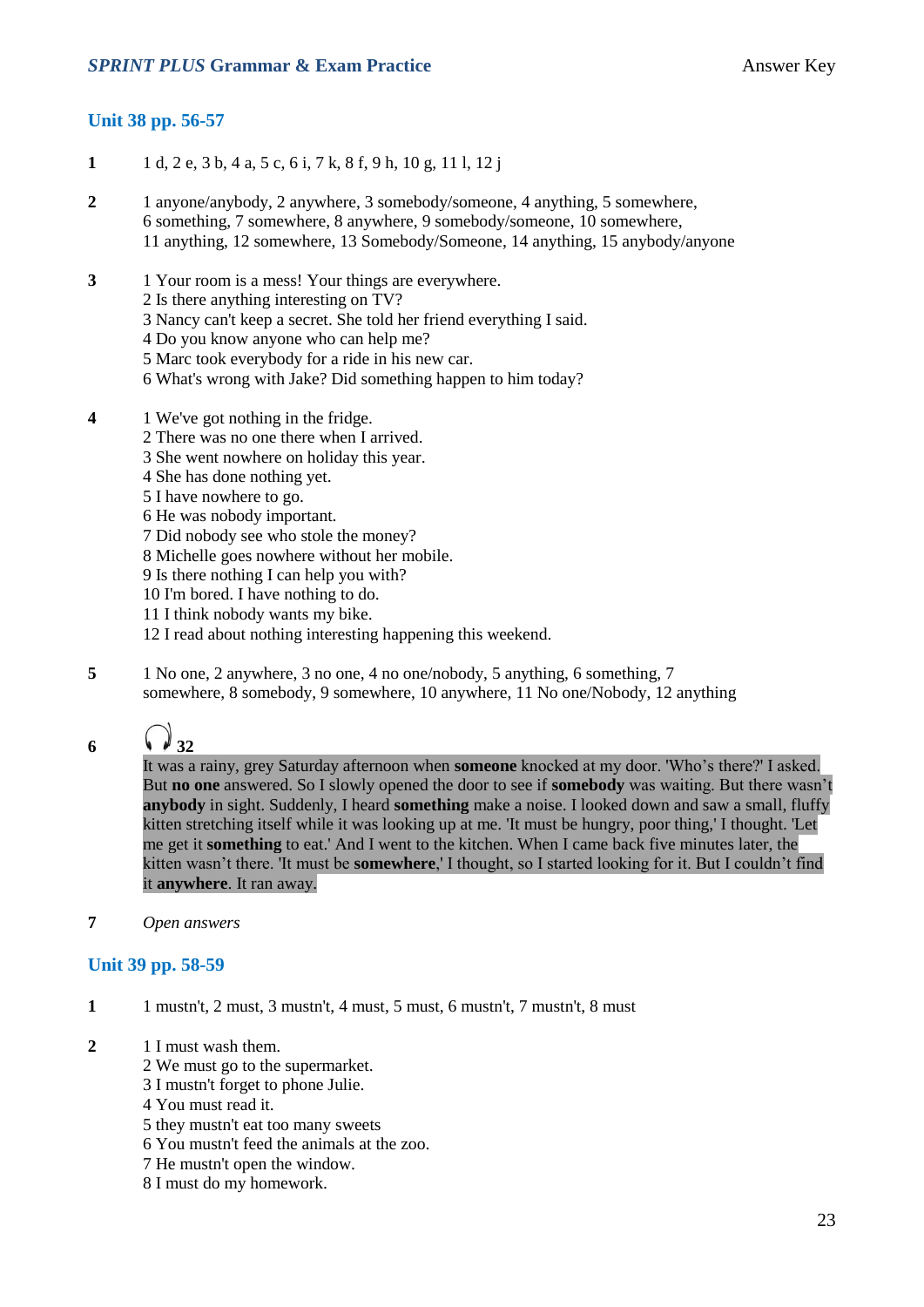- **3** 1 They don't have to wear a uniform.
	- 2 She doesn't have to decide right now,
	- 3 We mustn't eat in the classrooms.
	- 4 You don't have to cut the grass.
	- 5 He mustn't drive so fast.
	- 6 She doesn't have to work!
- **4** 1 had to stay, 2 had to go, 3 had to switch off, 4 must train, 5 had to go
- **5** 1 have to, 2 don't have to, 3 have to, 4 have to, 5 mustn't, 6 mustn't, 7 don't have to, 8 have to
- **6** *Open answers*
- **7** 1 mustn't, 2 had to, 3 have to, 4 mustn't, 5 have to, 6 mustn't, 7 don't have to, 8 don't have to

#### **Unit 40 pp. 60-61**

- **1** 1 B, 2 A, 3 D, 4 C, 5 A, 6 B, 7 C, 8 E, 9 E, 10 D
- **2** 1 Hannah will arrive at 6 o'clock this evening.
	- 2 I won't watch TV until I finish my homework
	- 3 Don't go near that dog. It will bite you.
	- 4 I promise I will phone you tomorrow.
	- 5 I will help you tidy the house.
	- 6 Will you help me cook dinner?
	- 7 Are you sure Graham will come to the party?
	- 8 Paul thinks he will run his own business when he's older.
- **3** 1 will be, 2 won't all have, 3 will become, will change, 4 will own, 5 won't travel, 6 won't discover
- **4** 1 'Will Tom come with us to the theatre on Saturday night?' 'Yes, he will.'
	- 2 'Will you buy a new MP3 player?' 'No, I won't.'
	- 3 'Will it rain next week?' 'Yes, it will.'
	- 4 'Will you and Emily have munch at the new Indian restaurant?' 'Yes, we will.'
	- 5 'Will Kim and Harry study Maths at university in September?' 'No, they won't.'
	- 6 'Will I receive the package by courier?' 'Yes, you will.'
- **5** *Sample answers:*
	- 1 I will go to university abroad.
	- 2 I won't be on television.
	- 3 I will travel the world.
	- 4 I won't be famous.
	- 5 I will learn another language.
	- 6 I will donate some money to charity.

#### **Unit 41 pp. 62-63**

- **1** 1-f If you open the window, you'll be cold.
	- 2-d If you take a paracetamol, your headache will go away.
	- 3-b If you leave your car unlocked, it'll get stolen.
	- 4-c If you study really well for your test, you'll pass.
	- 5-a If you go to bed early at night, you'll be rested to the following day.

6e If you stay in the sun too long, you'll get sunburnt.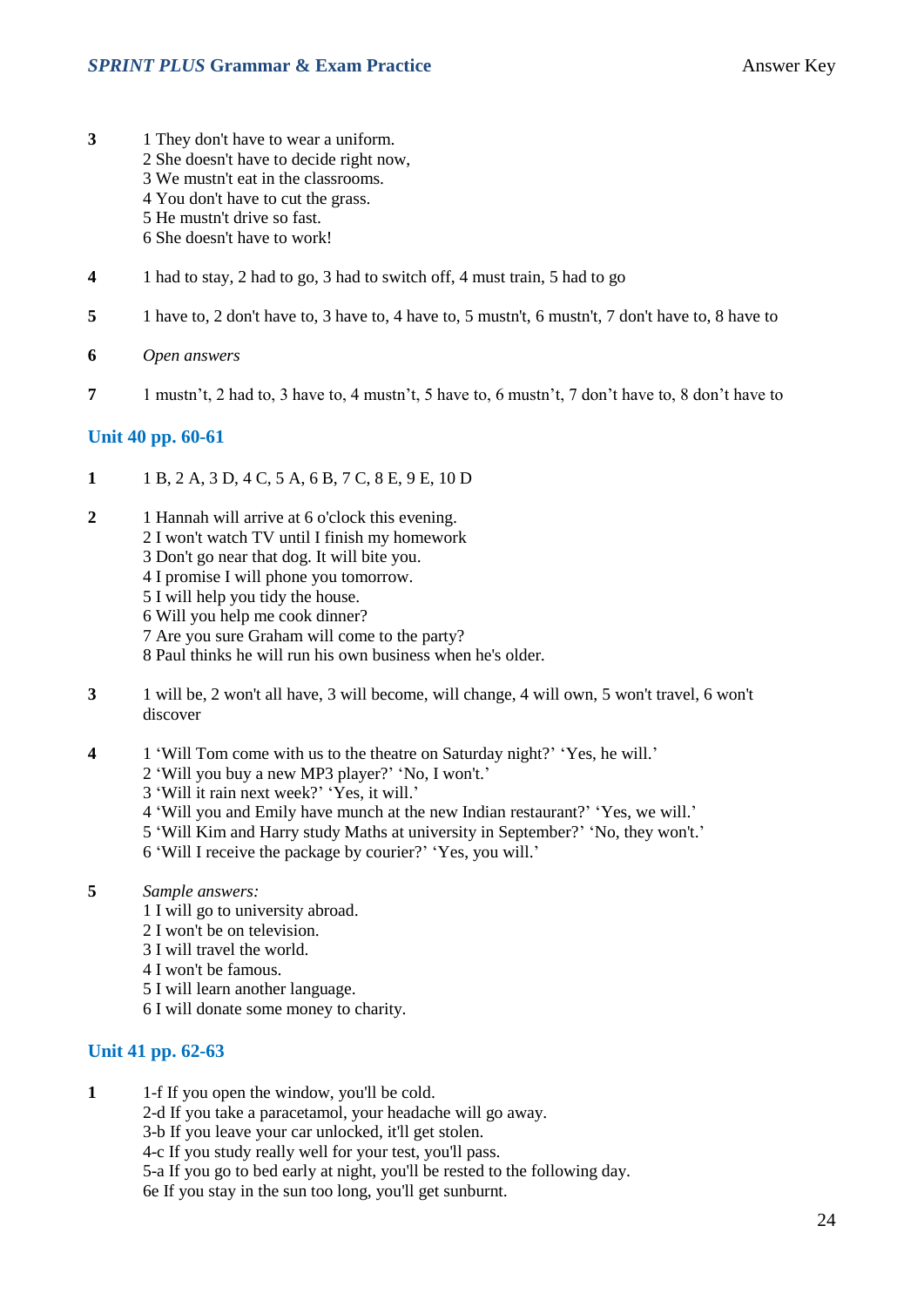- **2** 1 If you don't give the children something to do, they'll get into trouble.
	- 2 If the sun doesn't shine, we won't go on a picnic.
	- 3 If she is busy, she won't come to the party.
	- 4 If they don't promise to keep a secret, he won't tell them.
	- 5 If he wants to see me, he will need to make an appointment.
	- 6 If you spill the milk, I won't help you to clean it up.

# 3  $\sqrt{4}33$

 If he has to work late… If it's a nice day tomorrow… If you don't eat properly… I'll wear a sweater… We'll have a picnic… If you're finished with that book… If I make too many mistakes… 8 What will you do if… I'll buy her a present… He'll call her tomorrow…

1a, 2a, 3b, 4b, 5a, 6a, 7b, 8b, 9b, 10a

- **4** 1 do, will succeed, 2 will be, eat, 3 Will you, take, 4 will answer, know, 5 take, won't miss, 6 will open, ring
- **5** 1 continue, will be able, 2 think, will see, 3 leave, will fall, 4 will get, learn, 5 want, will have, 6 will feel, eat
- **6** 1 She was probably cold.
	- 2 It was probably his birthday.
	- 3 They probably got good marks on their tests.
	- 4 She probably worked too hard.
	- 5 he probably broke his leg.
	- 6 She probably wanted to learn how to relax.
- **7** 1 If I hear a strange noise at night, I will go and investigate.
	- 2 If I am thirsty after school, I will have some fruit juice.
	- 3 If I don't do well in my exams, my parents will say I didn't study enough.
	- 4 If I forget my homework, I will bring it to school the following day.
	- 5 If there is nothing on TV tonight, I will read a book.
	- 6 If I get good grades at school, I will feel really happy.
	- 7 If I am hungry at break time, I will eat a banana.
	- 8 If it is sunny at the weekend, I will go for a bike ride.
- **8** *Open answers*

#### **Unit 42 pp. 64-67**

**1** 1 have, seen, 2 have phoned, 3 has lived, 4 have lost, 5 have bought, 6 have invited

| $\sqrt{34}$    |                                                                                                                             |
|----------------|-----------------------------------------------------------------------------------------------------------------------------|
| <b>Emily</b>   | Have you ever been to the United States. Jessica?                                                                           |
| <b>Jessica</b> | Well, I've been to New York and Washington. I spent ten days there, but I've never<br>been to San Francisco or Los Angeles. |
|                |                                                                                                                             |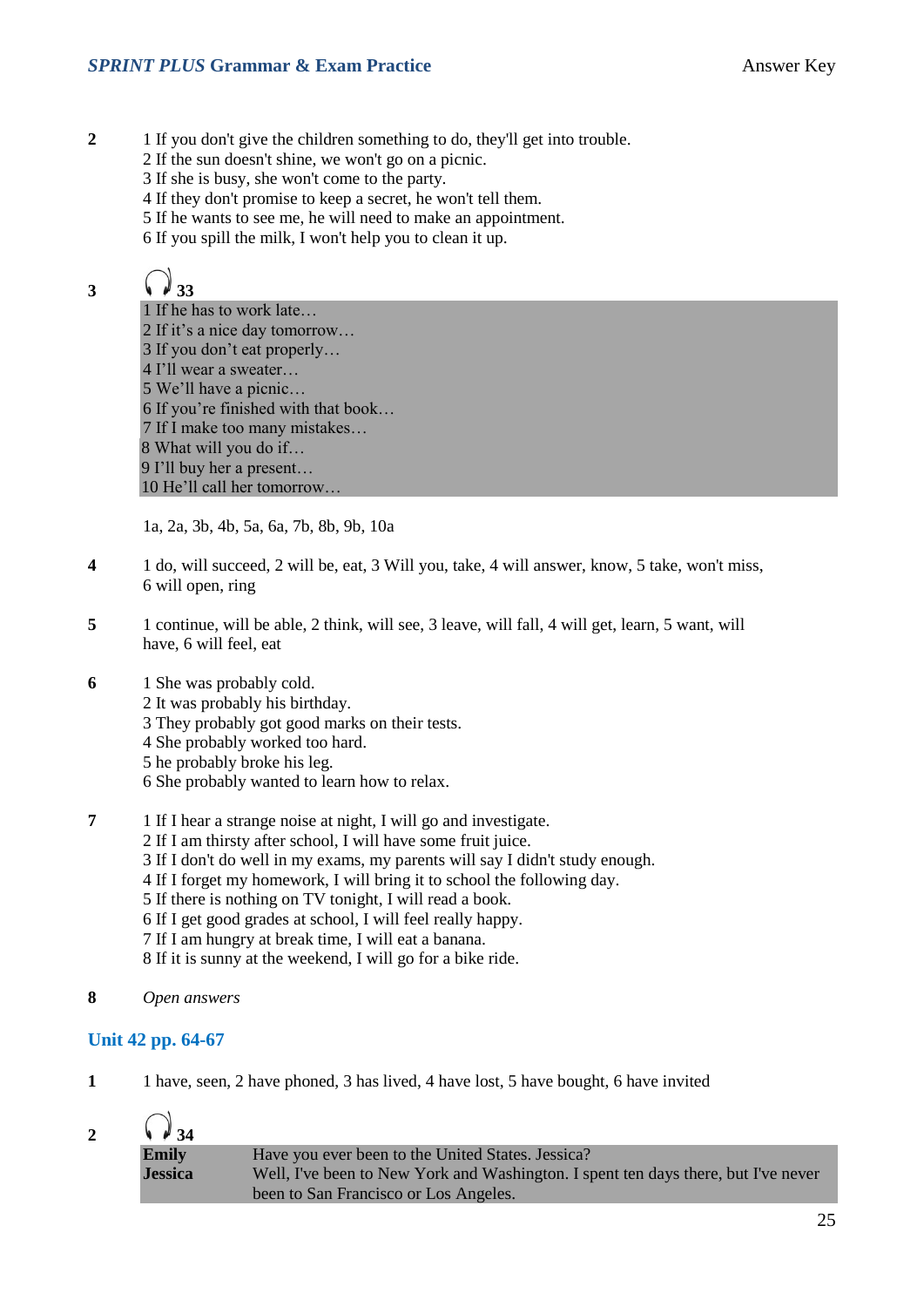#### **SPRINT PLUS Grammar & Exam Practice Answer Key Answer Key**

| Emily          | San Francisco is beautiful! I've stayed in San Diego, too.                               |
|----------------|------------------------------------------------------------------------------------------|
| <b>Jessica</b> | I've heard it's a very nice city, too.                                                   |
| Emily          | Yes. California is a beautiful place. Have you ever visited Ireland?                     |
| <b>Jessica</b> | Yes, I have. I went a couple of years ago. It's quite different from California but it's |
|                | just as beautiful.                                                                       |
| Emily          | I guess I'll have to go there too!                                                       |
|                |                                                                                          |

- **3** 1 Yes, she has. 2 Yes, she has. 3 She spent ten days there. 4 She has heard that San Diego is a nice city.
	- 5 No, she hasn't.
	- 6 Yes, she has.
- **4** SINCE: last week, 2 2010, 3 15th March, the beginning of the year, my childhood FOR: an hour and a half, three years, fifteen days, ages, more than a month
- **5** 1 for, 2 since, 3 since, 4 for, 5 since, 6 for, 7 for, 8 since

# 6  $\sqrt{35}$

- 1 Have you heard the news?
- 2 Has your father left for work yet?
- 3 Have you had dinner yet?
- 4 How long have you known him?
- 5 How many times have you visited your grandparents this month?
- 6 Have you ever seen this programme?
- 7 I haven't seen Lucy lately. Has she been sick?
- 8 Have they asked their parents yet?
- 9 How many times has she seen that film?

10 What's that nice smell? Have you changed perfumes?

1 a, 2 a, 3 a, 4 b, 5 b, 6 a, 7 a, 8 a, 9 a, 10 b

- **7** 1 'Have you ever been to Africa?' 'Yes, I've been there once.'
	- 2 'Have they ever read Alice in Wonderland?' 'No, they have never read Alice in Wonderland.'
	- 3 'Have they ever flown in a hot-air balloon?' 'No, they have never flown in a hot-air balloon.'
	- 4 'Has Mary ever spoken to John?' 'Yes, she has spoken to John twice.'
	- 5 'Have you ever been to Susan's house?' 'Yes, I've been several times.'
	- 6 'Has Jack ever had a car accident?' 'Yes, he's had an accident once.'
	- 7 'Have you ever eaten snails?' 'No, I've never eaten snails.'
	- 8 'Have they ever ridden a camel?' 'No, they've never ridden a camel.'
- **8** *Sample answers:*
	- 1 'Have you ever eaten sushi?' 'Yes, I've eaten sushi many times. / No, I've never eaten sushi.'
	- 2 'Have you ever held a snake?' 'Yes, I've held a snake once. / No, I've never held a snake.'
	- 3 'Have you ever tried green tea?' 'Yes, I have. / No, I haven't.'
	- 4 'Have you ever ridden a motorcycle?' 'Yes, I have. / No, never.'
	- 5 'Have you ever made a snowman?' 'Yes, I've made a snowman many times. / No, never.'
	- 6 'Have you ever slept in a tent?' 'Yes, I've slept in a tent once. / No, I've never slept in a tent.'
- **9** 1 Mrs Brown has already asked her assistant to type an email.
	- 2 Mrs Brown hasn't set up an online conference call with her colleague yet.
	- 3 She hasn't called the company headquarters yet.
	- 4 She has already eaten lunch.
	- 5 She has already had a meeting.
	- 6 She hasn't checked her calendar reminder on her tablet yet.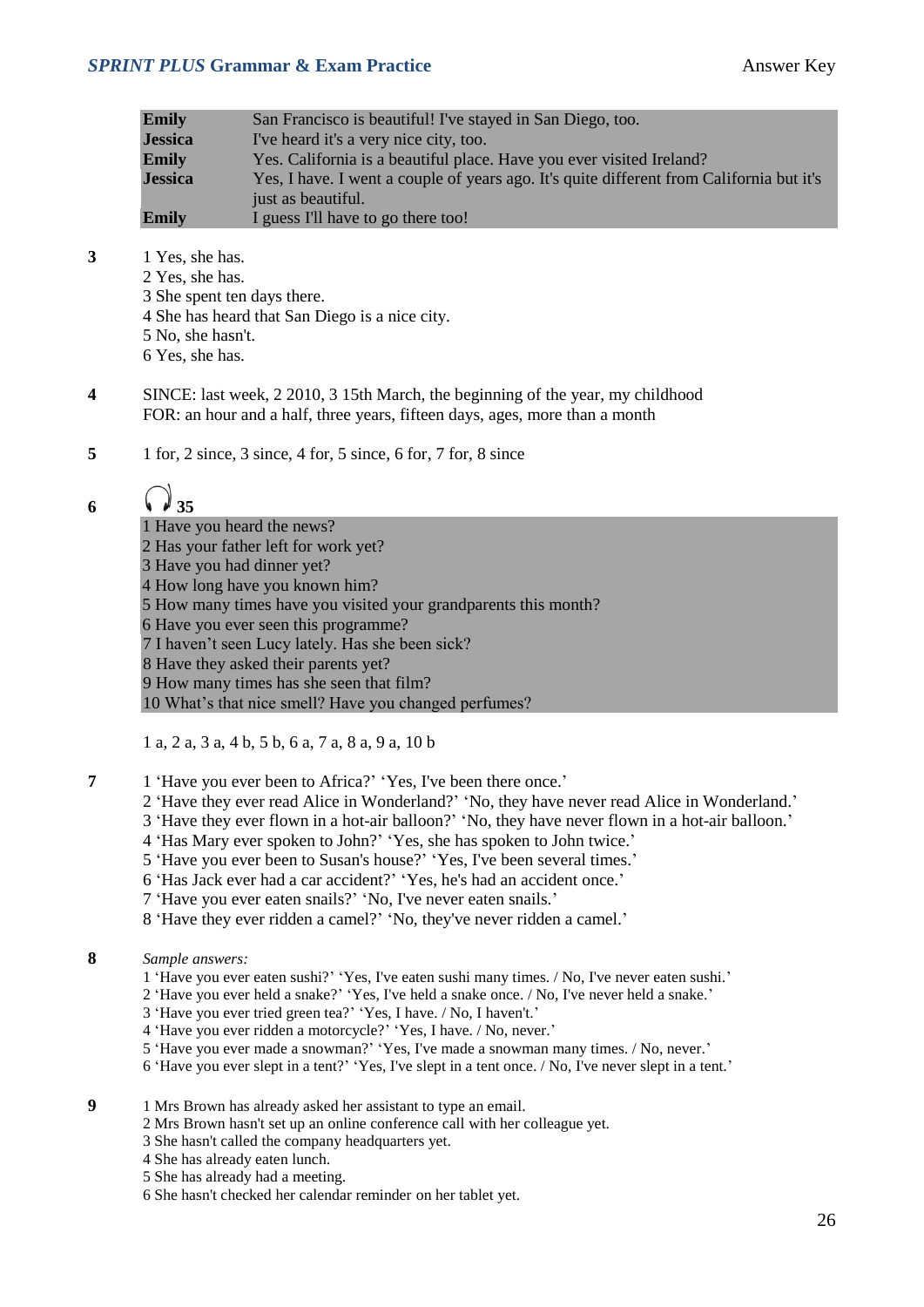#### **SPRINT PLUS Grammar & Exam Practice Answer Key Answer Key**

- **10** 1 gone, 2 gone, 3 been, 4 been, 5 gone, 6 gone
- **11** 1 already, 2 just, 3 yet, 4 still, 5 just, 6 still, 7 yet, 8 already
- **12** 1 have starred, 2 has flown, 3 have travelled, 4 have won, 5 have held, 6 hasn't done, has written
- **13** 1 *correct*, 2 'Have you seen my mobile phone?' ' No, sorry, I haven't.' 3 *correct*, 4 *correct*, 5 'Have you ever met a famous person?' 'No, never.' 6 I travelled abroad for the first time last year, but I've never flown.

#### **Unit 43 pp. 68-69**

| ı | W | 36 |
|---|---|----|

- **1 A** I've got the flu.
- **B** You should stay in bed.
- **2 A** My feet hurt.
- **B** You should buy new shoes.
- **3 A** This jacket is too tight.
- **B** You should buy a new one.
- **4 A** I'm always tired in the morning.
- **B** You should go to bed earlier.
- **5 A** I'm too fat.
- **B** You should try exercising more.
- **6 A** I don't feel like walking.
- **B** You should take a taxi.
- **7 A** I don't remember what the teacher said.
- **B** You should pay more attention.
- **8 A** I'm hungry.
- **B** You should eat something for breakfast.
- **9 A**I'm hot.
- **B** You should open the window.
- **10 A** Tomorrow is my mother's birthday.
	- **B** You should buy her some flowers.

1 e, 2 i, 3 g, 4 h, 5 d, 6 f, 7 b, 8 j, 9 a, 10 c

- **2** 1 shouldn't, 2 ought to, should, 4 shouldn't, 5 shouldn't, 6 ought
- **3** 1 should learn, 2 should leave, 3 should go, 4 shouldn't smoke, 5 shouldn't eat, 6 shouldn't work, 7 should have, 8 shouldn't marry, 9 should go, 10 should start
- **4** 1 shall, 2 shouldn't, 3 ought to/should, 4 shouldn't, 5 should, 6 Shall

| 5 | $\sqrt{4}$ 37     |                                                          |
|---|-------------------|----------------------------------------------------------|
|   | Dialogue 1        |                                                          |
|   | <b>Doctor</b>     | Good morning, Miss Smith. How are you?                   |
|   | <b>Miss Smith</b> | I have a terrible headache that doesn't seem to go away. |
|   | <b>Doctor</b>     | When did it start?                                       |
|   | <b>Miss Smith</b> | It started two days ago. Yes, on Tuesday evening.        |
|   | <b>Doctor</b>     | Are you under a lot of stress lately?                    |
|   | <b>Miss Smith</b> | Yes. I have a lot of problems with my job.               |
|   | <b>Doctor</b>     | I think you should take some time off work.              |
|   | Dialogue 2        |                                                          |
|   | <b>Doctor</b>     | Good afternoon, Mr Kane. What's the matter?              |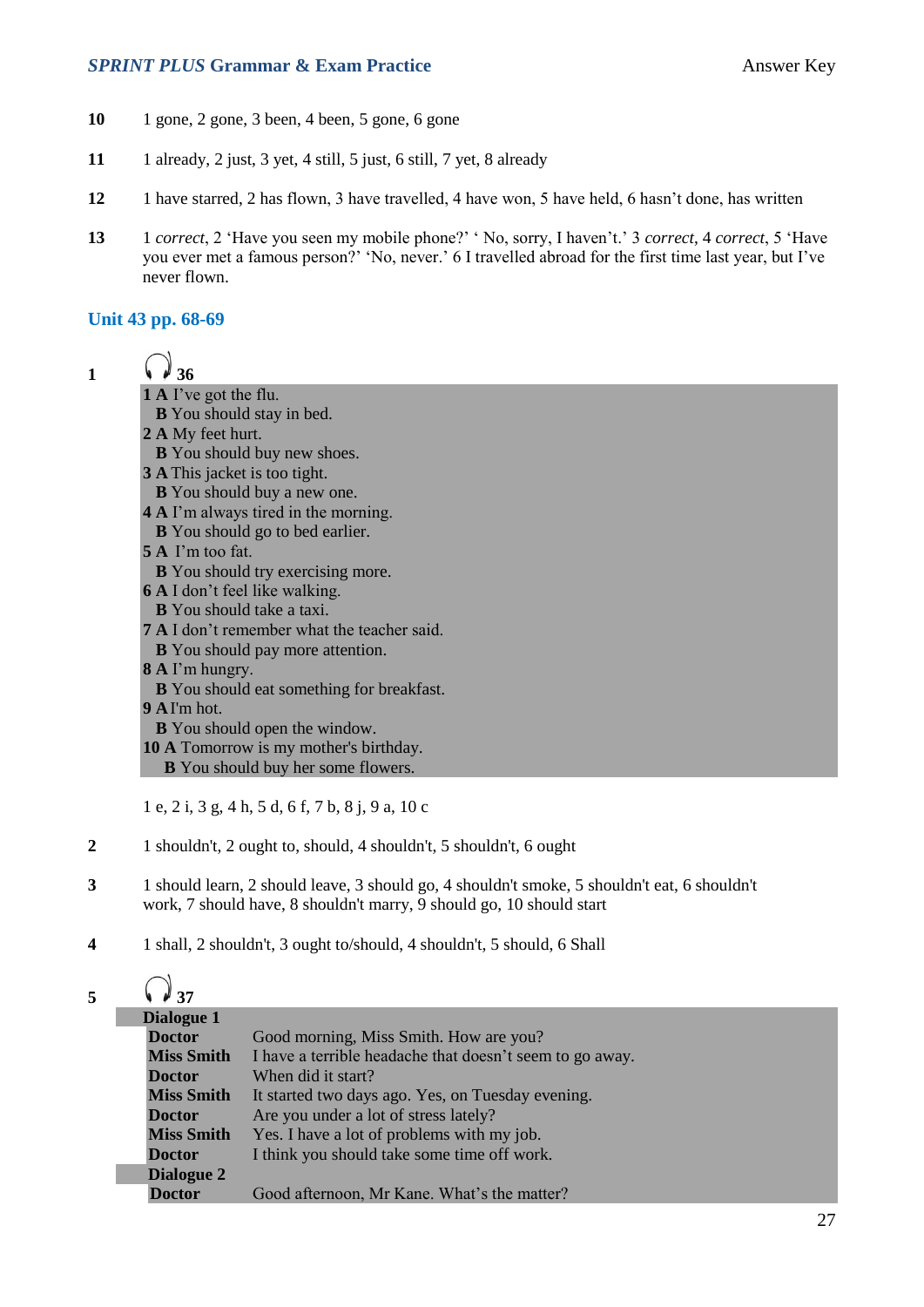#### **SPRINT PLUS Grammar & Exam Practice Answer Key**

| <b>Mr Kane</b> | I have really bad pains in my back and legs.                                       |  |  |  |
|----------------|------------------------------------------------------------------------------------|--|--|--|
| <b>Doctor</b>  | Do you exercise regularly?                                                         |  |  |  |
| <b>Mr Kane</b> | Oh, no! I don't remember the last time I exercised!                                |  |  |  |
| <b>Doctor</b>  | It looks like you're a little overweight, too. Am I right?                         |  |  |  |
| <b>Mr</b> kane | Well Yes, I've put on some extra pounds.                                           |  |  |  |
| <b>Doctor</b>  | You should go on a diet.                                                           |  |  |  |
| <b>Mr Kane</b> | A diet?                                                                            |  |  |  |
| <b>Doctor</b>  | Yes. What do you usually eat?                                                      |  |  |  |
| <b>Mr Kane</b> | I love burgers and pizza. I also like take-away food.                              |  |  |  |
| <b>Doctor</b>  | You shouldn't eat that kind of food. You should eat lots of fruit and vegetables.  |  |  |  |
| <b>Mr Kane</b> | Anything else?                                                                     |  |  |  |
| <b>Doctor</b>  | You should start exercising twice a week. Come and see me again next month.        |  |  |  |
| <b>Mr Kane</b> | OK. Thanks for your advice.                                                        |  |  |  |
| Dialogue 3     |                                                                                    |  |  |  |
| <b>Doctor</b>  | Hi, Janet. What's the problem?                                                     |  |  |  |
| <b>Janet</b>   | I can't sleep at night.                                                            |  |  |  |
| <b>Doctor</b>  | Since when?                                                                        |  |  |  |
| <b>Janet</b>   | Since about ten days now.                                                          |  |  |  |
| <b>Doctor</b>  | What are you doing differently in your life recently?                              |  |  |  |
| <b>Janet</b>   | Well, I moved house about a month ago. And I'm busy trying to organise everything. |  |  |  |
| <b>Doctor</b>  | By yourself?                                                                       |  |  |  |
| <b>Janet</b>   | Yes.                                                                               |  |  |  |
| <b>Doctor</b>  | You should get somebody to help you.                                               |  |  |  |
| <b>Janet</b>   | I guess you're right.                                                              |  |  |  |
| <b>Doctor</b>  | And you shouldn't work until late. You should stop and have dinner and then you    |  |  |  |
|                | should relax.                                                                      |  |  |  |
| <b>Janet</b>   | But there are so many things to do.                                                |  |  |  |
| <b>Doctor</b>  | You shouldn't be anxious. Take your time and you'll get everything done.           |  |  |  |
| <b>Janet</b>   | Thanks Dr. Jefferson.                                                              |  |  |  |

- 1 She has a headache.
- 2 She has had it for two days.
- 3 She should take some time off work.
- 4 He has pains in his back and legs.
- 5 He notices that Mr Kane is a little overweight.
- 6 He thinks Mr Kane should go on a diet, eat fruit and vegetables and start exercising twice a week.
- 7 She can't sleep at night.

8 She should get somebody to help her with moving house, she shouldn't work until late and she should relax.

**6** *Sample answers:*

1 First of all, Mark, you should remember that you have studied hard and you know all the answers. You shouldn't stay up late at night and get more nervous. Just keep calm! 2 Well Kyle, you shouldn't spend so long on your computer. You should try to spend less time on the Internet talking to your friends. You should meet your friends and spend real time with them.

3 Starting a new school isn't easy Cara. You should join an after-school club where you can make friends. You shouldn't worry and you should be yourself!

#### **Unit 44 pp. 70-71**

1  $\sqrt{38}$ **Conversation 1**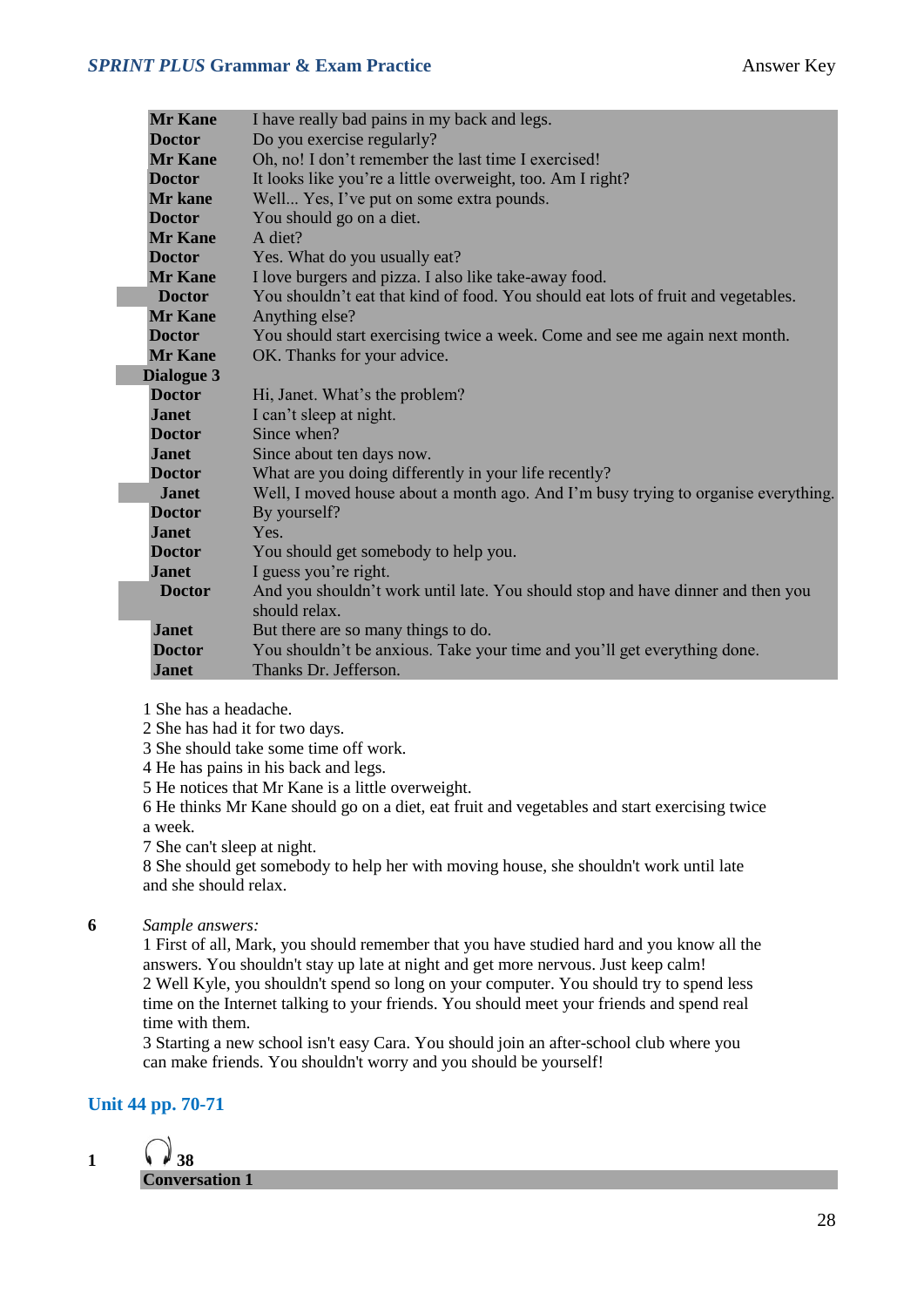**Terry** Hi, Diane. **Why weren't you** at school today? **Diane** I'm **sick**. I have the flu. **Could you tell me** if we have any homework for next week? **Terry** Yes, **there's** going to be a Maths test on Tuesday and an English test on Thursday. **Diane** Oh, **thanks**. Anything else? **Terry** No. But I hope **you get better** soon. **Diane** Thanks! **Conversation 2 Anne** Hello Jack! You're back early. **Jack** Oh hi, Anne. Yes, I didn't have any **lectures** this afternoon at university. **Anne** That's good. Actually, I'm glad I caught you. **Jack** Oh yes, Why's that? **Anne Could** you do me a favour, please? I have an English class this evening but my car **is being fixed** in the garage. Could you **drive** me to class? **Jack** Yes, of course! What time's your class? **Anne It's from** 7:30 p.m. to 9:30 p.m. **Jack** OK, no problem. What time do you want to leave? **Anne** Well, I have some **coursework** to finish this afternoon, so **could we leave** here at around 7 p.m.? **Jack** Yes, okay. Would you like me to come and **pick you up** as well? **Anne** No, that's fine. A few classmates and I are **going** to get something to eat after the class. **Jack** OK, cool. Well, knock on my room door **when** you're ready to leave. **Anne** Great! Thanks, Jack. See you later. **Jack** Bye!

- 2 1 Anne asks Jack to drive her to class.
	- 2 Yes, he is.
	- 3 She has some coursework to finish.
	- 4 No, he doesn't.
	- 5 She is going out with a few classmates.
	- 6 He tells her to knock on his door.

#### **3** *Sample answers:*

- 1 I think Clara could set an alarm clock to wake her up early.
- 2 I think Ben could keep his keys in a safe place.
- 3 I think Marco could go swimming.
- 4 I think Luke could join a sports club.
- 5 I think Georgia could ask for help.
- 6 I think Aaron could do a search on the Internet.

### $4 \t\sqrt{39}$

| I think I'm lost. I'm looking for the Central Train Station but I've been walking for   |
|-----------------------------------------------------------------------------------------|
|                                                                                         |
| Well, you're in the right direction. Continue down this street past the traffic light.  |
| Turn right on Churchill Road. Go past the post office and Jefferson's Groceries.        |
| Turn left on South Street and walk for about 150 yards. You will see the station on     |
|                                                                                         |
|                                                                                         |
|                                                                                         |
|                                                                                         |
| Yes, there is. Bus H stops in front of the train station. The bus stop is on the corner |
| of Park Avenue and 7th Street. You can buy a ticket at the newsstand across the         |
|                                                                                         |
|                                                                                         |
|                                                                                         |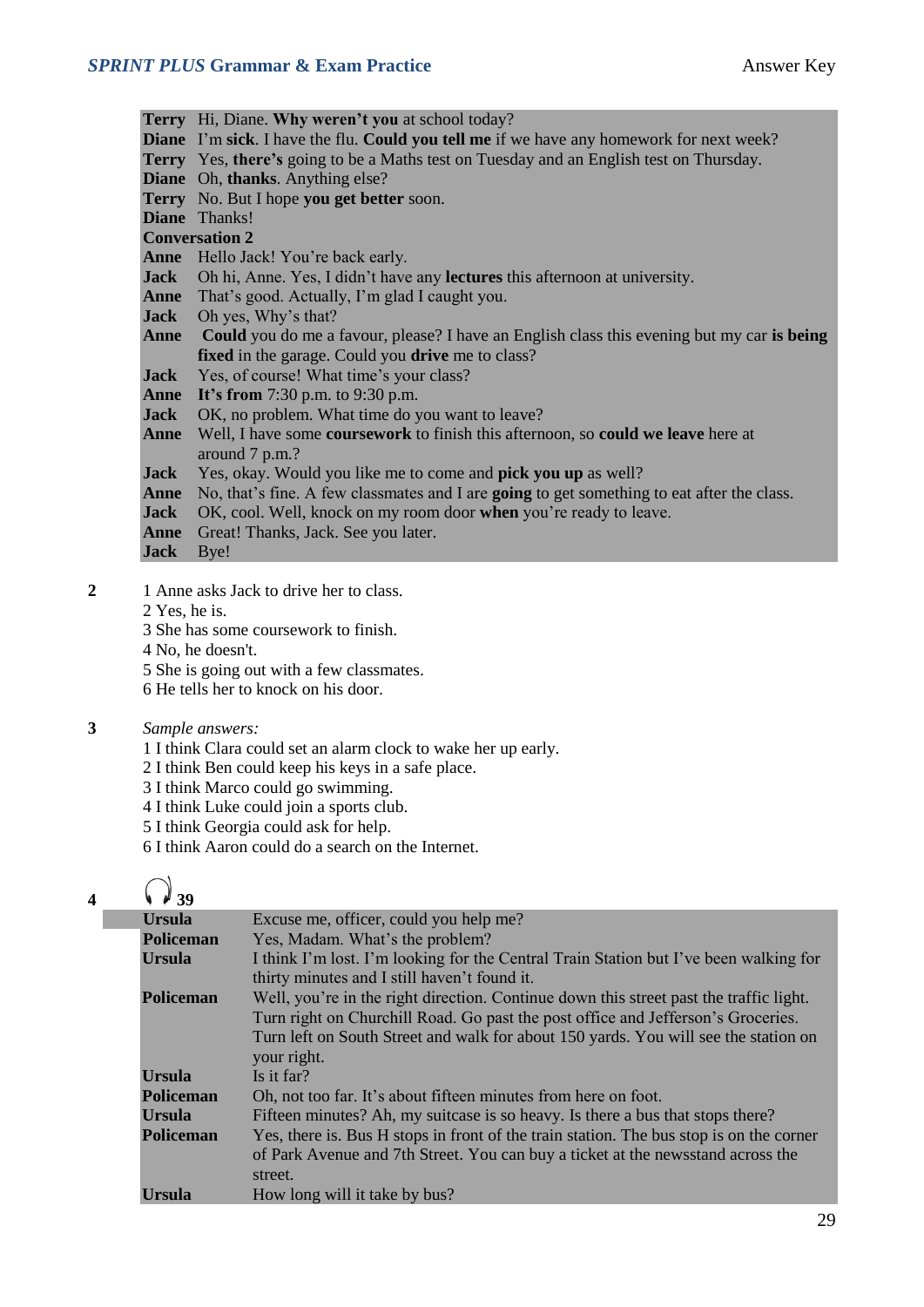#### **SPRINT PLUS Grammar & Exam Practice Answer Key**

| Policeman | Well, there's no traffic at this hour. It'll take about six minutes.                               |
|-----------|----------------------------------------------------------------------------------------------------|
| Ursula    | How will I know when to get off?                                                                   |
| Policeman | You can ask the bus driver but don't worry; the Central Station is very big. You<br>can't miss it! |

- 1 Ursula wants to go to the Central Train Station.
- 2 She asks a police officer.
- 3 Yes, she is.
- 4 No, she doesn't.
- 5 She has to take bus H.
- 6 She can buy a ticket at the news stand.
- 7 It will take about six minutes.
- 8 She can ask the driver, but she'll also see the station because it is very big.
- 

### 5  $\binom{3}{40}$

#### **1** You're hot and all the windows on the train are closed.

**2** You're a tourist and you need information on how to get to the train station. How do you ask the policeman for directions?

**3** You see a pair of jeans you like but you don't know if they fit you. What do you ask the shop assistant?

**4** You see an old lady trying to cross the street. What do you ask her?

**5** You forgot your watch and the bus isn't arriving. What do you ask the person next to you at the bus stop?

1 a, 2 a, 3 b, 4 a, 5 a

**6** *Open answer*

#### **Unit 45 pp. 72-73**

- **1** 1 c, 2 b, 3 a, 4 c, 5 b, 6 a
- **2** 1 have a meal, 2 have a bath, 3 have a dream, 4 have a party, 5 have a holiday, 6 have breakfast, 7 have an argument, 8 have a chat
- **3** 1 can't, 2 can't, 3 can, can't, 4 Can, 5 Can, 6 can't
- **4** 1 can, 2 couldn't, 3 Could, 4 can, 5 couldn't, 6 could
- **5** 1 can, 2 can't, 3 can, 4 Could, 5 couldn't, 6 can't
- **6** *Open answers*
- **7** *Open answers*
- **8** 1 We can go out for a walk.
	- 2 We can go to work by car.
	- 3 She can't come to work.
	- 4 Can you speak louder, please?
	- 5 Can he see you tomorrow.
	- 6 Can you give me a ride?
	- 7 Can I borrow yours?
	- 8 Can you help her? 9 Can you lend me some?
	- 10 We can't use our bikes.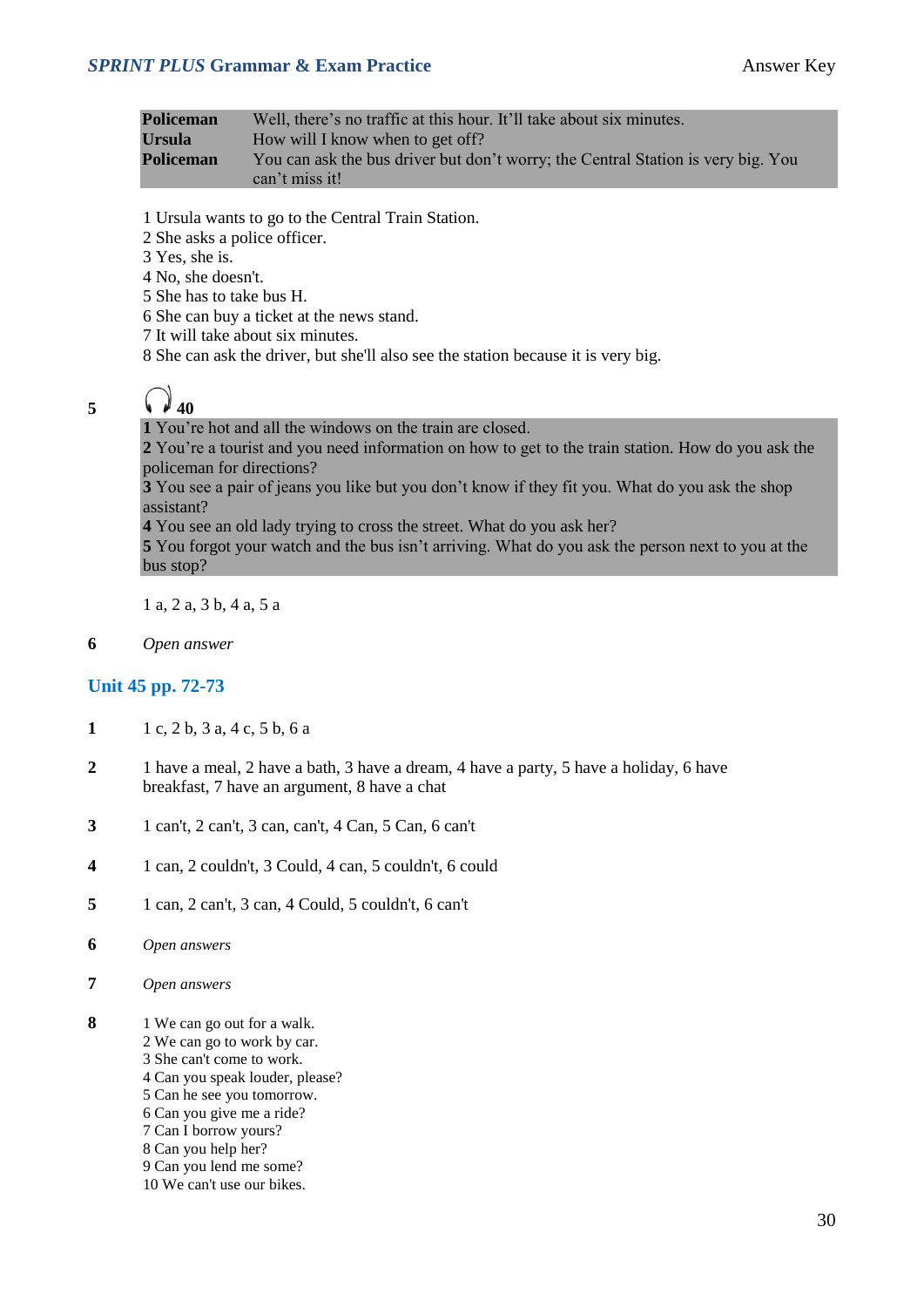**9** 1 He has breakfast at 6.45. 2 He has a shower. 3 He can play the guitar, ride a horse, play football and swim. 4 He couldn't swim very well. 5 They usually have a holiday where they can scuba dive. 6 He says it was amazing.

#### **Unit 46 pp. 74-75**

- **1** 1 was given, 2 was, left, 3 wasn't booked, 4 Were, made, 5 was fixed, 6 wasn't opened, 7 was sold, 8 Was, printed
- **2** 1 The house is cleaned by my mum. 2 This room is used only on special occasions.
	- 3 The window is always opened by Rita.
	- 4 Bus tickets aren't sold onboard.
	- 5 The church bells are rung after the wedding.
	- 6 Bicycles are left in the hall.
	- 7 Her children are dressed badly.
	- 8 This painting is always admired by visitors.
- **3** 1 English is spoken all over the world. 2 I was invited to lunch yesterday. 3 An important battle was fought... 4 His head was hurt...
	- 5 The dog was fed...
	- 6 She was given...
	- 7 I was punished for...
	- 8 Progress is made...
	- 9 A book is made...
	- 10 This sandcastle was built...
- **4** 1 asked, 2 refused, 3 is written, 4 told, 5 was given, 6 promised, 7 was told, 8 play, 9 pointed, 10 was informed, 11 had, 12 was taken
- **5** 1 'Where were these jeans made?' 'They were made in America.'
	- 2 'When was the package delivered?' 'It was delivered just after midday.'

3 'Who was this painting drawn by?' 'It was drawn by Luke Stratton, an art student at City University.'

4 'Where was the old furniture taken?' 'It was taken to the recycling depot.'

5 'Why was a piece of Tom's birthday cake eaten?' 'A piece of cake was eaten because Julia was hungry.'

6 'How were my new sunglasses broken?' 'They were accidently stepped on.'

- **6** 1 The mail is delivered by William every day.
	- 2 This house was destroyed by fire.
	- 3 The concert was enjoyed by the audience.
	- 4 That book was taken by Ben from the desk.
	- 5 The cake will be eaten by Paul.
	- 6 The report has been finished by Beth.
	- 7 The tickets will be left at the box office by Mrs Albright.
	- 8 The thief was easily captured by the police.
	- 9 The lecture was attended by many people.
	- 10 We were very much disappointed by the film.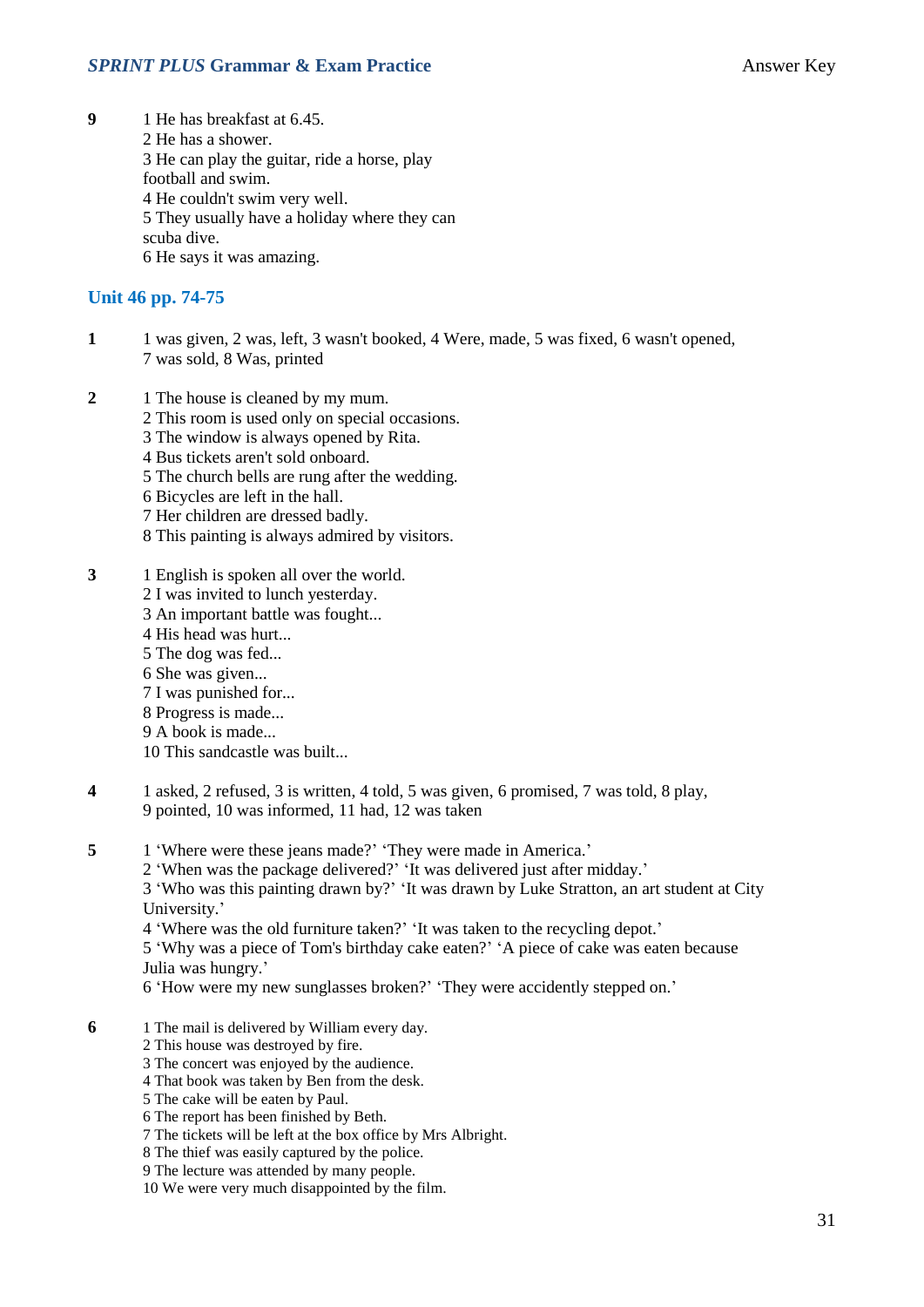#### **SPRINT PLUS Grammar & Exam Practice Answer Key**

**7** 1 were taken, 2 are tempted, 3 is sold, 4 was always boiled, 5 was drunk, 6 is avoided, 7 are worn, 8 is sold, 9 were given, 10 will be shown

#### **Unit 47 pp. 76-77**

- **1** 1 c, 2 e, 3 b, 4 f, 5 a, 6 d
- **2** 1 told, 2 said, 3 asked, 4 told, 5 said, 6 asked, 7 told, 8 asked, 9 said, 10 asked
- **3** 1 c, 2 f, 3 e, 4 g, 5 d, 6 a, 7 b
- **4** 1 c, 2 d, 3 e, 4 a, 5 g, 6 f, 7 b
- **5** 1 He said that he couldn't go swimming that day.
	- 2 He said that he was hungry.
	- 3 He said that was going to have a party.
	- 4 He said that today was David's birthday.
	- 5 He said that Laura was playing tennis.
	- 6 He said that his father worked in a bank.
	- 7 He said that Nina and Sam were going to England.
	- 8 He said he wasn't good at dancing.
- **6** 1 She asked if I was reading a good book.
	- 2 She asked if Dennis was taking his dog for a walk later.
	- 3 She asked if Pamela would arrive late to the cinema.
	- 4 She asked me what my new address was.
	- 5 She asked if Tony could come to the music festival next week.
	- 6 She asked how often I went to the gym.
	- 7 She asked if she could come over to my house.
	- 8 She asked if Bill gave me that magazine.
- **7** 1 He / She told me to run away.
	- 2 He / She told me to come in.
	- 3 He / She told me to look out.
	- 4 He / She asked me to give her another.
	- 5 He / She told me to wash my hands.
	- 6 He / She told me to come at five o'clock.
	- 7 He / She asked me to leave it on the table.
	- 8 He / She told me not to shut the door.

#### **Unit 48 pp. 78-79**

- **1** 1 d, 2 f, 3 a, 4 b, 5 c, 6 e
- **2** 1 aren't you, 2 can we, 3 isn't it, 4 have you, 5 weren't they, 6 did she
- **3** 1 doesn't he? / he doesn't. 2 aren't they? / they are. 3 didn't she? / she didn't. 4 did it? / it didn't. 5 hasn't he? / he hasn't. 6 didn't you? / I did. 7 won't you? / I won't. 8 can't he? / he can. 9 does she? / she doesn't. 10 doesn't she? / she does.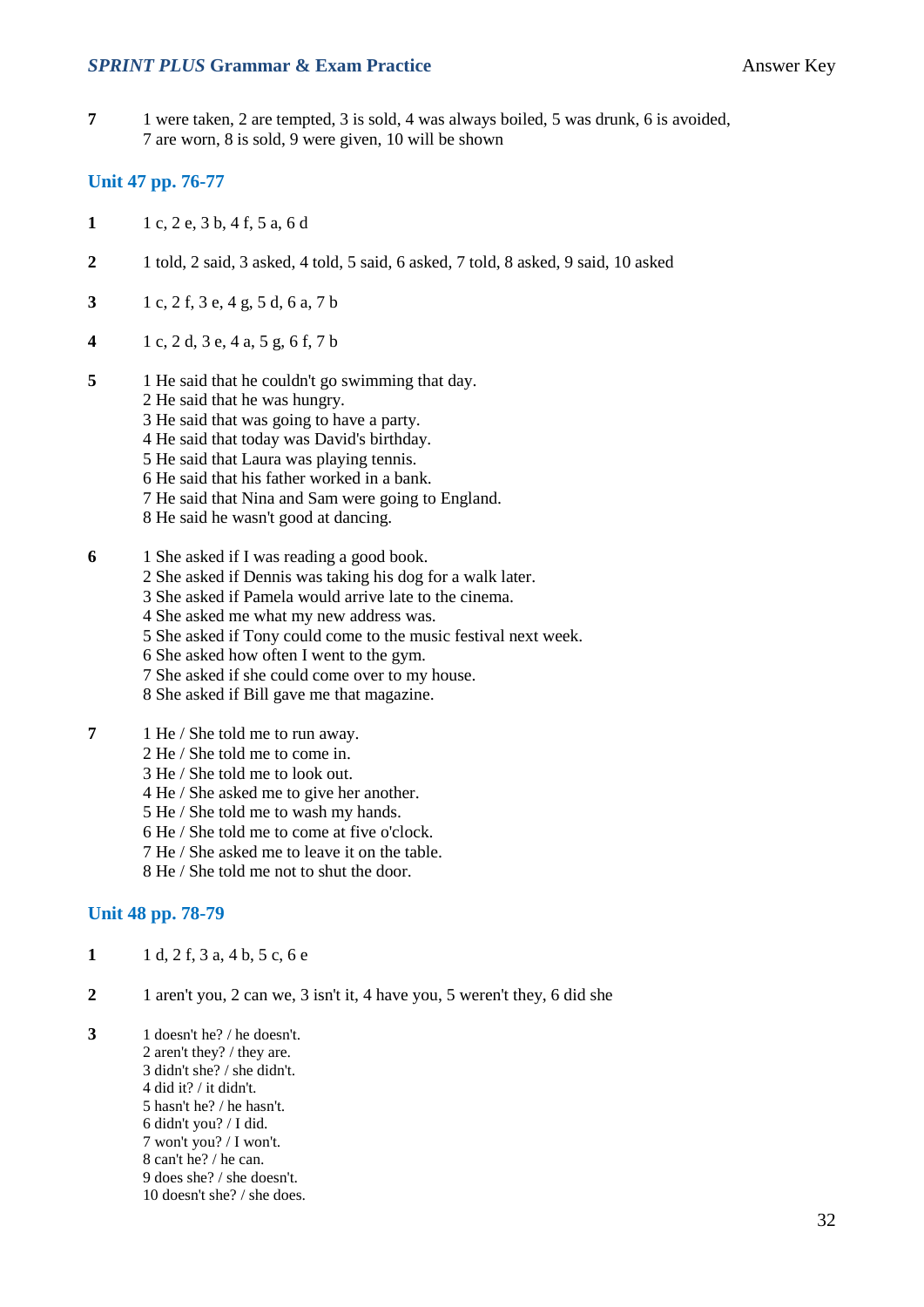- **4**  $\bigcirc$  **41** 
	- **1 A** Louise needs a new mobile phone, doesn't she?
	- **B** Yes, she does.
	- **2 A** Mark can't drive yet, can he?
	- **B** No, he can't.
	- **3 A** Joanne and Michael are going to the music festival on Saturday, aren't they?
	- **B** Yes, they are.
	- **4 A** The post office is next to the bank in town, isn't it?
	- **B** Yes, it is.
	- **5 A** Simon hasn't got any pets, has he?  **B** No, he hasn't. **6 A** Your sister couldn't get tickets for the show, could she?  **B** No, she couldn't.

1 doesn't she? / Yes, she does. 2 can he? / No, he can't. 3 aren't they? / Yes, they are. 4 isn't it? / Yes, it is. 5 has he? / No, he hasn't. 6 could she? / No, she couldn't.

- **5** 1 is he?, 2 can you?, 3 weren't they?, 4 didn't you?, 5 isn't it?, 6 shouldn't he?, 7 won't you?, 8 has she?
- **6** 1 can't they? 2 hasn't she? 3 hasn't she? 4 isn't it? 5 did she? 6 must we? 7 won't he? 8 has he? 9 shouldn't he? 10 will we? 11 have you? 12 can't he?
- **7** 1 should we? / No, we shouldn't. 2 won't we? / Yes, we will. 3 couldn't she? / No, she couldn't. 4 has he? / No, he hasn't. 5 does he? / No, he doesn't. 6 can't you? / Yes, I can.
- **8** *Opens answers*

#### **Unit 49 p. 80**

- **1** 1-f who, 2-b which, 3-e who, 4-d which, 5-a where, 6-c where
- **2** 1 who, 2 which, 3 who, 4 which, 5 who, 6 which, 7 who, 8 which
- **3** 1 that, 2 which, 3 where, 4 that, 5 who, 6 where, 7 where, 8 which
- **4** 1 which/that, 2 who, 3 who, 4 which/that, 5 who, 6 where, 7 which/that, 8 where
- **5** 1 Chocoholic is a new café which/that sells delicious chocolate cakes.
	- 2 Emma Watson is an English actress who starred in the Harry Potter films.
	- 3 Chris bought a new car that/which is very fast.
	- 4 Barcelona is a Spanish city where you can see Gaudí's architecture.
	- 5 That is Michael who I met at a party.
	- 6 Little Red Riding Hood went to visit her grandmother who lived in a small house in the woods.
	- 7 Orange juice is a healthy drink which/that has lots of vitamin C.
	- 8 Killer whales are mammals which/that live in the Arctic and Antarctic oceans.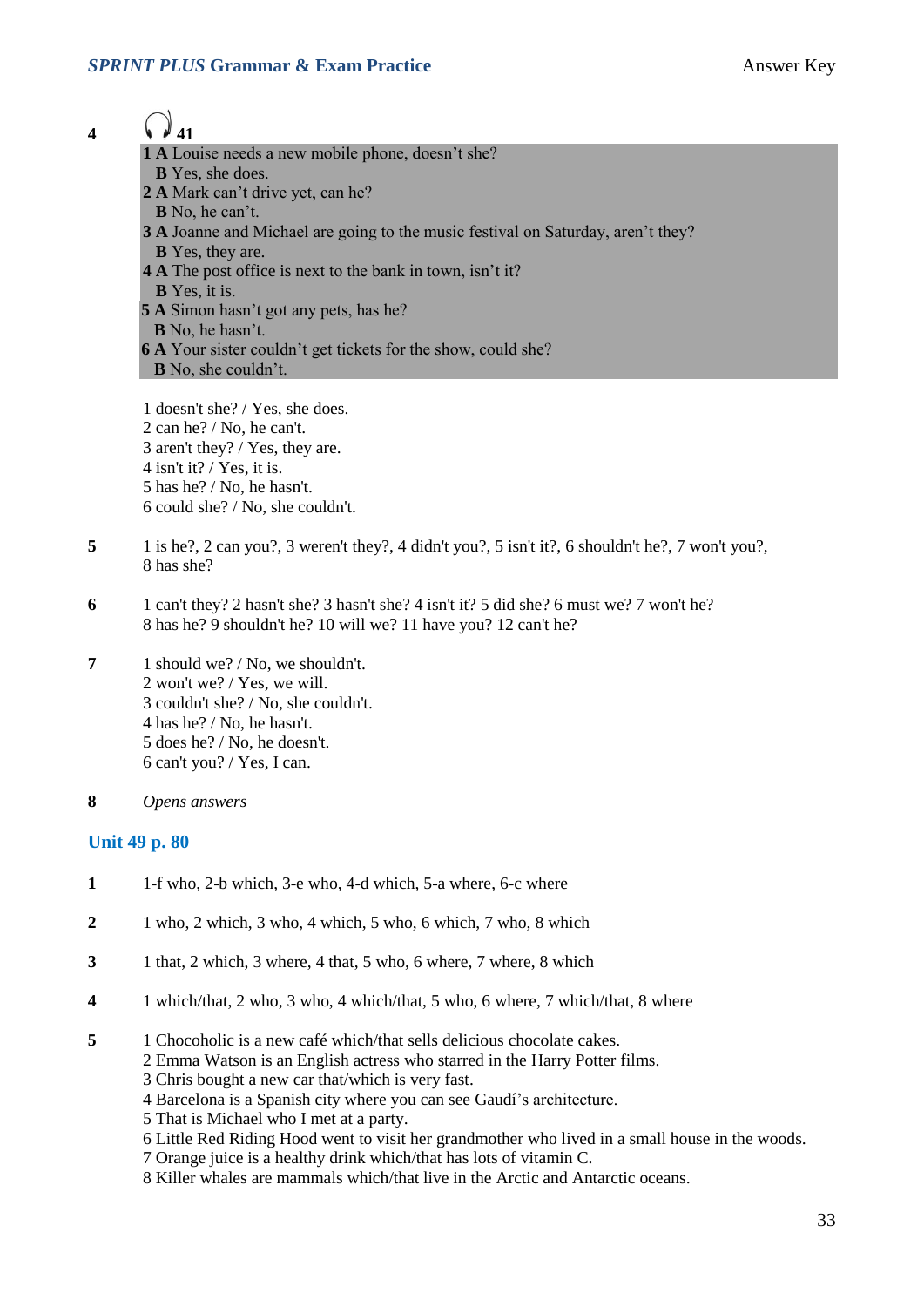#### **SPRINT PLUS Grammar & Exam Practice Answer Key Answer Key**

- **6** *Sample answers:* 1 This is the house where Shakespeare lived. 2 That's the lady who is a DJ. 3 Those are the books which/that Harry Potter uses to find spells. 4 That's the policeman who lives next door.
- **7** 1 where, 2 who, 3 which / that, 4 where, 5 who / that, 6 where

#### **Unit 50 pp. 82-83**

- **1** 1 which, 2 that, 3 whose, 4 which, 5 where, 6 when
- **2** 1 which, 2 who, 3 when, 4 where, 5 whose
- **3** 1-f A greengrocer is a person who sells fruit and vegetables. 2-d A farmer is a person who works in the fields. 3-e A nurse is a person who takes care of people. 4-c A baker is a person who makes bread and cakes. 5-b A shopkeeper is a person who helps run a store. 6-a A chef is a person who cooks in a restaurant.
- **4** 1-c A car is a vehicle which transports people. 2-f A dishwasher is a machine which people use to wash dishes in. 3-a A wardrobe is a piece of furniture which people use to put clothes in. 4-e A rubber is a thing which people use to erase pencil with. 5-d A wallet is a thing which people use to put money in. 6-b A fridge is a thing which people use to keep food and drinks cold.
- **5** 1-b A kitchen is a place where you cook and eat. 2-c A hospital is a place where you go if you are very sick. 3-a The hairdresser's is a place where you go for a haircut. 4-f An art museum is a place where you go to observe paintings. 5-d A swimming pool is a place where people swim. 6-e A park is a place where people go to walk.
- **6** 1 She's the teacher whose students are going to England for a week. 2 This is Andrew whose sister is my best friend.
	- 3 That's the man whose dog bit me on my leg.
	- 4 That's Mrs Tanaka whose family is from Japan.
	- 5 That's the person whose house was robbed.
	- 6 That's the fireman whose hand was burnt in a fire.
- **7** 1 whose, 2 where, 3 which, 4 where, 5 who, 6 which, 7 which, 8 who

# 8  $\sqrt{42}$

- 1 The eggs which I bought yesterday are bad.
- 2 The boy who broke the window will be punished.
- 3 The hairdresser who cut your hair did a good job.
- 4 Is the book which is on the table mine?
- 5 This is the shop where I go to buy my clothes.
- 6 The boy who is sitting at the desk is my brother.
- **9** 1 who, 2 which/that, 3 which/that, 4 which/that, 5 which/that, 6 whose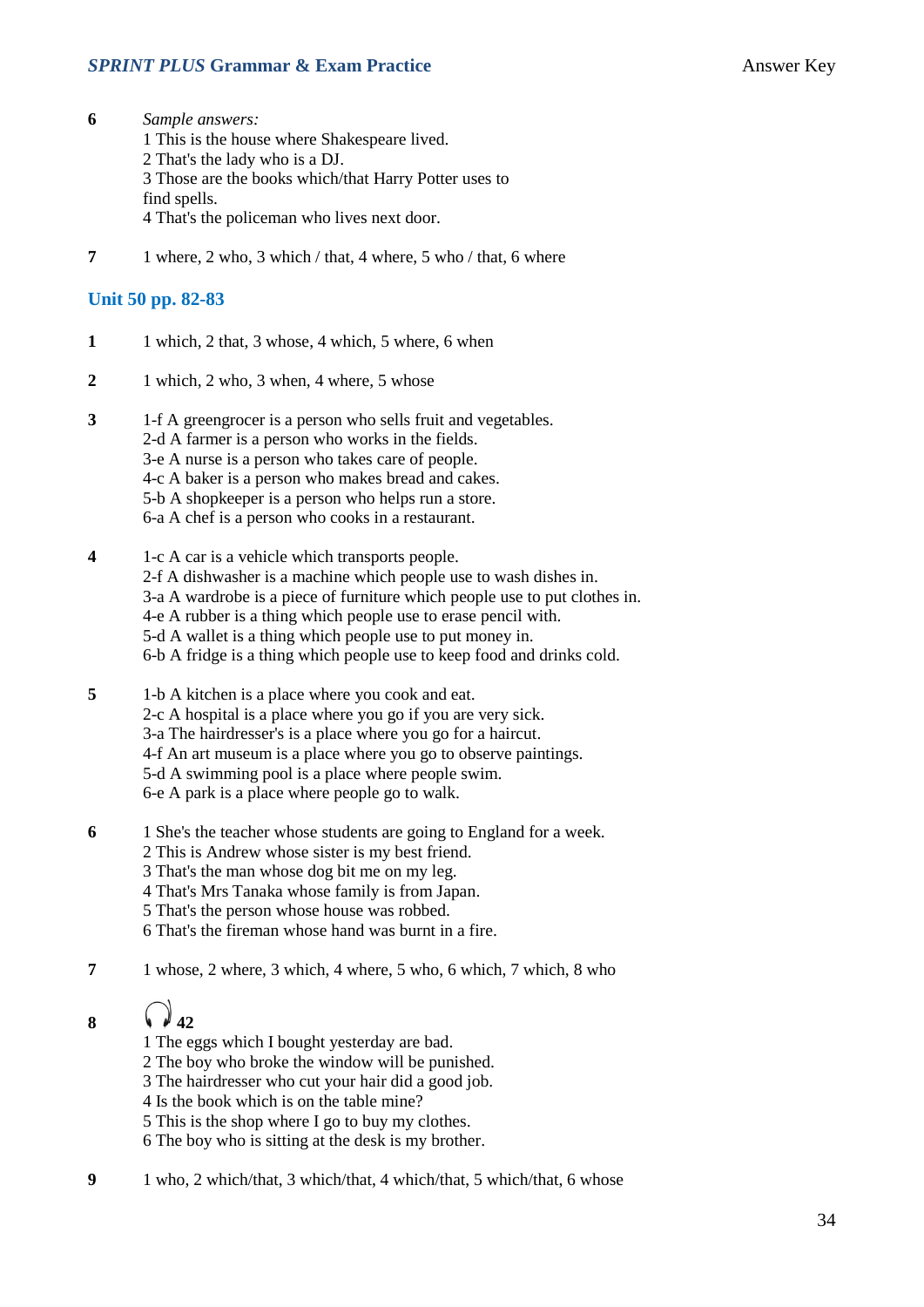#### **SPRINT PLUS Grammar & Exam Practice Answer Key Answer Key**

**10** 1 who, 2 which, 3 which/that, 4 who, 5 whose, 6 which

#### **Unit 51 pp. 84-85**

- **1** 1 herself, 2 myself, 3 myself, 4 ourselves, 5 themselves, 6 herself, 7 ourselves, 8 myself, 9 himself, 10 myself, 11 ourselves, 12 yourself
- **2** 1 herself, 2 I taught myself, 3 for themselves, 4 I can find it myself, 5 yourselves, 6 ourselves

 $3 \t\sqrt{43}$ 

1 Tony cut himself with the scissors.

2 Don't worry about them. They can take care of themselves.

- 3 The girl was lucky when she fell off her bike that she didn't badly hurt herself.
- 4 Be careful! The oven is on. Don't burn yourself.
- 5 William and Jeff climbed to the top of the mountain by themselves.
- 6 They accidently left their keys in the car so they couldn't open it. They locked themselves out by mistake.
- 7 It's not our fault. We shouldn't blame ourselves.
- 8 I'm such a fool! I could kick myself!
- 9 The exhibition was great. We really enjoyed ourselves.

10 I don't want you to pay for me. I'll pay for myself.

- **4** 1 think of themselves, 2 relax, 3 met, 4 enjoyed ourselves, 5 shaved, 6 help yourselves, 7 teach myself, 8 bring, 9 feed herself, 10 fix, himself
- **5** 1 he, himself, 2 myself, 3 yourself, 4 you, itself, 5 ourselves, 6 yourself
- **6** 1 our, 2 her, 3 yourself, 4 myself, 5 herself, 6 his, 7 your, 8 himself
- **7** 1 yourself, 2 themselves, 3 -, 4 themselves, 5 herself, 6 herself, 7 myself, 8 -, 9 -, 10 -
- **8** 1 Jamie liked his new haircut and was looking at himself in the mirror.
	- 2 I accidently burnt myself on the iron.
	- 3 Megan and I enjoyed ourselves at Christine's barbecue.
	- 4 The children behaved themselves really well at school today.
	- 5 Julia painted her bedroom herself at the weekend.
	- 6 Did you cut your hair yourself? It looks really nice.

#### **Unit 52 pp. 86-87**

**1** 1 get tired, 2 to get married, 3 gets angry, 4 is getting dressed, 5 getting fat, 6 get lost, 7 getting old, 8 get hungry

2  $\sqrt{44}$ 

**1 A** We're getting old.

- **B** Oh, don't say that!
- **2 A** It's getting busy in this café.
- **B** Let's go outside.
- **3 A** I'm getting bored of doing my homework.
- **B** Why don't you take a break?
- **4 A** The baby's getting tired.
- **B** Why don't you put him to bed?
- **5 A** I'm ready to go out.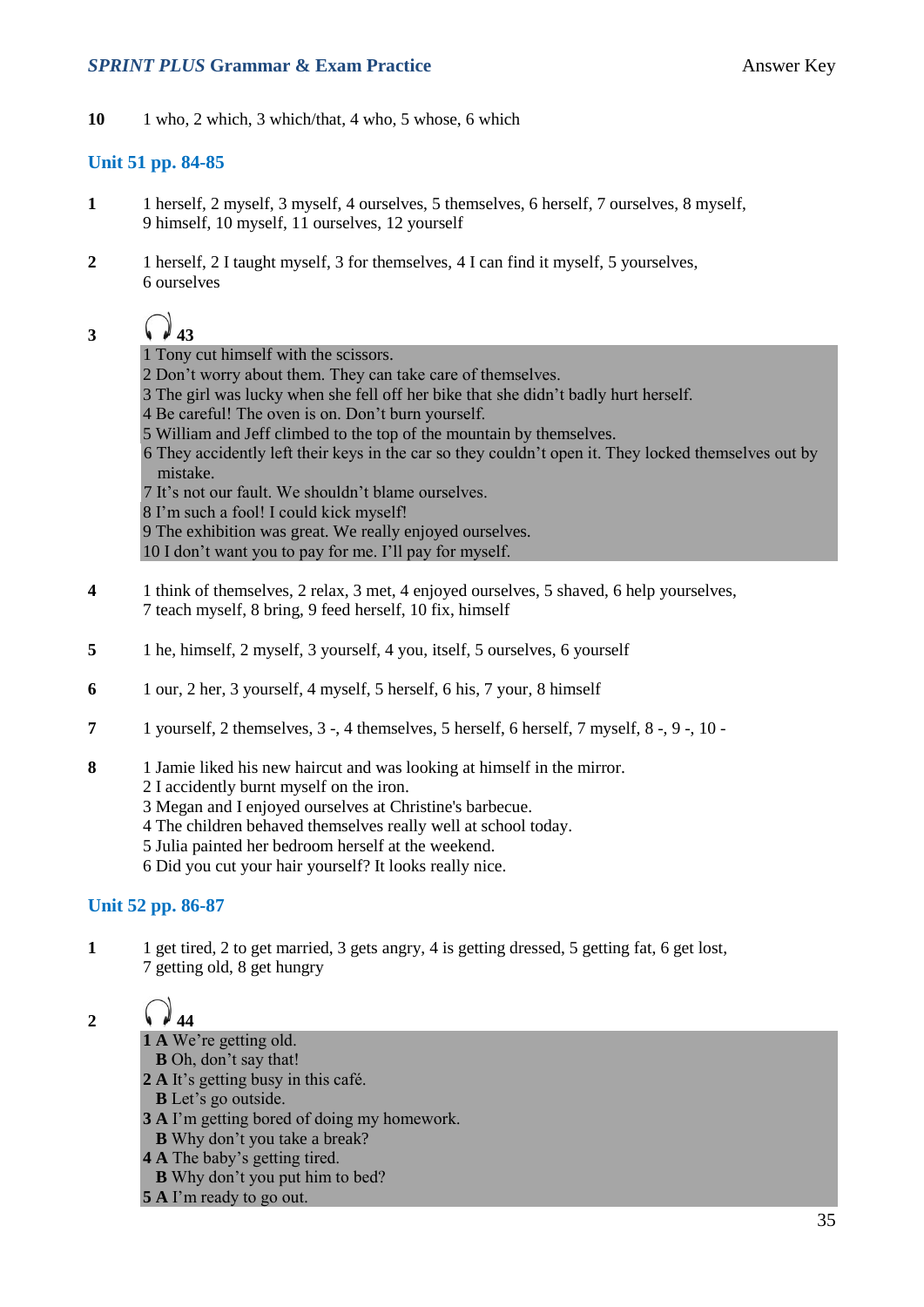**B** Where are you going? **6 A** This exercise is getting difficult. **B** Why don't you ask for help? **7 A** It's getting late. **B** Let's hurry up. **8 A** I'm getting his jacket for him. **B** Why doesn't he get it himself? **9 A** We got an email. **B** Who is it from? **10 A** She got a dog for Christmas. **B** Who gave it to her?

1 h, 2 d, 3 i, 4 b, 5 f, 6 a, 7 j, 8 e, 9 c, 10 g

**3** 1 The employees always get a bonus at the end of the year. 2 I'm getting bored with this programme. 3 He got a new job as a graphic designer. 4 Can you pass me that magazine, please? 5 I have to get the parcel from the post office. 6 I got this dress on sale last year.

- **4** 1 get me some water, 2 get some food, 3 get some money, 4 get a suntan, 5 get that coat, 6 get some stamps, 7 gets sick, 8 get tired
- **5** 1 get sick, 2 get drunk, 3 gets interesting, 4 gets cold, 5 get tired, 6 get wet, 7 get fat, 8 gets dark, 9 get better, 10 get hot
- **6** 1 to obtain, 2 to go and bring back, 3 to obtain, 4 to buy, 5 to buy, 6 to take, 7 to receive, 8 to go and bring back, 9 to receive, 10 to buy
- **7** 1 get cold, 2 gets / tired, 3 gets / interesting, 4 getting late, 5 getting hot, 6 get lost

#### **Unit 53 pp. 88-89**

- **1** 1-d If I had a dog, I'd name it Socks. 2-a He would be happy if he won the lottery. 3-g If we were rich, we would take a trip around the world. 4-f If Janet studied more, she'd get better marks. 5-h If I were hungry, I'd eat more. 6-b I'd go dancing if someone invited me. 7-c I'd go skiing if there were snow in the mountains. 8-e If I were thirsty, I'd drink some water.
- **2** 1 had, would type, 2 knew, would give, 3 would come, had, 4 wouldn't drink, were, 5 donated, would have, 6 would you do, came
- **3** 1 were, would visit, 2 would be cold, left, 3 would help, used, 4 would you do, found, 5 would use, didn't throw, 6 knew, would tell

## **4**  $\sqrt{45}$

**Monica** Terry, what would you do if you won the lottery? **Terry** Well, if I won the lottery I'd like to buy a lot of things. **Monica** What would you buy? **Terry** First of all I'd buy a new car. Mine is old and it's always breaking down. Then I'd really love to buy a house in the country.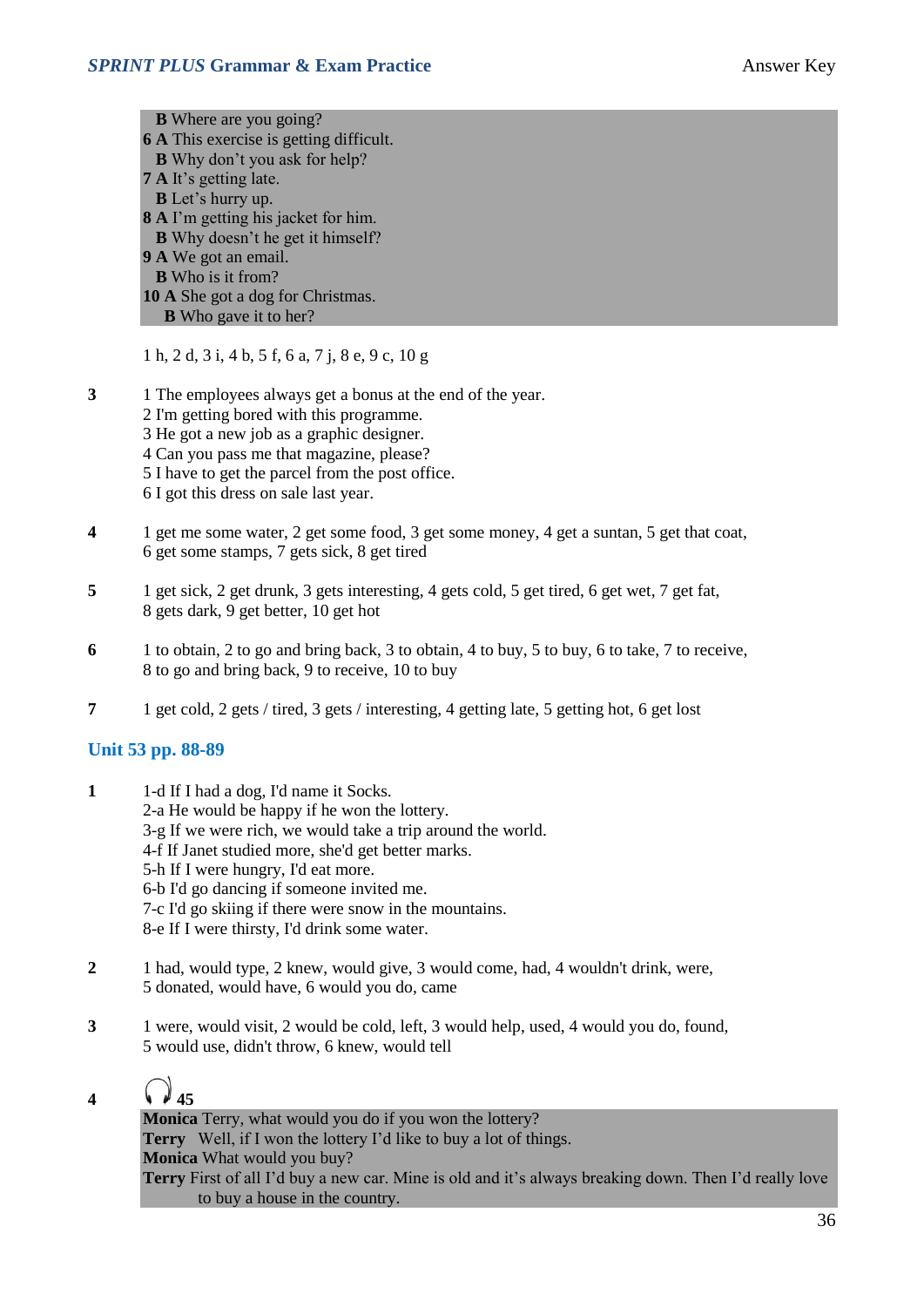**Monica** Where would you buy it? **Terry** I'd really like a house close to where my parents live. **Monica** Anything else? **Terry** Of course! I would also donate a lot of money to organisations that help the needy. **Monica** That's a good idea. If I won a lot of money I would do the same. **Terry** And there's one more thing I just thought of. **Monica** What's that? **Terry** I'd like to go to an exotic place on my next holiday. And I'd invite you too!

1 I'd like, 2 buy, 3 I'd really love, 4 where, 5 would, 6 donate, 7 won, 8 would do, 9 I'd invite

**5** *Sample answers:*

1 If I were tired of walking, I'd sit down and take a rest. 2 If I found a wallet, I'd go to the police station. 3 If I saw a fire, I would dial 999. 4 If I won £50,000,000, I would buy a new house with a swimming pool. 5 If my best friend moved to another city, I'd try to visit her once a month. 6 If I were president, I'd…

- **6** 1 had, 2 found, 3 were, 4 would, 5 had, 6 didn't have, 7 won, 8 were
- **7** 1 would you do, got, 2 would break, removed, 3 did, would look, 4 moved, would be, 5 knew, wouldn't do, 6 had, would have

#### **Unit 54 pp. 90-91**

- **1** 1 used to play. 2 used to be, 3 used to eat, 4 used to drink, 5 used to go, 6 used to wear, 7 used to study, 8 used to play
- **2** 1 use to, 2 use to, 3 use to, 4 used to, 5 used to
- **3** *Sample answers:*
	- 1 Did you use to hang out with your friends?
	- 2 Did you use to work?
	- 3 Did you use to travel on your holidays?
	- 4 Did you use to be popular at school?
	- 5 Did you use to like music?
	- 6 Did you use to ride a bike?
- **4** *Sample answers:*
	- 1 but now... he goes once a week.
	- 2 but now... he hardly ever cries.
	- 3 but now... I'm rather plump.
	- 4 but now... she has quite a lot of grey hair.
	- 5 but now... we go out every weekend.
	- 6 but now... he plays really well.
	- 7 but now... she dances every Saturday.
	- 8 but now... he loves it.
	- 9 but now he has lots of nice friends.

10 but now... she doesn't go on many trips.

5  $\sqrt{46}$ 

My town has grown quite a bit since I've been living here. It used to be a quiet town; everyone used to know each other and the people used to be very friendly. Now the town has changed. It's much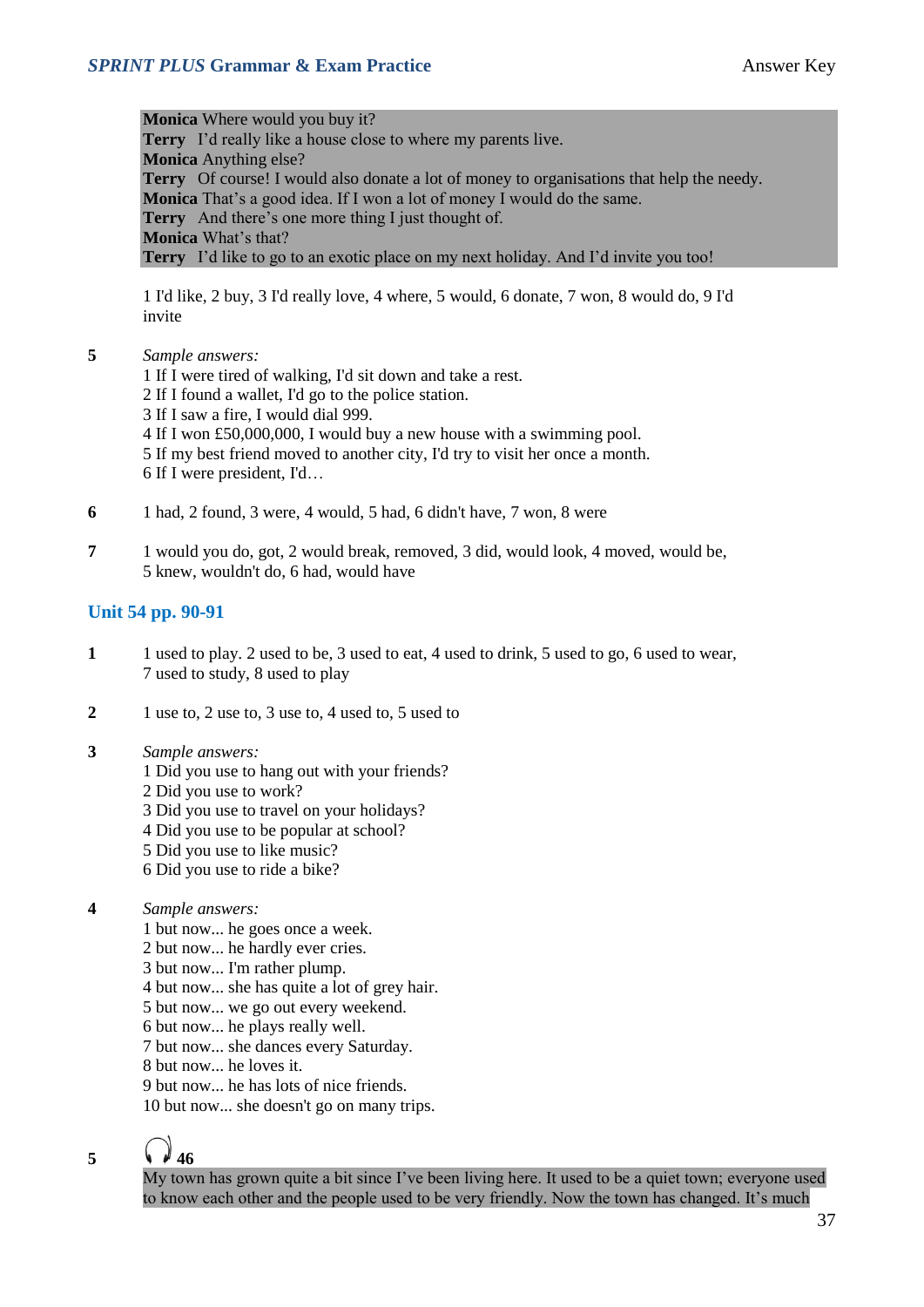bigger and noisier. There didn't use to be any air pollution either; now there is. We used to have small market stalls selling food. Now there is a big supermarket. The people are always in a hurry nowadays and they never have time to stop and chat. I miss that; we used to always chat when we met each other. I'm not very happy here anymore. I prefer the way things used to be.

1 quite, 2 quiet, 3 know, 4 pollution, 5 there is, 6 hurry, 7 stop, 8 always, 9 prefer

- **6** 1 used to be, 2 used to be, 3 used to love, 4 used to have, 5 used to live, 6 used to like
- **7** 1 I used to have a cat but it ran away.
	- 2 Did you use to have a laptop?
	- 3 Did you use to go to school by bike?
	- 4 I used to love soap operas but not anymore.
	- 5 This town used to be quiet but now it is busy.
	- 6 I didn't use to love chocolate but now I do.
	- 7 Sophie used to have long hair but now it's short.
	- 8 Petrol used to be cheap.
- **8** *Sample answers:*
	- 1 I used to play football on Saturday afternoons.
	- 2 I used to hang out with my school friends.
	- 3 I didn't use to watch much TV.
	- 4 I used to swim once a week at the local pool.
	- 5 I didn't use to enjoy art lessons.
	- 6 I used to read lots of books.
- **9** *Open answers*

#### **Unit 55 p. 92**

- **1** 1 felt, 2 smelt, 3 sounded, 4 taste, 5 listened, 6 touching, 7 watching, 8 hear, 9 looked, 10 see
- **2** 1 talking, 2 arguing, 3 trying, 4 playing, 5 ringing, 6 chasing, 7 explaining, 8 knocking, 9 riding, 10 running
- **3** 1 steal, 2 get, 3 say, 4 play, 5 sing, 6 jump, 7 call, 8 eat, 9 leave, 10 make
- **4** 1 entering, 2 crash, 3 speak, 4 lying, 5 running, 6 get, 7 cross, wait, 8 ring, 9 laughing, 10 play
- **5** *Sample answers:* 1 arguing, 2 crash, 3 walking, 4 shout, 5 play, 6 coming
- **6** *Sample answers:*
	- 1 I can see a teenager listening to music.
	- 2 I can see two men tasting food.
	- 3 I can hear a child crying.
	- 4 I can see a man drinking a cup of coffee.
	- 5 I can see a man reading a newspaper.
	- 6 I can hear a man snoring.
	- 7 I can see people checking-in their luggage.
	- 8 I can see a man blowing bubbles with bubble gum.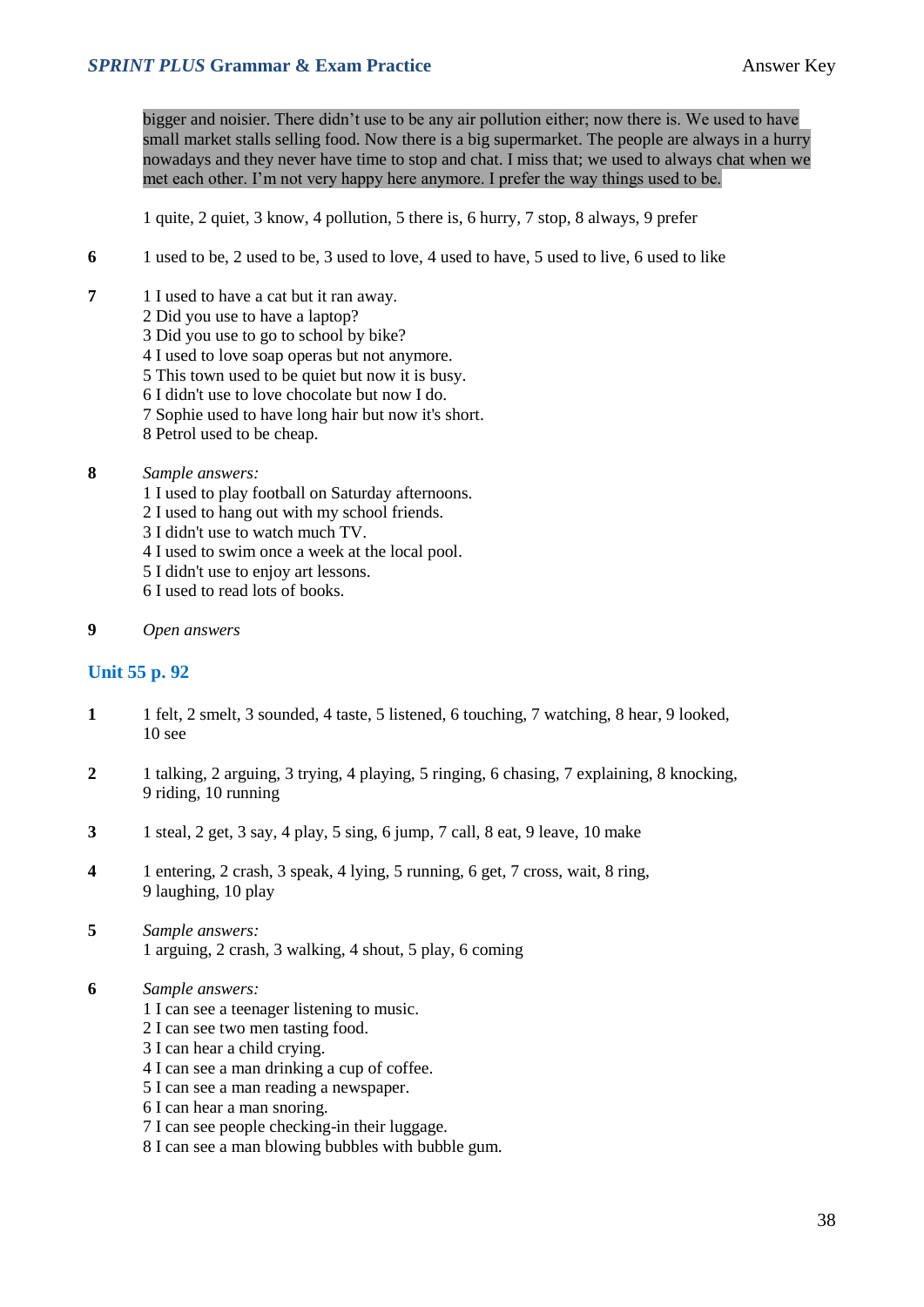### **Exam Practice**

### **My written exam**

#### **1 Malala Yousafzai pp. 98-99**

- **1** 1 When Malala was just 17 years old, she won the Nobel Peace Prize, so she became the youngest person ever to win it.
	- 2 She started writing a blog for the BBC when she was 11 years old.
	- 3 She preferred her pen name to her real name because her real name means 'devastated'.

4 In her blog, she wrote about normal things such as getting up late during holidays, spending time with friends or going shopping.

5 In the Swat Valley the Taliban control the lives of young girls.

6 Only 11 girls out of 27 went to school the day the Taliban announced a ban on girls' education. 7 She was afraid because she thought the man had told her 'I will kill you', then she realised he was talking on his mobile phone.

8 Before the Taliban came, Malala could go out on picnic, got for a walk after dinner and go to school.

9 One day they went to school in colourful dresses because in that way none could have guessed where they were going.

10 Children from 110 different countries voted for her in the World's Children's Prize.

- **2 A** Hi Malala, nice to meet you. I'm very happy to have the opportunity to interview you. The first thing I would like to ask you is where do you live now?
	- **B** Hi, thank you. At the moment I live in Birmingham, in the United Kingdom.
	- **A** Since when do you live there and why?
	- **B** I arrived from Pakistan in 2012, in order to get medical care after the Taliban had shot me.
	- **A** Do you like your life in Birmingham?
	- **B** Yes, I like going at school and getting to know a new culture.
	- **A** Do you go on fighting for the girls' rights in your country?
	- **B** Yes, I won't stop till every girl has the right of education.
	- **A** Which was the hardest thing you did until now?
	- **B** I think the hardest thing was to delivery a speech at the United Nations.
	- **A** I can imagine how hard it was! What will you do after school?
	- **B** I will go to university to study politics. I hope to become the First Minister of Pakistan one day.

#### **3-4** *Open answers*

#### **2 Floods pp. 100-101**

**1** 1 Floods are big amounts of water that cover normally dry land.

2 The factors which can influence how bad a flood is are the number of trees nearby, the type of river banks, the presence of a drainage area and the capacity of the rocks and soil to absorb water. 3 Land can flood gradually or suddenly.

4 Flooding can have a devastating effect on people's lives because it can damage homes and possessions, cut off electricity or flood roads, bridges, railway lines or airports, impeding the use of lines. It can also pollute or cause the loss of animals and crops.

5 Economic long-term effects on business caused by flooding can be serious.

6 Farming communities are vulnerable to the effect of flooding because often they change the natural landscape in order to farm, as a consequence they can loss crops, animals and earnings.

7 People can die as a result of flooding by being hurt by heavy objects carried by floods.

8 Flooding isn't all bad because the deposits of flood water can be composed by valuable nutrients which make the soil very fertile.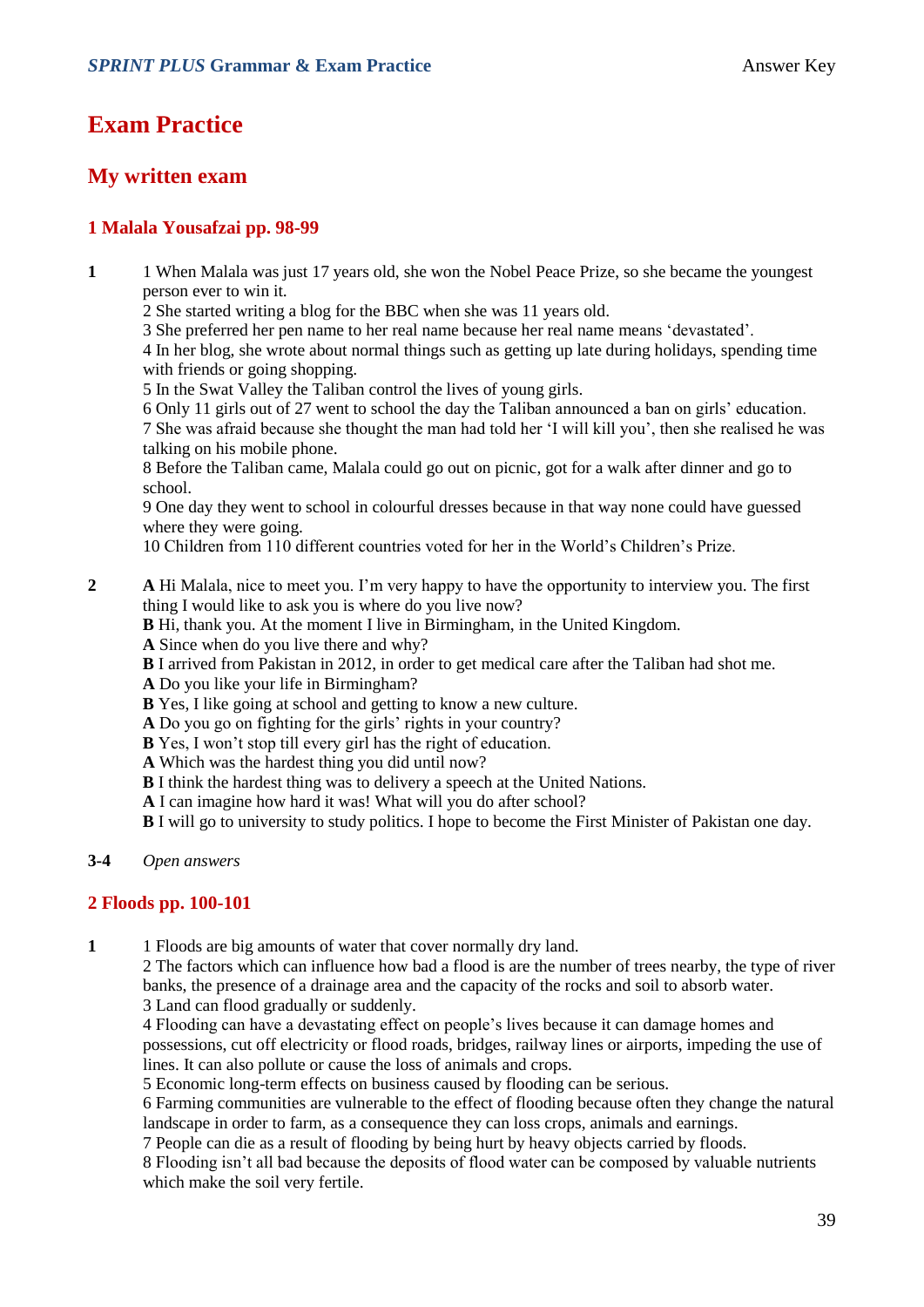9 The main causes of flooding are the lack of maintenance at local, regional and national level, the deforestation and the building of houses too close to rivers.

10 Different strategies for preventing flood damage can be conserving natural environments, planting trees, limiting urban development, protecting coastal and riverbanks areas and early warning, in order to give people the possibility to move away or protect their properties.

**2 A** Hello Mrs Porter, thank you for being here, I'm really happy to interview you. Please, can you tell us which is your job?

**B** Thank you, it's a pleasure. I work for the British Environmental Agency.

**A** Which are your responsibilities at work?

**B** I'm the responsible of the forecast of the flooding, so my job consists in give warning.

**A**This is a big responsibility. How do you know a flooding is going to happen?

**B** We know when a flood happens by following the weather predictions and by measuring the quantity of water in the rivers and also the level of the rivers.

**A** And what do you do to arrest the overflowing of a river?

**B** In order to arrest it, we plant trees on the riverbanks and protect the houses in risk areas.

**A** Which are the worst effects of floods?

**B** The worst thing is that people can loose their houses or drown.

**A** Which advice would you give to people who receive an alert?

**B** I think they should bring their families and animals in a safe place.

#### **3-4** *Open answers*

#### **3 Vamping pp. 102-103**

**1** 1 Vamping is the action of using digital medias like laptop or smartphones late at night.

2 It is so-called because, teenagers who have this habit, are always tired, so they fall asleep during the daytime.

3 Some experts think vamping is an expression of teenage rebellion.

4 Our parents' version of vamping was watching TV in the middle of the night, using the home phone after everybody was in bed and going out with friends without permission, using a pillow to make it look like they were sleeping.

5 Experts believe that nighttime is the only time of the day for young people to interact freely because their life is full of activities during the day time.

6 Vamping can have negatives effects like depression, difficulty in concentrating on school work, skin and eyes problems, obesity.

7 'Peer pressure' lead to vamping because teenagers want to appear cool with their friends, so they show their rebellion by staying up late.

8 The most worrying group of 'vampers' is the group that prefers the virtual world to the real one, because they find it easier to live in it.

9 In order to stop their children vamping, parents should give the right example by switching their own electronic gadgets after 10 o'clock at night.

10 In the writer's opinion they need to realise that teenagers need some free time to freely interact between them.

**2 A** Hi, how old are you?

**B** Hi, I'm 15 years old.

**A** Do you do vamping? When you do it?

**B** Yes, I do vamping, usually I do it during the weekend, between 12 and 2 o'clock at night.

**A** And what do you do while you are vamping?

**B** I usually chat with my friends and watch videos on YouTube.

**A** Do your parents know you do vamping?

**B** No, they don't know that, because I use my mobile phone under the blankets.

**A** Why do you do vamping?

**B** I do it because it is a fantastic way to stay in contact with friends.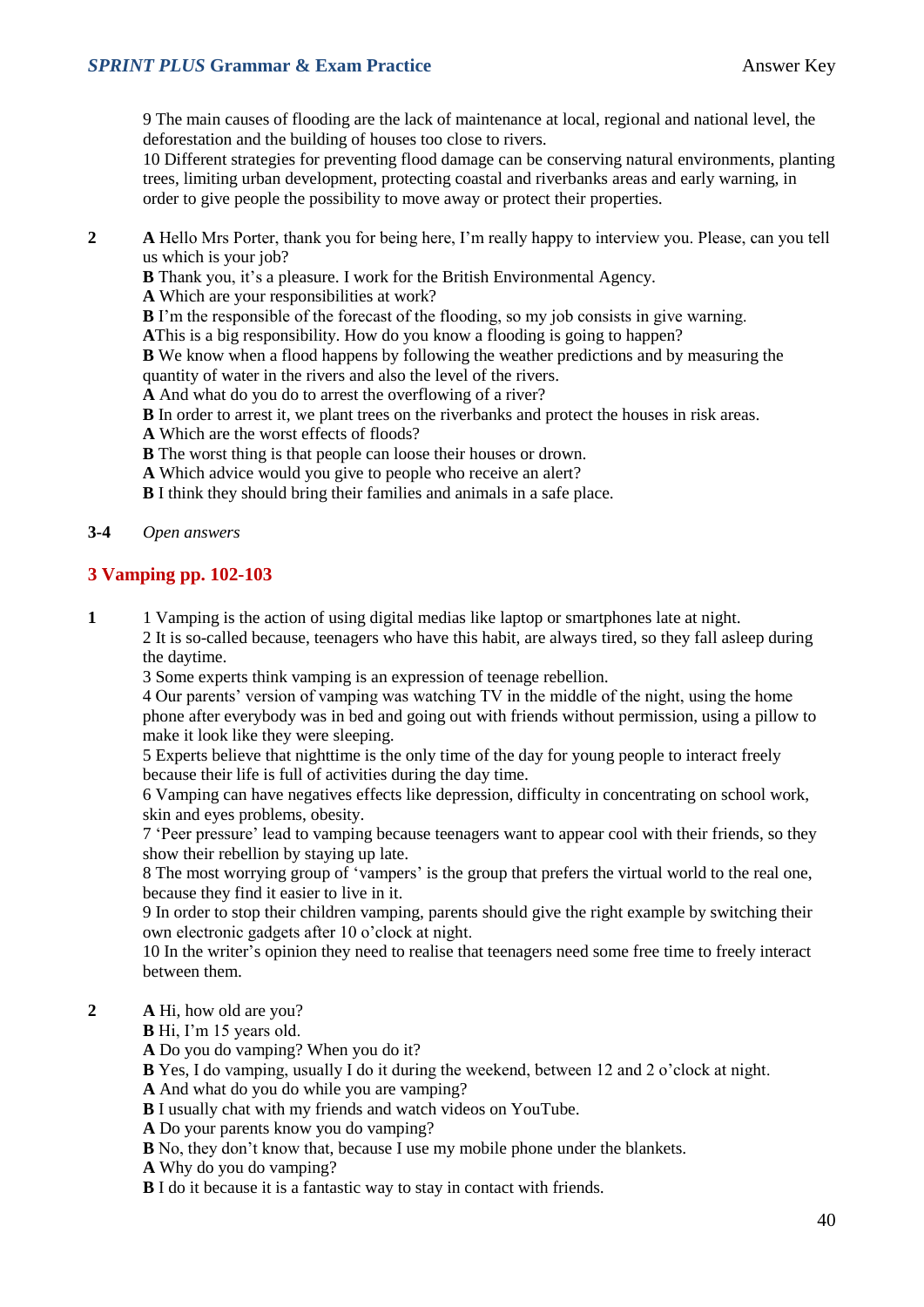**A** Did you noticed some negative effects of vamping? **B** Yes, I did. The following day you do vamping you feel tired. That's why I do it only during the weekend.

**3-4** *Open answers*

#### **4 The Virgin Entrepreneur pp. 104-105**

**1** 1 Richard Branson is a British entrepreneur who possesses the Virgin Group.

2 Just before he left school at 16, his Head Teacher told him that he would either go to prison or become a millionaire.

- 3 There are more than 400 companies in 30 different countries in the Virgin Group.
- 4 Virgin Money is a bank and Virgin Galactic is a space tourism company.
- 5 School life was so difficult for Branson because he was dyslexic so he had difficulties in writing and reading, and he became easily distracted.
- 6 Teachers thought he was lazy.
- 7 His first successful company was a mail-order record company.

8 Richard Branson believe his dyslexia helped him become a successful business man because he has to surround himself with people who are better than him at specific tasks.

9 He uses his dyslexia in advertising campaigns by trying to understand the message. If he understands it quickly, it is accessible.

10 His advice to young people with dyslexia or others learning difficulties is to vary the activities they do, in order to discover their strengths.

- **2 A** Good evening Mr Branson, I'm really happy to interview you today. Which is your job? **B** Hello, thank you for having me. I'm the chief of the Virgin Group.
	- **A** Which types of companies are part of the Virgin Group?

**B** There are the Virgin Money, a bank; Virgin Atlantic, an airline company; Virgin Media, a phone, internet and TV company and the Virgin Galactic, a space tourism company.

- **A** Which school did you attend? Did you liked it?
- **B** I went to the Stowe Independent School but I didn't like it!
- **A** Which type of problems did you have at school?
- **B** I had difficulties in writing and reading, and I also had serious problems of concentration.
- **A** What did you do to try to hide your difficulties?
- **B** I tried to concentrate in things I was good at, like sport or business.
- **A** Thank for this interview, it was a honour.
- **B** It was a pleasure.

#### **3-4** *Open answers*

#### **5 Kilis Refugee Camp pp. 106-107**

- **1** 1 C, 2 A, 3 C, 4 B, 5 A, 6 B, 7 C, 8 C
- **2 A** Hi, I'm really happy to interview you. What's your name?
	- **B** Hi, my name is Fatima.
	- **A** Where are you from Fatima and where do you live now?
	- **B** I'm from Syria, but right now I live in refugee camp.
	- **A** Why do you live there?
	- **B** My family had to leave our country to run away from the war.
	- **A** How is the refugee camp where you and your family live?

**B** The refugee camp is clean and organised. We live in lockable containers and we go to school everyday.

- **A** What do you miss about your country?
- **B** I miss my friends and having my own bedroom.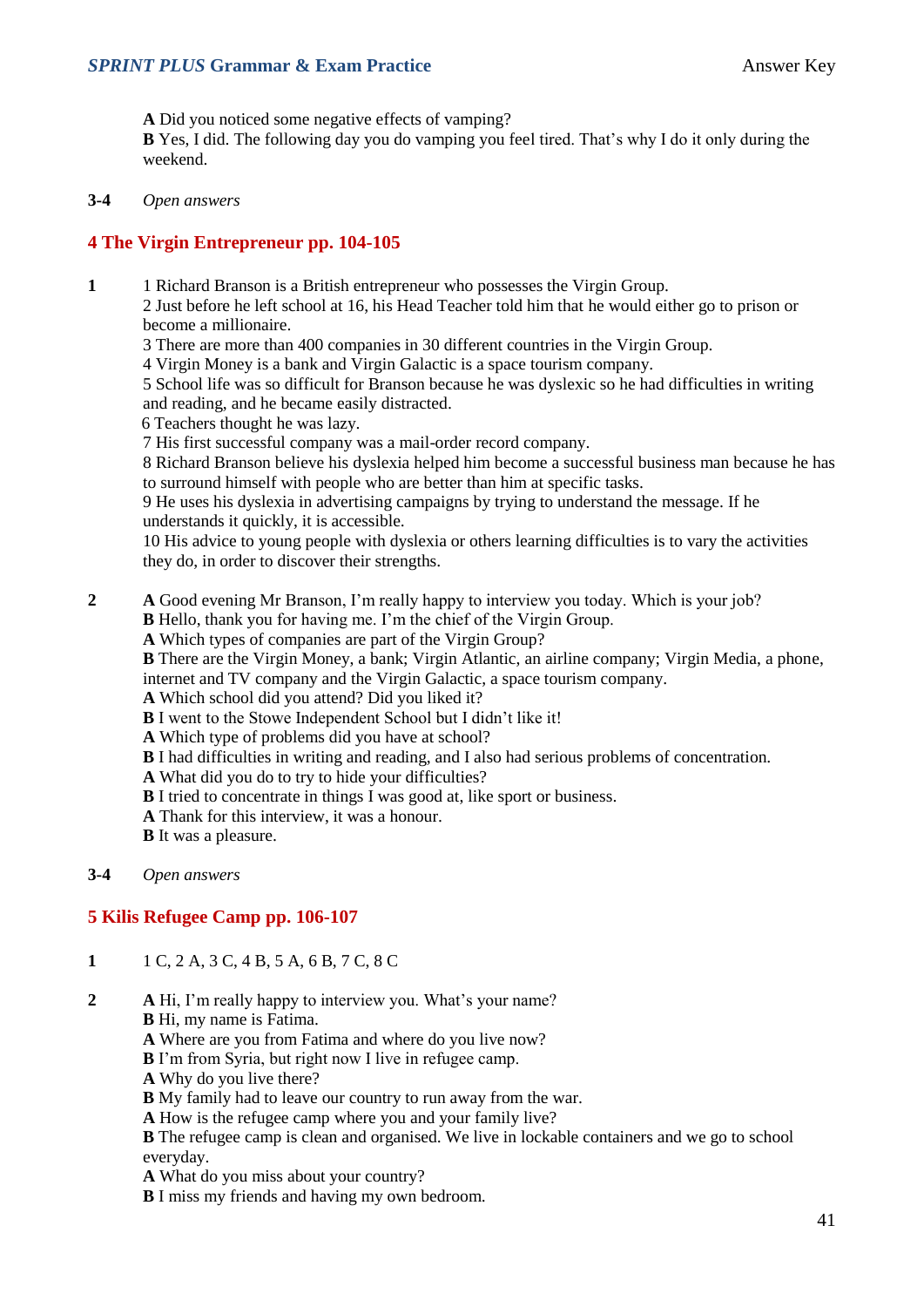**A** What do you hope for the future? **B** I hope the war will end soon.

#### **3-4** *Open answers*

#### **6 Andy Murray pp. 108-109**

- **1** 1 Andy Murray is a successful British tennis player.
	- 2 He has won the US Open, Wimbledon and the Olympic singles title.
	- 3 He was born in Glasgow on 15th May 1987.

4 Life could be different for Andy Murray because there was a massacre in his school, luckily he wasn't shot.

5 His middle name is Barron, it means 'young warrior'.

6 The other sporty members of his family are his grandfather, who was a professional footballer; his mother, who is a tennis coach and his brother, who is a professional tennis player like Andy.

7 Andy's first coach described him as 'extremely competitive', because he wanted to beat his brother.

8 Andy Murray has had a bad image because people think he doesn't show any true emotion, he is miserable and bad-tempered.

9 His image improved when he lost the Wimbledon singles final and he wasn't able to speak to the TV interviewer because of his disappointment.

10 The writer thinks he's admired by many people because of his lack of control and because he looks like a humble person.

- **2 A** Good morning Andy, I'm really happy to interview you. Where are you from?
	- **B** Hi, thank you. I come from Scotland.

**A** How were you when you were a young boy?

**B** I often fought with my brother, I also did a lot of sport and I watched all the James Bond's films.

**A** When did you begin to play tennis?

**B** I began when I was 5 years old.

**A** You were really young! Where did you trained yourself?

**B** First I was trained in Scotland, then I moved to a special school in Barcelona, the Sanchez-Casal Tennis Academy.

**A** Which was your most important victory, and which the worst defeat?

**B** My first victory in a Gran Slam in the US Open was surely the most important, while the worst defeat was at Wimbledon in 2012.

**A** What do you like and dislike about being a famous tennis player?

**B** Of course I like playing tennis and winning, but I don't like when people criticise me.

#### **3-4** *Open answers*

#### **7 King Henry VIII: the True Story pp. 110-111**

- **1** 1 T, 2 F, 3 T, 4 F, 5 F, 6 F, 7 T, 8 F, 9 F, 10 T
- **2 A** Good evening King Henry, I'm really happy to interview you. The first question is, when did you become King of England?

**B** Hello. I became King of England in 1509, when I was 17 years old.

- **A** Did you always want to be King?
- **B** No, I was sure my brother Arthur was going to be king, but then he died.
- **A** Which type of education did you receive?
- **B** I was homeschooled by the best tutors of Europe.
- **A** What else did you learn as a young king?
- **B** I learned how to ride, play tennis and I also learned archery, hunting and dancing.
- **A** Is it true that you had six wives?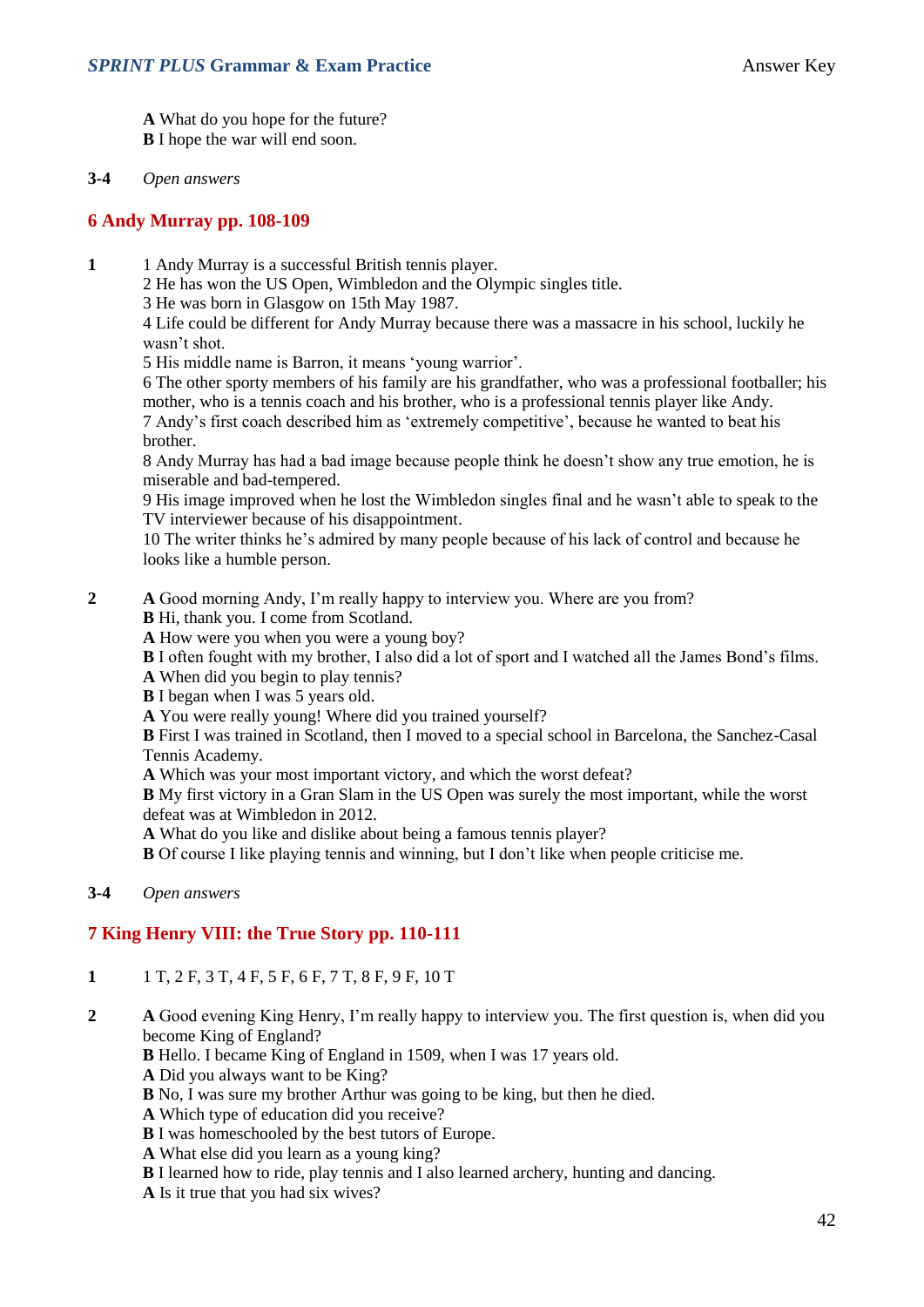**B** Yes, that's true.

**A** Last question, what did you like and dislike about being a king?

**B** The best thing was that I could always do what I wanted, the worst thing was that I had to worry for the future of my country.

**3-4** *Open answers*

#### **8 A Special Day in Late Summer pp. 112-113**

- **1** 1 September 13th is a special day for those who love literature because it is Roald Dahl day.
	- 2 He was born in Wales in 1916.
	- 3 Because both his parents were Norwegian.
	- 4 Because her husband wanted their children to go to British schools.

5 He did not like it at all and he described his experience in one of his books. He attended a boarding school.

6 He worked for the Shell Petroleum Company in Tanzania.

7 During the Second World War he became a pilot for the RAF, but after a plane crash he was sent back to Britain where he started working for the MI6 and also began his writing career.

8 He wrote short stories for adults, children's books and screenplays.

9 Yes, he was very successful all over the world.

10 He got married twice and had five children.

- **2 A** Good morning. I'm very pleased to interview you. Where do you live now?
	- **B** Good morning. I live in a small town in Norway.
	- **A** How long have you been retired?
	- **B** I have been retired since 1996.
	- **A** How do you pass your time now that you don't write (are not writing) any more?

**B** In the morning I go fishing on the riverbank, while in the afternoon I ready my books to some

children of the village, watch TV and write emails to my (niece) granddaughter Sophie.

**A** Which of the various jobs that you have done you like best and why?

**B** My favourite job was to write and invent characters for my children's books.

**A** Are you going to go (return) to England soon?

- **B** I am organising a trip to London to meet some friends.
- **A** When are you going to do this?
- **B** Probably I will go this summer to enjoy the London parks.
- **3-4** *Open answers*

#### **9 The Most Successful Tramp in the World pp. 114-115**

**1 1** Because his family were very poor and his parents separated when he was very young.

**2** Sid was an actor and thanks to his help Charlie started touring America with the Karno Company. **3** No, the beginning of his career was not easy.

**4** Because he was able to triumph over difficulties and humiliations. This was the dream of every immigrant.

**5** Because in a few years he became the most famous actor and producer of silent films. And he also wrote the scripts of his films and the music himself.

**6** Because in this year he gained the complete control of his productions.

**7** No, he didn't because he thought that the Tramp was so successful because he did not speak any language.

**8** It is the title of his first talkie/spoken word film.

**9** He was always attracted by young women.

**10** He was returning from a trip in Europe and his re-entry permit in the US was not given to him because he was suspected of communism.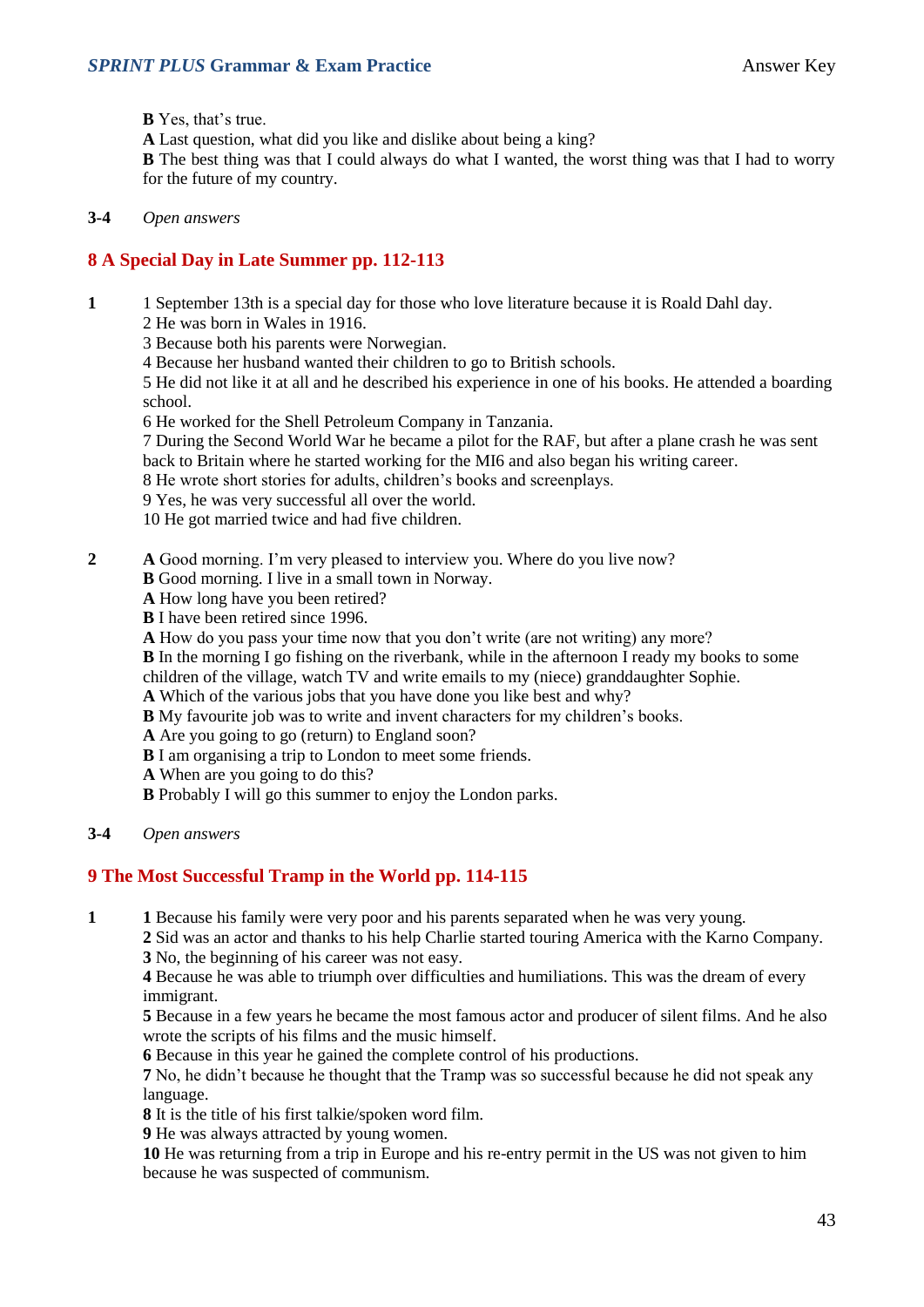- **2 A** Good morning. I'm very pleased to interview you. Where do you live now?
	- **B** Good morning. I live in a small town in the Swiss mountains.
	- **A** How long have you been retired?
	- **B** I have been retired since 1974.
	- **A** How do you pass your time now that you are not making films any more?

**B** In the mornings I read the newspaper, listen to the radio. In the afternoon I play the piano and write music, then I play for my grandchildren.

- **A** Which of the various jobs that you have done you like best and why?
- **B** My favourite job has been producing films.
- **A** Why don't you write a book of your memories (memoir)?
- **B** I am writing the music for a musical.
- **A** When will it be on stage?
- **B** The first night of the musical is set for next spring in a famous theatre in London.

#### **3-4** *Open answers*

#### **10 The King of Pop pp. 116-117**

- **1 1** It was supposed to be Michael Jackson's comeback tour in 2009.
	- **2** Michael Jackson suddenly died.
	- **3** Because he was the most successful singer and one of the best selling artists in history.

**4** His family was from Chicago. There were nine children. Michael had a difficult relationship with his father.

**5** His career started when he was just 6 years old.

**6** In 1971.

**7** His musical and vocal styles were exceptional and his innovative dance techniques influenced a great number of artists after him. He was also the first artist in the music industry to turn the music video and live performances into a form of art.

**8** They were able to put an end to racial, generational and cultural barriers.

**9** It was the name of the ranch where he lived. It was very similar to an amusement park.

**10** A great number of plastic surgery operations changed the shape of his nose and chin and probably the colour of his skin. In 1993 he was accused of child sexual abuse. He married Lisa Marie Presley, and after the divorce, he got married to a nurse who was the mother of two of his children. He won a great number of awards and was also known for supporting different charities and foundations.

- **2 A** Good morning. I'm very pleased to interview you. Where do you live now?
	- **B** Good morning. I live in 'Neverland'.
	- **A** How long have you been retired?
	- **B** I have been retired since 2010.

**A** How do you spend your time now that you don't sing

any more?

**B** In the morning I watch music videos on TV while in the

- afternoon I work on the career of some young artists.
- **A** Which of your many albums did you like best?
- **B** My favourite album has always been 'Thriller' because it contains some of my best songs.
- **A** Why don't you write your memoirs?
- **B** I am writing my autobiography.
- **A** When will you publish it?
- **B** The publication of the book is planned for 2013.
- **3-4** *Open answers*

#### **11 Oscar Wilde pp. 118-119**

**1 1** His father was a famous Irish eye surgeon and his mother was an Irish nationalist and a poet.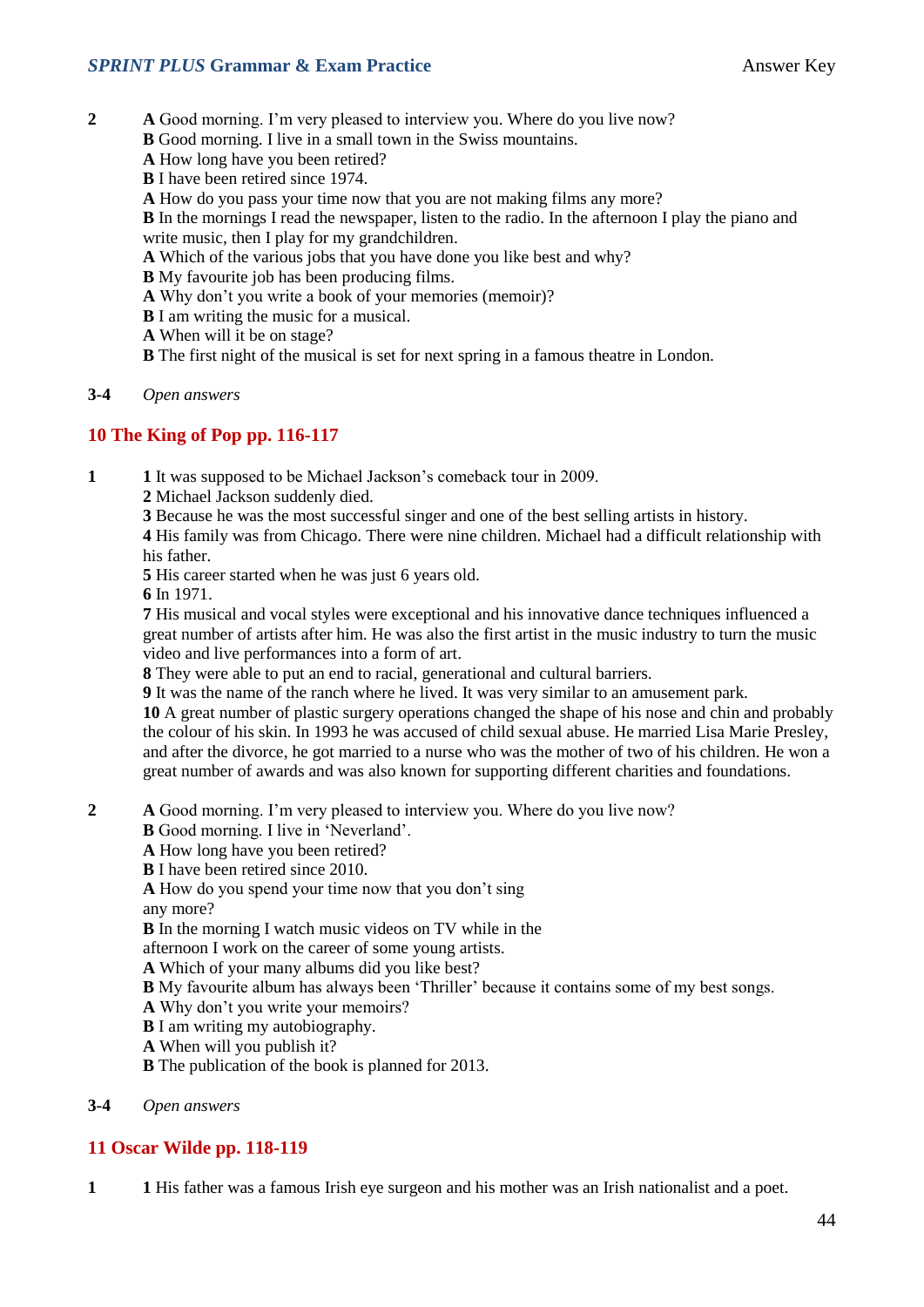**2** He was educated at home until the age of nine. After that, he went to the famous Trinity College in Dublin and later he studied at Oxford University.

**3** Yes, he was an excellent student. His fellow students did not like him.

**4** He moved to London, where he began teaching aesthetic values and became famous for his unconventional clothes and manners and for his wit and humour. When he started writing, he was immediately successful.

**5** He went there to give lectures about Aestheticism.

**6** He wrote plays, poems, children's stories and a novel.

**7** It is the title of his novel.

**8** He was suddenly arrested, imprisoned and condemned to two years' hard labour because of his homosexuality.

**9** He wrote *De Profundis* and the *Ballad of Reading Gaol*.

**10** He was very ill and had no friends, no money and no family. He was completely isolated from society and the artistic circles, so he decided to move to France where he died in 1900.

**2 A** Good morning. I'm very pleased to interview you. Where do you live now?

**B** Good morning. I live in Paris.

**A** How long have you been retired?

**B** I have been retired since 1903.

**A** How do you spend your time now that you don't write books any more?

**B** In the mornings I go for long walks along the Seine and in the afternoons I go to visit museums or shows.

**A** Which of your various works do you prefer and why?

**B** Most of all I liked writing my novel.

**A** Are you intending to go on a trip soon?

**B** I am organising a trip to the south of France where the climate is mild and will improve my health.

**A** When are you going to do this?

**B** Probably I will go at the beginning of this summer to enjoy the nature of that wonderful region.

#### **3-4** *Open answers*

#### **12 What do You Know about Blue Jeans? pp. 120-121**

**1 1** According to statistics every North American has 7 pairs of jeans.

**2** Denim is the fabric jeans are made of.

**3** It comes from the French 'bleu de Gênes' meaning 'the blue of Genoa', because this kind of trousers were first made in that Italian town during the Renaissance to be used by the sailors of the Genoese Navy.

**4** Levi Strauss was a German-Jewish merchant. Jacob Davis was one of his customers and a tailor. **5** Because they started doing business together and they bought a patent.

**6** In 1901.

**7** They were used by workers, especially in the factories during World War II.

**8** In the 1950 after James Dean wore a pair of blue jeans in the film *Rebel without a Cause*, they became popular among teenagers and young adults, who used them as a symbol of youth rebellion. During the 1960s they started being more accepted and in the 1970s they began playing an important role in informal fashion in every season.

**9** They are used as an insulation material in the construction of houses.

**10** Historic brands are Levi's, Lee and Wrangler. Some brands even sell vintage looks that are prescratched and torn before use.

- **2 A** Good morning. I'm very pleased to interview you. Where do you work now?
	- **B** Good morning. I work in a jeans shop in a big shopping centre.
	- **A** How long have you had the shop?
	- **B** I have had it for 10 years.
	- **A** Who are your regular customers?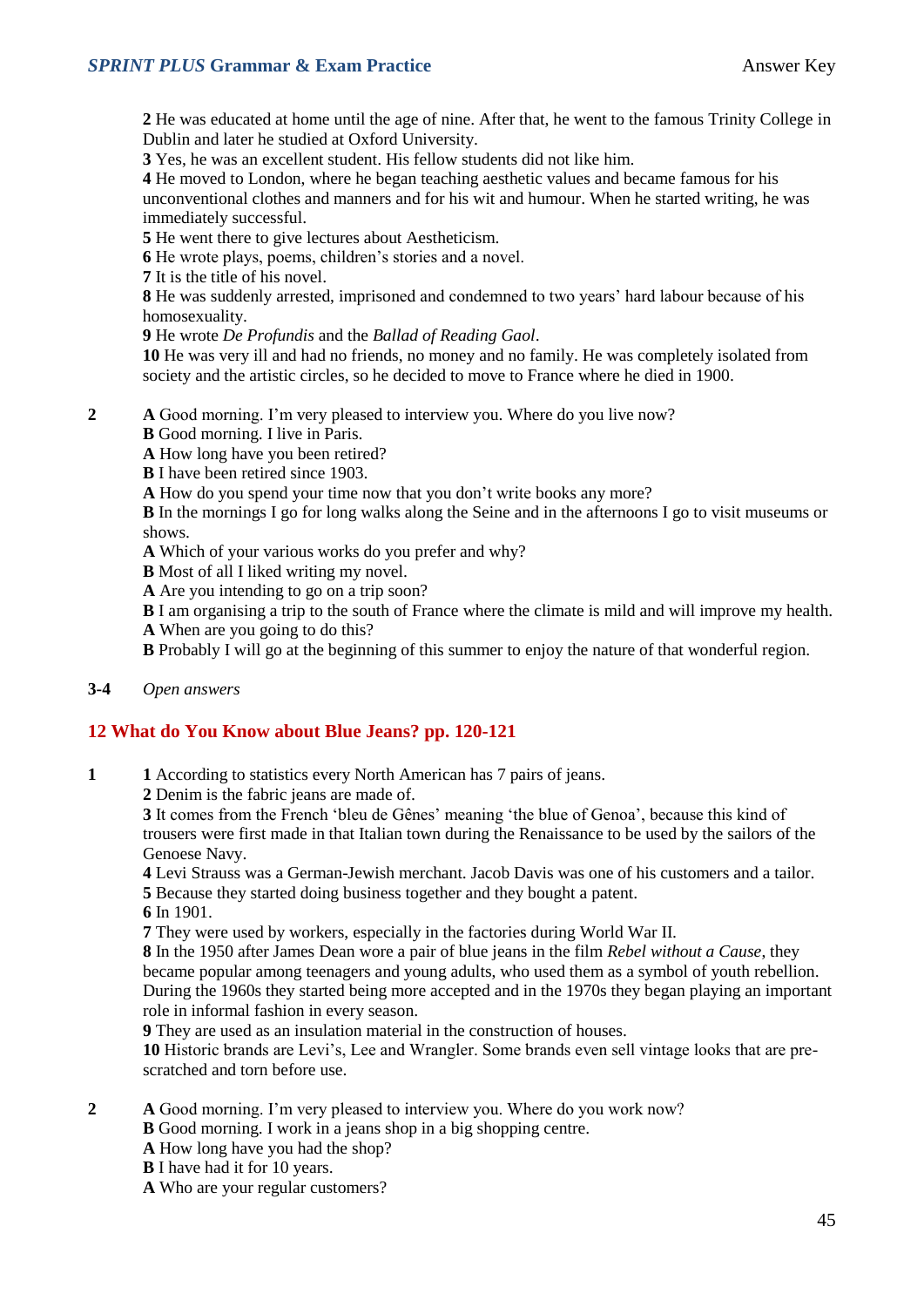**B** During the week the usual customers are young men and women while at the weekend there are families.

**A** What type of jeans do you like most and why?

**B** This year I like vintage, but in the past I have always preferred classic jeans.

**A** Are you intending to open a new shop soon?

**B** Yes, I am organising the opening of a new jeans shop for young people in the same shopping centre on the next floor.

**A** When are you going to open?

**B** Probably the inauguration will be in two or three months (months' time).

**3-4** *Open answers*

#### **13 Fighting for Women's Rights pp. 122-123**

- **1** 1 T, 2 F, 3 T, 4 T, 5 F, 6 F, 7 T, 8 T
- **2 A** Good morning. I'm very pleased to interview you. Where are you from?
	- **B** Good morning. I am English.

**A** How long have you been fighting for Women's rights?

**B** I have been fighting for several years.

**A** How have you fought so far?

**B** Well, at the beginning it was a peaceful fight but we did not get any results so we are starting to use some new methods.

**A** In your opinion what are the methods that will work best?

**B** Personally I am against violent methods, but army women don't think this way and have been put in prison.

**A** What methods are you going to use next?

**B** We are organising a protest for the rights of women and I am going to chain myself to a gate.

**A** When will you do this?

**B** Probably I will do it next week, but first I want to understand if it is possible to avoid this and still get the right (to vote).

#### **3-4** *Open answers*

#### **14 The Numbers of Moon Landing pp. 124-125**

- **1** 1 B, 2 C, 3 B, 4 A, 5 A, 6 B
- **2 A** Good morning. I'm very pleased to interview you. What is your job?

**B** Good morning. I work as a scientist for NASA.

- **A** How long have you had this job?
- **B** I have been at/with NASA for 12 years.
- **A** What do you do?
- **B** I work on two projects: one studying the moon and the other studying the sun.
- **A** Which project do you find more interesting?
- **B** The moon has always been my passion and I find this project particularly pleasant.
- **A** Is NASA going to send a probe into space to study the moon soon?

**B** At the moment we are evaluating this possibility, but probably a probe will be sent to study the sun because this is very important for various scientific applications.

- **A** When will we have some news about this project?
- **B** Probably the decision will be taken in the next two or three months.
- **3-4** *Open answers*

#### **15 The Wonderful World of Jazz pp. 126-127**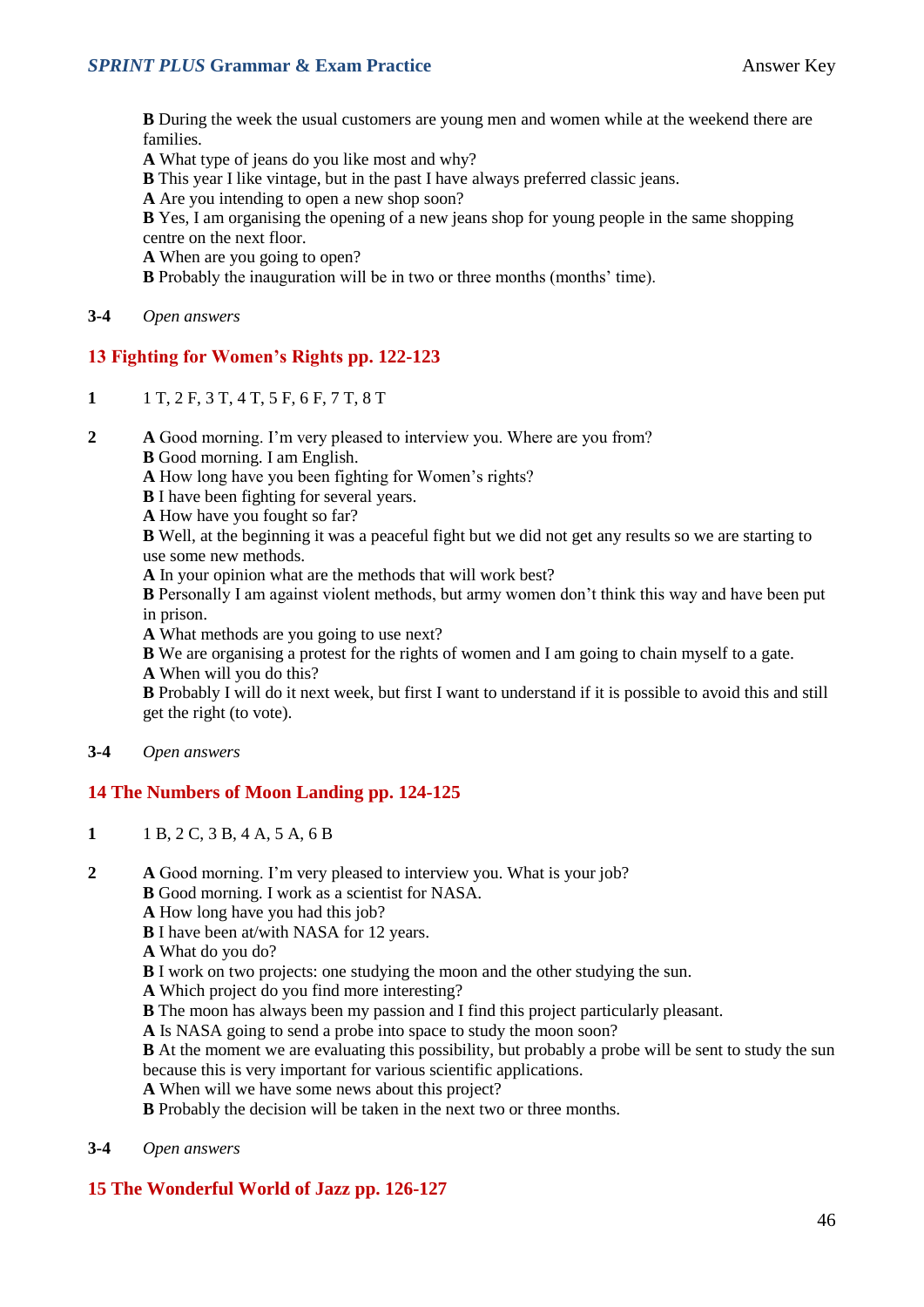- **1** 1 T, 2 F, 3 T, 4 F, 5 T, 6 F, 7 F, 8 T
- **2 A** Good morning. I'm very pleased to interview you. What instrument do you play?

**B** Good morning. I have played the piano since I was 8 and the saxophone later since I was 17. **A** Which type of jazz do you prefer?

- **B** I love all kinds of jazz but cool jazz in particular.
- **A** Who is your favourite jazz musician?
- **B** I like a lot but my favourites are Chet Baker and Miles Davis.
- **A** Are you going to play in a big public concert?

**B** At the moment I am finishing writing an album which will be published soon and then I will begin a long European tour.

**A** When will the tour begin?

**B** The tour will probably start at the end of summer in London with little jazz concerts in the jazz clubs and will continue in various European countries.

**3-4** *Open answers*

#### **16 What's NASA? pp. 128-129**

- **1** 1 T, 2 F, 3 T, 4 F, 5 F, 6 F, 7 T, 8 F
- **2 A** Good morning. I'm very pleased to interview you. What is your job?
	- **B** Good morning. I work for NASA and ESA (The European Space Agency).
	- **A** How long have you been working for these two agencies?
	- **B** I began working for ESA about 10 years ago and I have been at/with NASA since 2007.
	- **A** What do you do?

**B** I am an engineer and do various types of work, in particular I build several parts of space probes, but I am sometimes sent into space.

- **A** Do you like working in space?
- **B** It is an incredible experience and it has always been my dream since I was a child.
- **A** Are you going to write a book to tell your experiences in space?
- **B** At the moment I am just finishing a book of this kind. **A** When will it be published?

**B** It will probably be published at the beginning of next year.

**3-4** *Open answers*

#### **17 A Great Problem: Pollution pp. 130-131**

- **1** 1 T, 2 T, 3 T, 4 F, 5 F, 6 T, 7 T, 8 T
- **2 A** Good morning. I'm very pleased to interview you. What is your job?

**B** Good morning. I am a scientist studying the effects of pollution.

- **A** How long have you been in this field?
- **B** I began working in this field 20 years ago.
- **A** What type of pollution do you study mainly?

**B** Up until a few years ago I worked on light pollution now I am working on sound/noise pollution.

**A** Do you like your work?

**B** It is a very interesting job and in the future I would like to work in the field of radioactive pollution.

**A** Are you going to write a book about your experiences?

**B** At the moment I am just finishing a book of this kind which tells about a series of conferences that I have made in various schools.

**A** When will it be published?

**B** I will probably be published in about 6 months' time.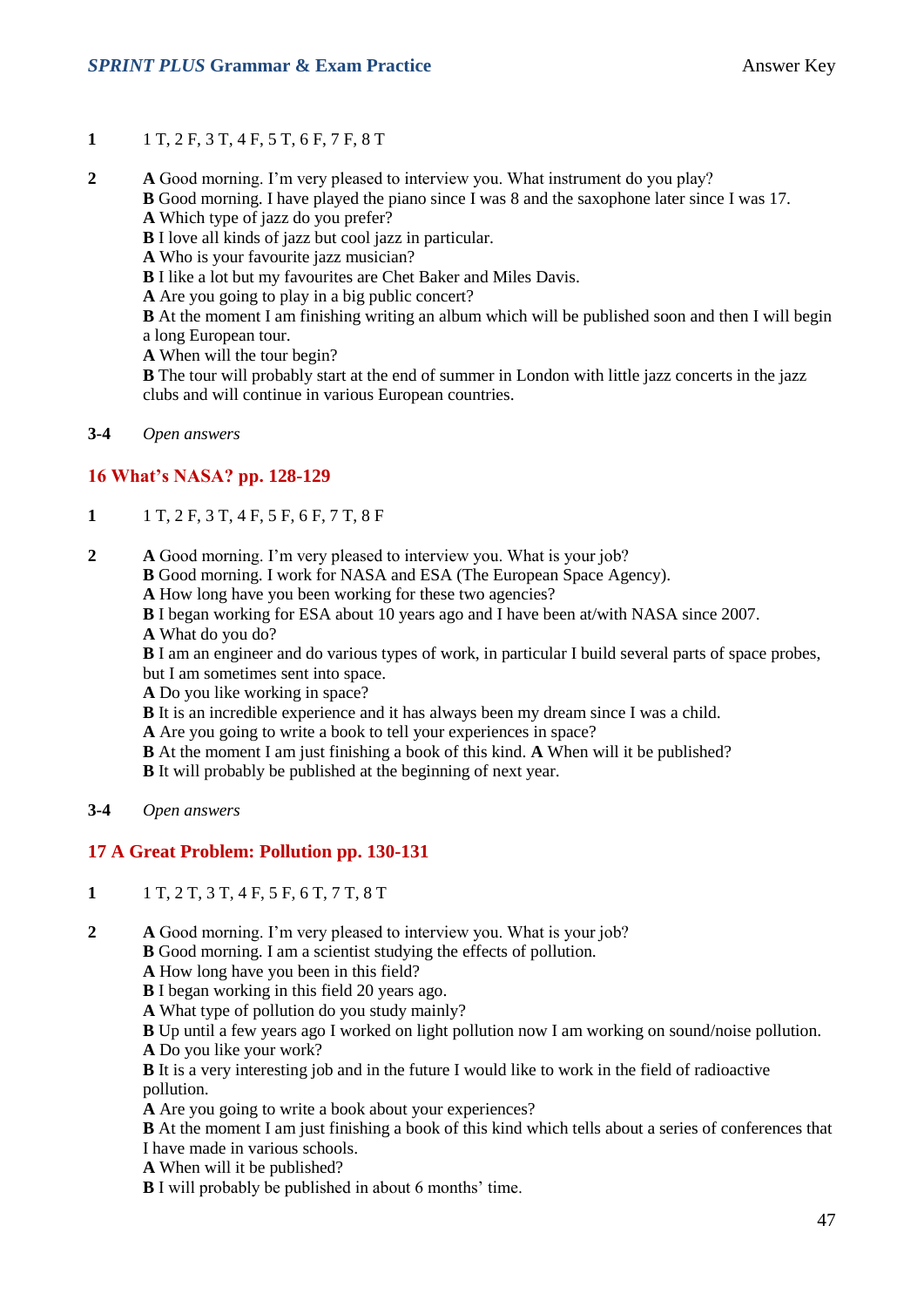#### **3-4** *Open answers*

#### **18 Is Alternative Energy a Possibility? pp. 132-133**

- **1 1** Because the greatest part of the energy that we use comes from burning fossil fuels, but this has a negative impact on the environment and traditional fossil fuels will no longer be available in a few decades.
	- **2** Examples are sunlight, wind, tides and geothermal heat.
	- **3** Europe was close to an ecological disaster because of the huge deforestation.
	- **4** They used whale oil.
	- **5** Petroleum was used.
	- **6** Alexander Graham Bell did, as an alternative to carbon and oil.

**7** The ethanol fuel programme was started, according to which residual sugar cane is used to produce heat and power.

**8** They are focused in three directions: solar and wind energy and hybrid electric vehicles.

**9** All cars in this country can use both ethanol and petrol.

**10** Sometimes biomasses are considered as an alternative to fossil fuels, but up to now the results have not been very encouraging.

**2 A** Good morning. I'm very pleased to interview you. What is your job?

**B** Good morning. I work in the USA.

**A** How long have you lived there?

**B** I have been living here for several years. I am originally from Greece where it is difficult to find a good job in this sector.

**A** What do you do exactly?

**B** I am working on a project linked with solar energy.

**A** What are the difficulties of alternative energies at the moment?

**B** The costs are still high compared with the production of energy.

**A** Are governments investing money in research?

**B** They are trying to do something but it is not always easy. However the problem of alternative energy is increasingly felt and is necessary to keep going ahead.

**A** I hope the situation gets better soon.

**B** Thanks I hope so too because it's really necessary.

**3-4** *Open answers*

#### **19 The Queen of Records pp. 134-135**

**1 1** She was the first child of Prince Albert, Duke of York, later King George VI. When her father died in 1952, she became the Queen.

**2** Elizabeth met Prince Philip of Greece and Denmark on several occasions, she fell in love with him and they started to exchange letters. Their marriage in 1947 caused some debate because he was not born in Britain, he was not rich and his sisters were married to German noblemen with Nazi links. **3** In 1953.

**4** Elizabeth II is a constitutional monarch, so she is politically neutral and her role is essentially ceremonial.

**5** No, she does not. She does not need one.

**6** Elizabeth and the Duke of Edinburgh celebrated their 60th wedding anniversary in 2007; their marriage is the longest of any British monarch. She has recently become the second longest reigning monarch of the UK (she will have to remain in office until September 9, 2015 – when she is 88 – to exceed Victoria's record 64 years). She is also the oldest monarch to sit on the English throne.

**7** She formally acknowledged Prince Charles as her heir.

**8** 130 countries, but she has never visited Israel or Greece.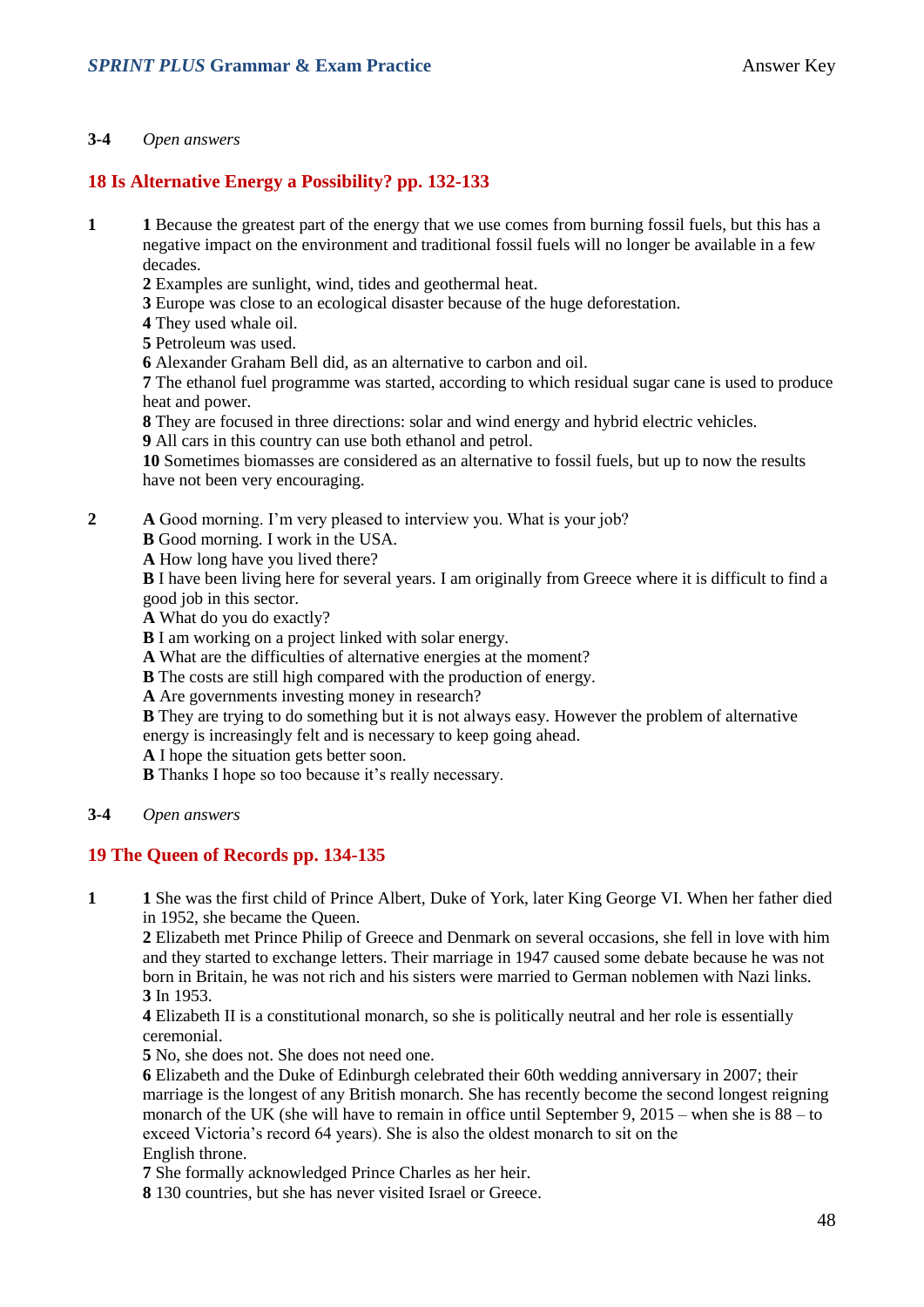**9** She will exceed Queen Victoria's record (64 years of reign). **10** They are horses, photography and dogs.

- **2 A** Good morning. I'm very pleased to interview you. How are you?
	- **B** I am very well but a bit tired from the trips I have made recently. **A** Do you like your work?

**B** Yes, I like meeting different people and my work gives me the chance to do it. **A** What are the disadvantages of being the Queen?

**B** My work actually offers more advantages than disadvantages. Always being at the centre of attention for journalists means that I lack privacy but after many years I am used to that. **A** Are you going on any other trips soon?

**B** I have several different commitments in Great Britain at the moment and then I am going to Scotland in one of my residences to rest a while before other important trips that I must do this year. **A** When will you do these trips?

**B** I will do them after the summer holidays.

**3-4** *Open answers*

#### **20 A Very Sad Phenomenon: Child Labour pp. 136-137**

**1 1** No, it isn't. In the past children were often used to various extents (for example in the fields and in factories).

**2** Before the Industrial Revolution most of them had to work in the fields, whereas during the Industrial Revolution they worked in factories in the cities because their families were very poor. **3** They were terrible. They started work when they were young, received little money and often worked in dangerous conditions.

**4** Dickens described this phenomenon in his novels. No, I have not/Yes, I have read…

**5** A number of laws were created to control the working hours of children, but in most cases they were not successful.

**6** Today, especially in the developed countries, there are laws that control the minimum age of workers and consequently child labour has decreased. In many countries child labour is even illegal and children under the age of 14-16 are not allowed to work.

**7** Yes, it does, especially in poor countries.

**8** Because in some cases families have no other source of income, so children are essential for their survival.

**9** They think that boycotting items produced through child labour will only make these children look for harder or more dangerous jobs.

**10** Giving them some education and helping their families with training and job opportunities.

**2 A** Good morning. I'm very pleased to interview you. Where do you live?

**B** Good morning. I live in London.

**A** How long have you lived in London?

**B** I have always lived here. I was born in this city.

**A** What are the conditions of child labourers?

**B** They are not at all good. Often the children begin to work very young, the workplace is dangerous and they do repetitive work and earn very little.

**A** What are the reasons that make the families send their children to work in these conditions?

**B** The reason is great poverty. Families have to survive and don't have a choice.

**A** Can you do something to help these people?

**B** In my books I am trying to speak about the terrible conditions of working children so that people learn about the problem. My latest book was a great success and I am just about to publish a new book which also is about the problem.

**A** I hope the situation gets better.

**B** Thanks, I hope so too because it is a really serious problem at the moment.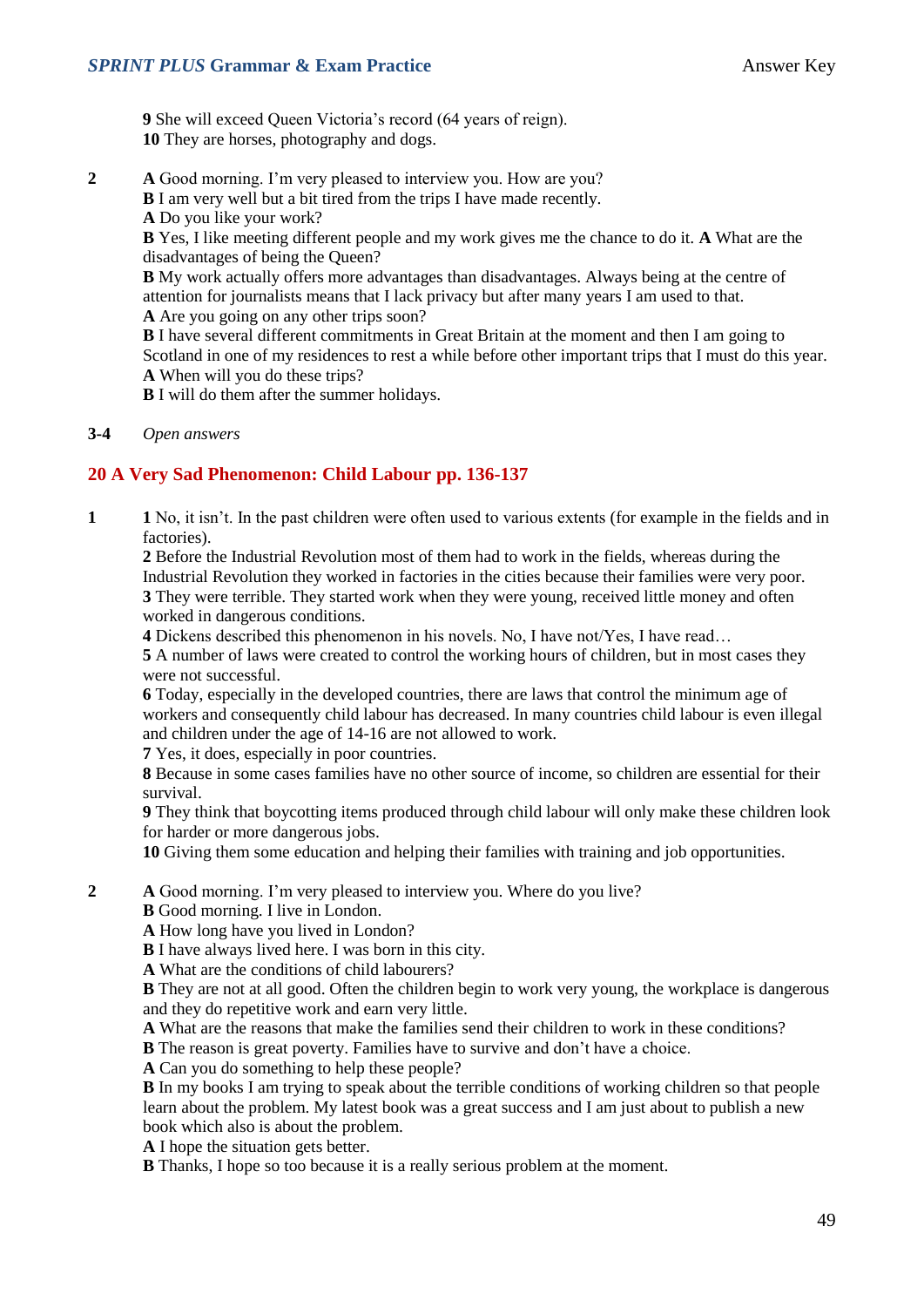**3-4** *Open answers*

### **My oral exam**

#### **1 – p. 138**

1 In the first photograph I see a girl and a boy and a Christmas tree.

2 I think they are at home.

3 They are decorating a Christmas tree.

4 The girl wears a red pullover and she seems happy. The boy wears a grey pullover and a Christmas bonnet.

5 This festivity is called Christmas.

6 The second photograph shows a table with typical Thanksgiving dishes.

7 The second festivity is called Thanksgiving Day

8-10 *Open answers*

#### **2 – p. 139**

1-2 *Open answers*

3 The first shows a beautiful and quiet countryside, whereas the second shows and industrial plant.

4 I think this is a British countryside.

5 It could be one of the industrial British or American districts.

6-11 *Opens answers*

### **3 – p. 140**

1 In the first photograph I can see two persons looking at each other.

2 In the second I can see two persons sitting in a bench. It seems like they are quarrelling.

3-10 *Open answers*

#### **4 – p. 141**

1 In the first photograph I can see two ladies playing dominoes.

2 They are similar: they both wear glasses and a beige sweater. The lady on the left side wears also a neckerchief, the one on the right side wear a necklace.

3-5 *Open answers*

6 In the second photograph I can see a happy family playing in a lawn.

7 The woman is blond and she is smiling. The man has black hair and he wears a striped t-shirt. The little boy is blond and he wears a white t-shirt. The little girl is blond, and she wears a shirt and a pair of purple trousers.

8-10 *Open answers*

### **5 – p. 142**

1 In the first photograph I can see a man working in an office.

2 In the second photograph I can see three people working in a greenhouse.

3-6 *Open answers*

7 The person in the first photograph seems serious and concentrate. He wears a shirt.

8 The people in the second photograph seem relaxed, they are talking and smiling.

9-11 *Open answers*

#### **6 – p. 143**

1 In the first photograph there are four people sunbathing and relaxing on a beach.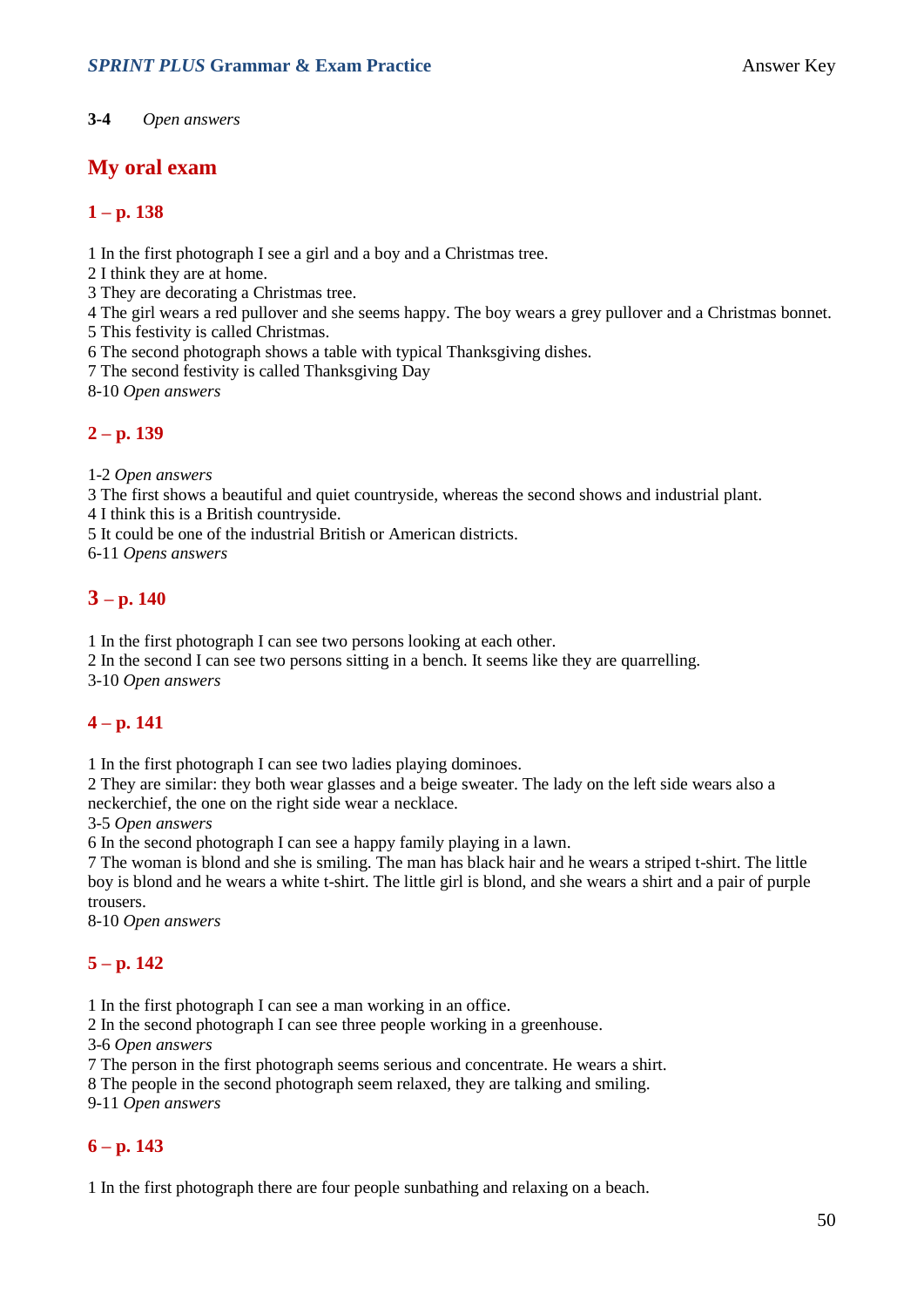#### **SPRINT PLUS Grammar & Exam Practice Answer Key**

2 In the second photograph there are two people walking in the mountains.

3-10 *Open answers*

#### **7 – p. 144**

1 In the photograph I can see some girls playing volleyball.

2 In the middle there is a net. On one side of the net there is a girl wearing a black tracksuit, on the other side there are three girls wearing a white tracksuit. The ball is in the air. A girl has just smashed it. 3 It's probably a gym.

4-12 *Open answers*

#### **8 – p. 145**

1 In this photograph I can see two girls playing videogames.

2 They are sitting in two armchairs, they seem happy because they are laughing.

3 They are in a living room, there are two armchairs, a library and a small table with some food and a glass of cola on it.

4-10 *Open answers*

#### **9 – p. 146**

1 In this photograph I can see three girls wearing Halloween costumes.

2 The three girls are looking at the camera, two of them are trying to look frightful.

3-13 *Open answers*

#### **10 – p. 147**

1 In this photograph there is a young girl who is listening to music and reading. She seems happy and calm. 2-11 *Open answers*

### **INVALSI | Reading**

#### **1 Never without my mobile phone pp. 148-149**

**1** B **2** C **3** B **4** D **5** B **6** C **7** B **8** C **9** D **10** B

**2 J.K. Rowling pp. 150-151**

**1** C **2** B **3** D **4** B **5** C **6** D **7** A **8** D **9** B **10** D

**3 St. Patrick's Day pp. 152-153**

**1** D **2** D **3** B **4** C **5** B **6** A **7** A **8** D **9** A **10** B

**4 Computers pp. 154-155**

**1** C **2** C **3** D **4** A **5** B **6** A **7** D **8** A **9** D **10** A

**5 Charles Dickens pp. 156-157**

**1** B **2** C **3** D **4** A **5** B **6** D **7** C **8** C **9** D **10** B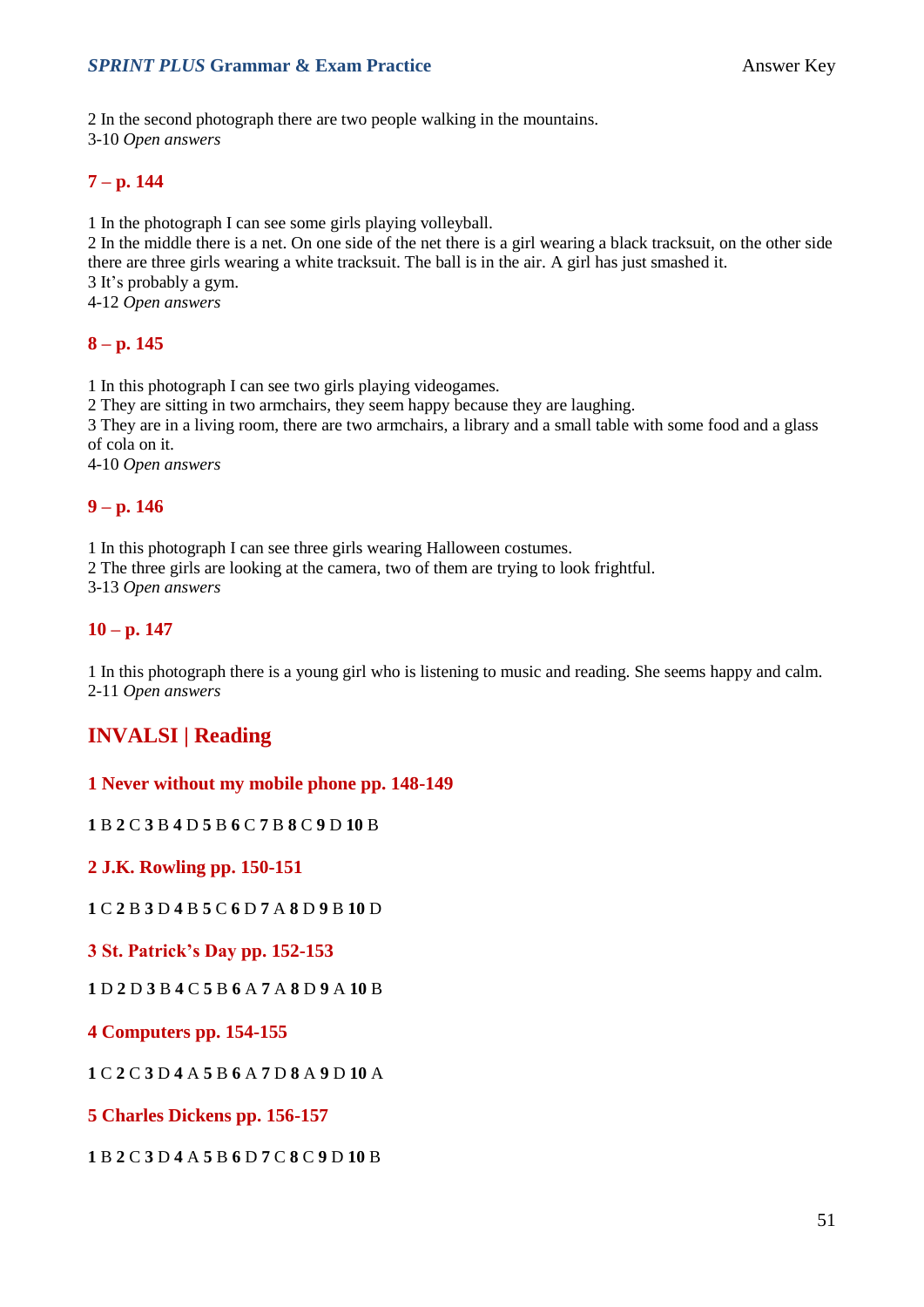**6 Bullying pp. 158-159**

C **2** D **3** B **4** A **5** D **6** C **7** A **8** B **9** D **10** B

#### **INVALSI | Grammar**

#### $1 - p. 160$

A **2** B **3** D **4** A **5** D **6** C **7** D **8** A **9** A **10** D **11** B **12** D

#### **– p. 161**

A **2** B **3** C **4** C **5** D **6** B **7** A **8** D **9** D **10** B **11** B **12** D

#### **– p. 162**

D **2** B **3** D **4** B **5** B **6** A **7** B **8** A **9** D **10** A

#### **– p. 163**

A **2** D **3** C **4** A **5** B **6** A 7 C **8** A **9** B **10** B

#### **– p. 164**

C **2** C **3** D **4** A **5** B **6** A **7** D **8** A **9** A **10** A **11** D **12** D

#### **– p. 165**

A **2** C **3** A **4** D **5** B **6** B **7** A **8** D **9** A **10** C **11** A **12** A

#### **– p. 166**

A **2** B **3** C **4** B **5** D **6** D **7** B **8** C **9** A **10** B **11** D **12** B

#### **– p. 167**

B **2** C **3** B **4** A **5** A **6** A **7** D **8** C **9** B **10** A **11** A **12** C

### **CAMBRIDGE ENGLISH: KEY for SCHOOLS**

### **PAPER 1 – Reading and Writing**

**Part 1 p. 170**

B **2** C **3** G **4** D **5** A

**Part 2 p. 171**

B **7** A **8** B **9** A **10** B

**Part 3 pp. 172-173**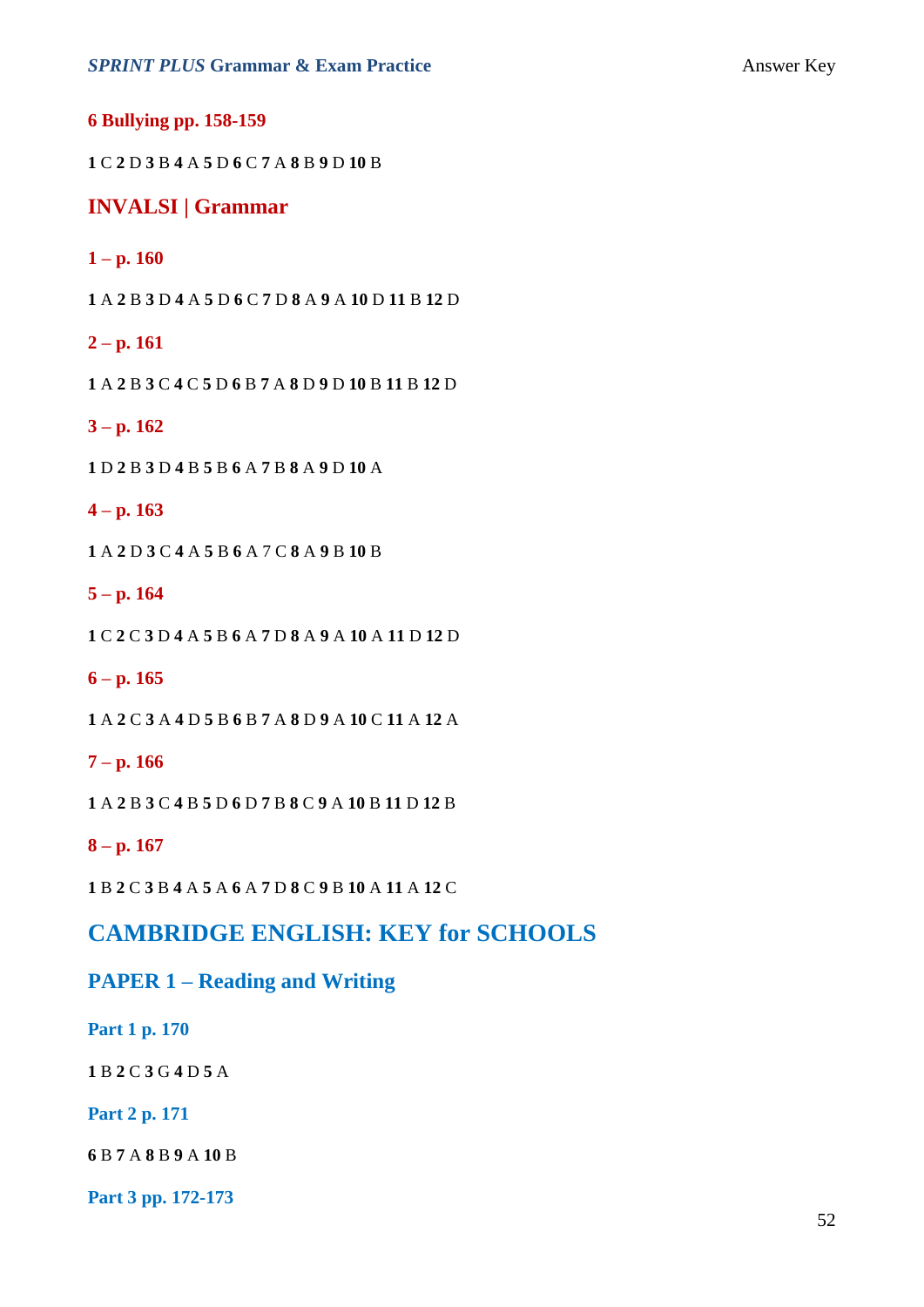#### **11** A **12** C **13** B **14** A **15** B **16** D **17** E **18** C **19** G **20** B

#### **Part 4 p. 174**

**21** A **22** A **23** C **24** A **25** B **26** A **27** B

#### **Part 5 p. 175**

**28** C **29** A **30** A **31** B **32** A **33** C **34** B **35** C

#### **Part 6 p. 176**

**36** comic **37** violin **38** mountain **39** disco **40** football

#### **Part 7 p. 176**

**41** live **42** have **43** them **44** the **45** was **46** with **47** go **48** ago **49** a **50** lot

#### **Part 8 p. 177**

**51** Saturday **52** 7.30 p.m. **53** car **54** The New Youth Centre **55** 7835929

#### **Part 9 p. 177**

**56** *Sample answer:*

#### From: Paul To: Daniel

I will come at 8 p.m. I would like to eat pizza, do you like it? I like pop music, I have it on my MP3, so don't worry about it! And I will bring some video games too.

### **PAPER 2 – Listening**

#### **Part 1 p. 178**

# $Q_{17}$

|                                  | Which is Kerry's dog?                                                                                                       |
|----------------------------------|-----------------------------------------------------------------------------------------------------------------------------|
| <b>Boy</b><br>Girl<br><b>Boy</b> | Is that your dog over there, with the white feet?<br>No, mine is the one with the white ears.<br>Oh, yes. It's really nice! |
|                                  | 1 How many children went to the zoo?                                                                                        |
| <b>Man</b>                       | Did you like the school trip Lisa? Did everyone in the class go?                                                            |
| Lisa                             | No, 10 stayed at school so there were 15 of us. It was great.                                                               |
| <b>Man</b>                       | What did you all see?                                                                                                       |
| Lisa                             | We saw lions and tigers and a group of 12 penguins.                                                                         |
|                                  | 2 Where is Martin's pen?                                                                                                    |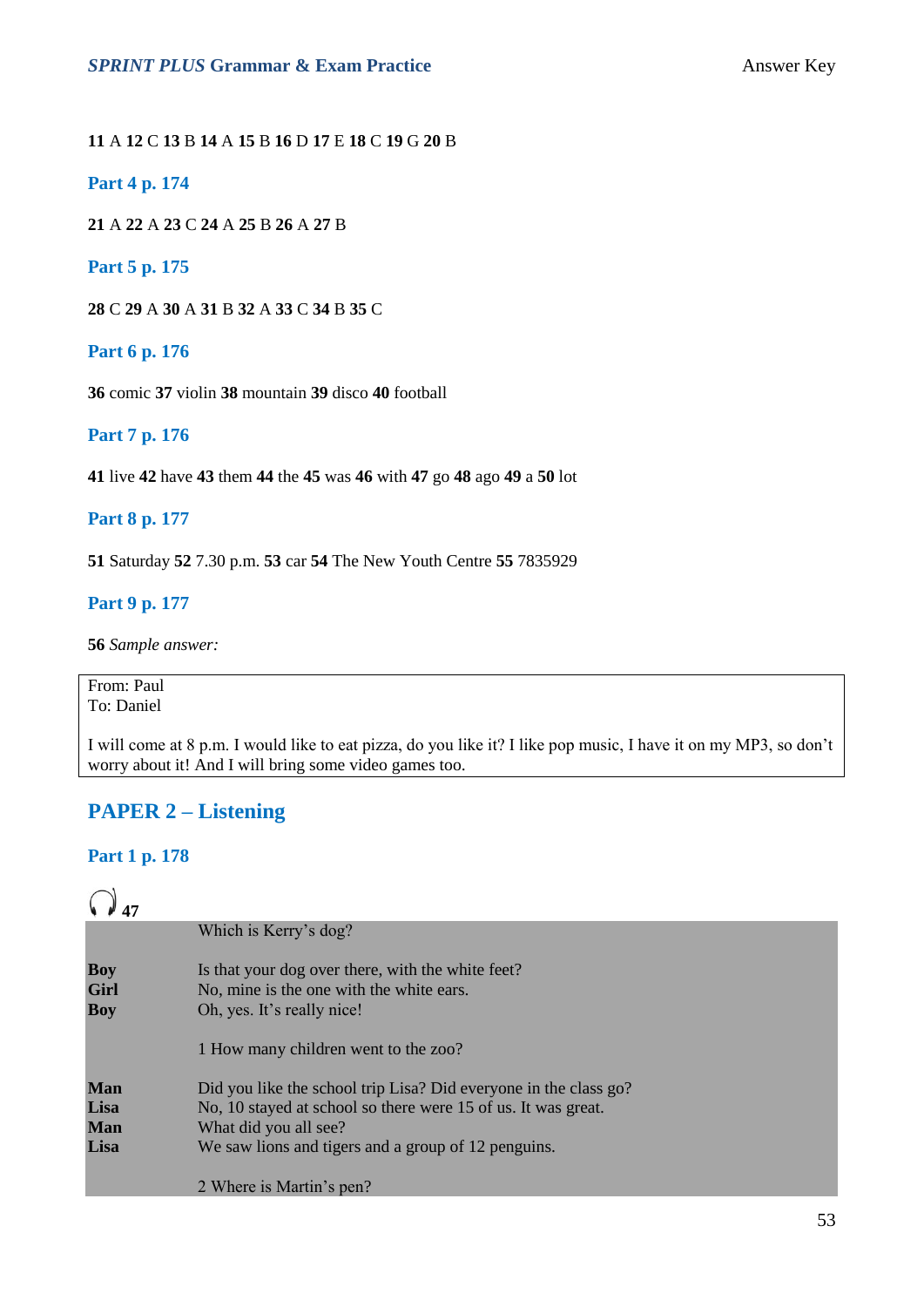| <b>Martin</b><br><b>Charlize</b><br><b>Martin</b><br><b>Charlize</b><br><b>Martin</b> | I've lost my pen. Can you see it?<br>Is it under the table?<br>No, it isn't.<br>Look, it's under your book.<br>Oh, yes. Thanks.<br>3 How much is the video game?                                                                                                                                                              |
|---------------------------------------------------------------------------------------|-------------------------------------------------------------------------------------------------------------------------------------------------------------------------------------------------------------------------------------------------------------------------------------------------------------------------------|
| Orla<br>Dad<br>Orla<br>Dad                                                            | Dad, will you buy me this video game?<br>How much is it, Orla? I don't want to spend more than thirty pounds.<br>Well, the ticket says its thirty-nine pounds but everything here is in the sale ten pounds off.<br>Oh yes, it's 29 pounds. OK. You are lucky but you can't have anything else.<br>4 What will the girl make? |
| Girl<br><b>Mum</b><br>Girl<br><b>Mum</b>                                              | Can we do some cooking together?<br>Yes, OK. Do you want to help with the chicken soup?<br>No. I want to do something sweet. Can I make some biscuits?<br>Yes, OK, but we can have them for dinner. I made a cake for lunch.<br>5 What's the weather like?                                                                    |
| Emma<br><b>Dave</b><br>Emma<br><b>Dave</b>                                            | Dave it's stopped snowing. Let's go out to the shops.<br>I'm watching a film now. Anyway it's still cold and very cloudy.<br>Oh OK. Shall we go tomorrow then, if the weather is better?<br>Yes, all right.                                                                                                                   |

**1** B **2** C **3** B **4** A **5** C

#### **Part 2 p. 179**

# $Q_{\text{18}}$

|             | <b>Tom</b> Hi Nick. What are you playing?                                 |
|-------------|---------------------------------------------------------------------------|
| <b>Nick</b> | It's a new computer game that my uncle gave me for Christmas. It's great! |
| <b>Tom</b>  | What did you get from your mum?                                           |
| <b>Nick</b> | I asked for a mobile phone but she bought me a skateboard.                |
| Tom         | What did your sister get you? Another T-shirt?                            |
| <b>Nick</b> | No, she gave me this cool jacket!                                         |
| Tom         | Nice. And did your grandfather give you a book again?                     |
| <b>Nick</b> | No, actually he gave me some money this year.                             |
| <b>Tom</b>  | And what about your aunt Jane?                                            |
| <b>Nick</b> | Well, she bought me a book. I haven't read it yet.                        |
| Tom         | I bet your brother got you some music.                                    |
| <b>Nick</b> | Yes, it's a great new CD. It was one that I wanted.                       |

#### **6** B **7** F **8** C **9** G **10** D

#### **Part 3 p. 179**

# **6**

**Ravi** Hello, Justin. Let's go to the cinema on Sunday with Jed. Joti and Sam are both busy. **Justin** What do you want to see? **Ravi** *Future Shock II.* It's got brilliant special effects.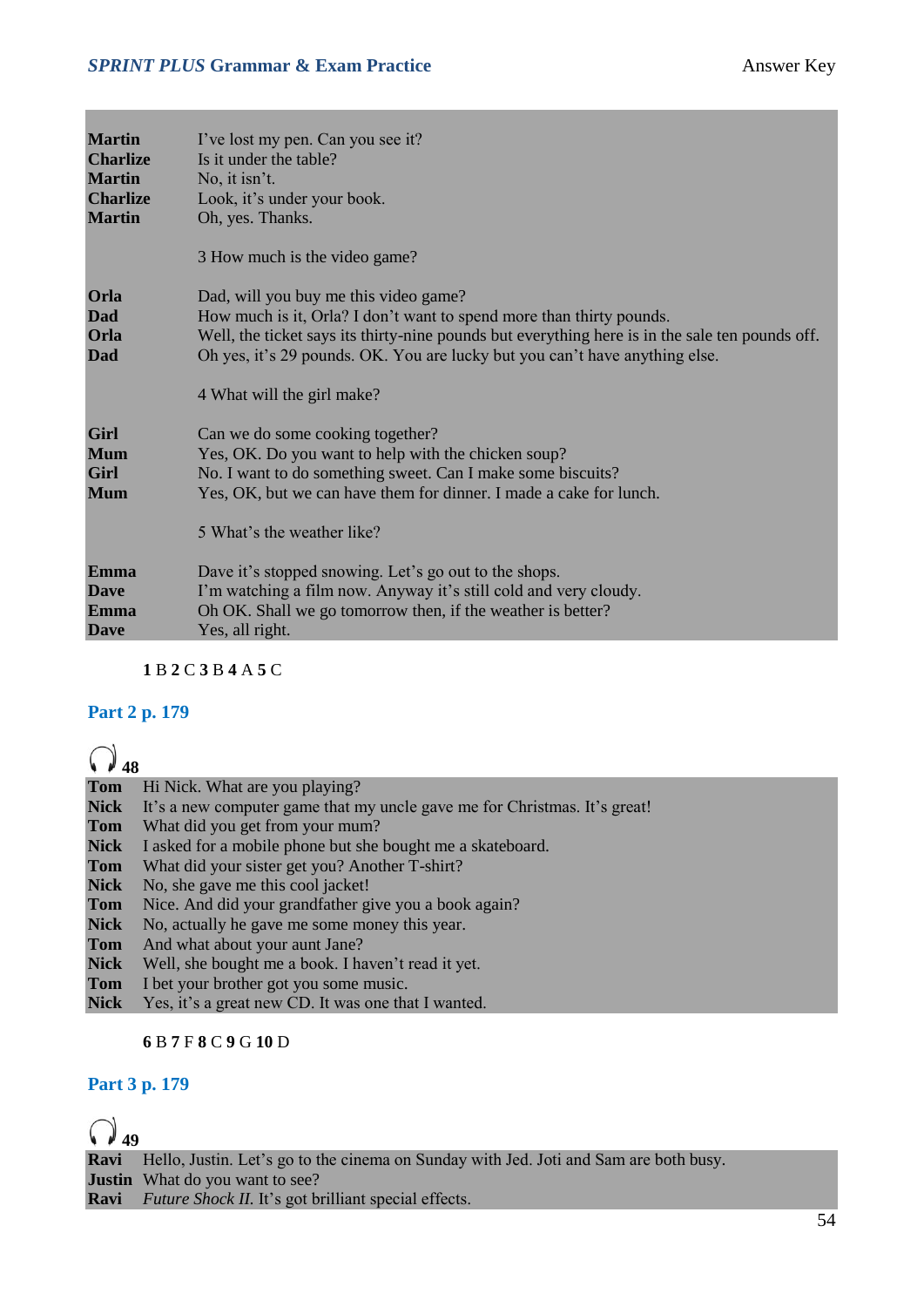#### **SPRINT PLUS Grammar & Exam Practice Answer Key**

|      | <b>Justin</b> Oh, yes, I know. Is it on at the cinema near the market?                                              |
|------|---------------------------------------------------------------------------------------------------------------------|
| Ravi | No, that one is not open at the moment. It's not on at the cinema opposite the station so we must go                |
|      | to the one in the shopping centre.                                                                                  |
|      | <b>Justin</b> How are you getting there?                                                                            |
|      | <b>Ravi</b> It's easy. There are lots of buses from outside my house.                                               |
|      | <b>Justin</b> OK. What time shall I come to your house?                                                             |
|      | <b>Ravi</b> Let me think. The film starts at 6.15 p.m. It takes about 20 minutes to get there. So come at twenty to |
|      | $\overline{S1X}$ .                                                                                                  |
|      | <b>Justin</b> OK. How much money should I bring? Tickets cost £5.50. Right?                                         |
|      | <b>Ravi</b> No, this film is 3D and costs more. They cost £6.50 but I am taking 10 pounds so I can get a drink      |
|      | and something to eat too.                                                                                           |
|      | <b>Justin</b> Good idea. See you soon.                                                                              |
|      |                                                                                                                     |

#### **11** A **12** A **13** B **14** A **15** C

#### **Part 4 p. 180**

| <b>Anthony</b> | Hi Ricky, it's Anthony here.                                                            |
|----------------|-----------------------------------------------------------------------------------------|
| <b>Ricky</b>   | Hi there.                                                                               |
| <b>Anthony</b> | I'm calling to ask about your piano lessons. My mum has bought me a keyboard and I want |
|                | to learn to play properly.                                                              |
| <b>Ricky</b>   | Great. Well my teacher gives lessons on Mondays, in the evening.                        |
| <b>Anthony</b> | What's the teacher's name?                                                              |
| <b>Ricky</b>   | He's called Kevin Shelley. He's really good.                                            |
| <b>Anthony</b> | How do you spell the surname?                                                           |
| <b>Ricky</b>   | It's $S$ H E L L E Y.                                                                   |
| <b>Anthony</b> | Got it. How much is a lesson? I hope it's not too much.                                 |
| <b>Ricky</b>   | It's £25 pounds an hour or £15 for half an hour.                                        |
| <b>Anthony</b> | Sounds OK. Does he do the lessons at his house?                                         |
| <b>Ricky</b>   | Yes, he lives quite near you. 105 Main Street.                                          |
| <b>Anthony</b> | And have you got his phone number?                                                      |
| <b>Ricky</b>   | Yes, it's 0753 715380.                                                                  |
| <b>Anthony</b> | Thanks. I'll call him tonight.                                                          |
| <b>Ricky</b>   | Best to call between six and nine.                                                      |
| <b>Anthony</b> | Fine. Thanks for the help.                                                              |
|                |                                                                                         |

**16** Kevin Shelley **17** £25 pounds per hour **18** 105 Main Street **19** 0753 715380 **20** between six

### **Part 5 p. 180**

# **51**

Have you got talent? Do you want to be on TV? *Stars in Their Eyes* is a new talent show for teenagers. It will be on TV on Super Channel every Thursday at 6 p.m. The presenter is Simon Shallow and the judges are journalists. Each week 15 contestants will have 3 minutes to impress the judges with their talents. There will be three categories: playing instruments, singing and dancing. At the end of the show the audience will vote for the winner.

There will be some interesting prizes. The final winner will get £1,000 but weekly winners will get a notebook computer. If you want to be on *Stars in Their Eyes*, then call Super Channel on 0780 123123. You must give your name, age and talent category. Open to all teenagers under 18.

**21** Thursday **22** 15 contestants **23** dancing **24** the final winner wins **25** Super Channel on 0780 123123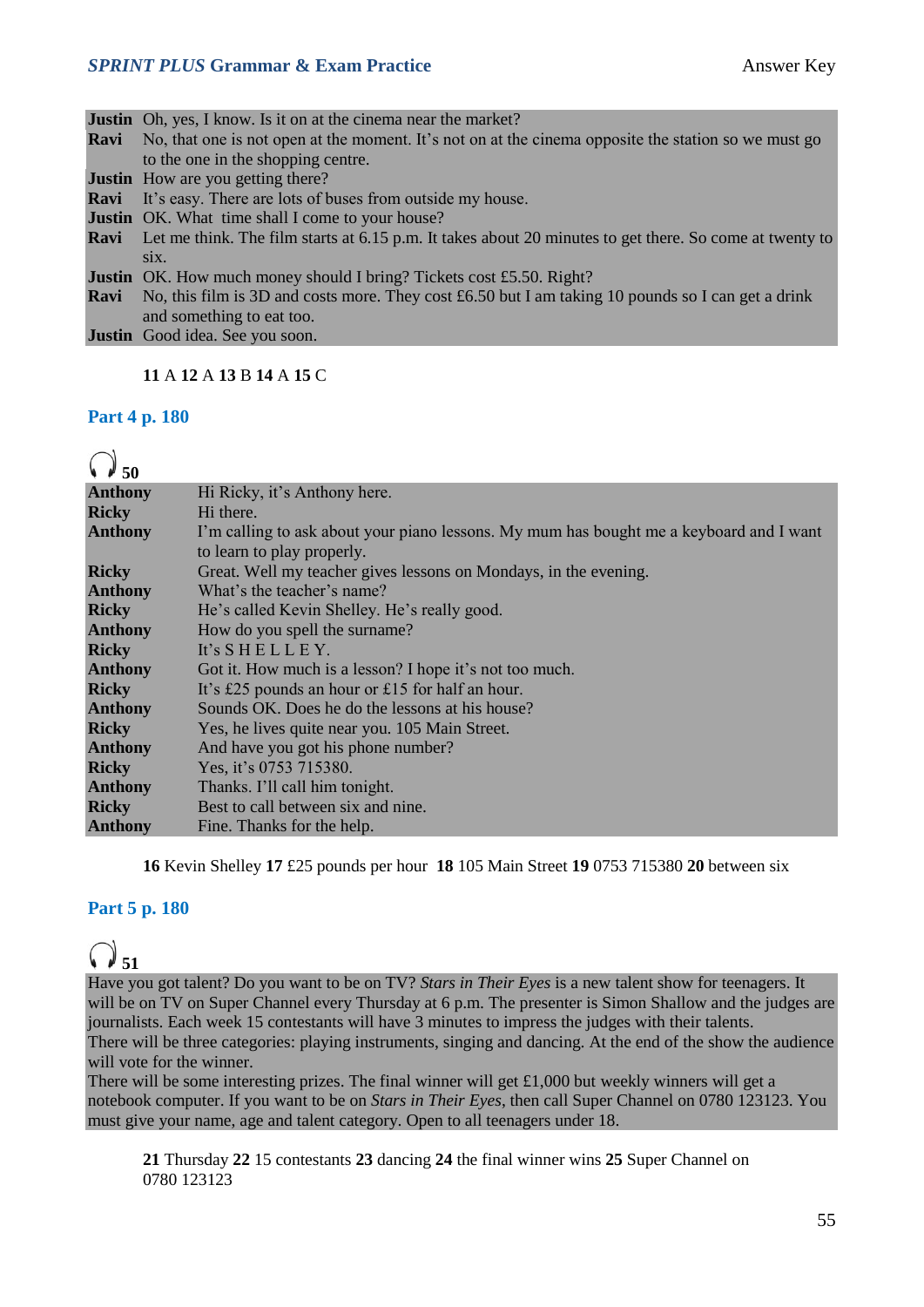### **PAPER 3 – Speaking**

#### **Part 1 p. 181**

*Open answers*

#### **Part 2 pp. 182-183**

*Sample answers:* **B** Is the swimming competition for young children? **A** It's for teenagers from 11 to 15. **B** Where does the swimming competition take place? **A** It takes place at the New Town Pool. **B** When is it? **A** It is on 15th May. **B** What can the competitors win? **A** The 1st Prize is ₤100 for sportswear. **B** Is there a website for more information? **A** Yes, for more information you can visit www.swimnews.com. **A** What's the name of the Club? **B** It's the Lions Basketball Club. **A** Which is its address? **B** The address is 121 St. in James Street. **A** What does the Club offers? **B** It offers great coaches and a great place for training.

- **A** When are there classes?
- **B** There are classes from 4 to 5 p.m. every Wednesday.
- **A** How much do the classes cost?
- **B** They cost £20 a month.

### **Trinity GESE Speaking Practice**

#### **Grade 3**

#### **Times and dates – Ordinal numbers p. 186**

- 
- 1  $\sqrt{3}$  52
	- 1 **A** What's the time? / What time is it?
	- **B** It's nine o'clock.
	- 2 **B** It's (a) quarter past ten.
	- 3 **B** It's twenty-five past eleven.
	- 4 **B** It's half past twelve.
	- 5 **B** It's twenty-five to two.
	- 6 **B** It's (a) quarter to four.
	- 7 **B** It's ten to five.
	- 8 **B** It's five to eight.
- **2** *Sample answers:*
	- 1 I get up at 7 o'clock. / He gets up at 7.15.
	- 2 I have breakfast at 7.30. / He has breakfast at 8 o'clock.
	- 3 I go to school at 8 o'clock. / He goes to school at 8.10.
	- 4 I have a break at 11 o'clock. / He has a break at 10.30.
	- 5 I have lunch at 1.15 p.m. / He has lunch at 1 p.m.
	- 6 I do my homework from 2 to 7 p.m. / He does his homework from 4 to 6 p.m.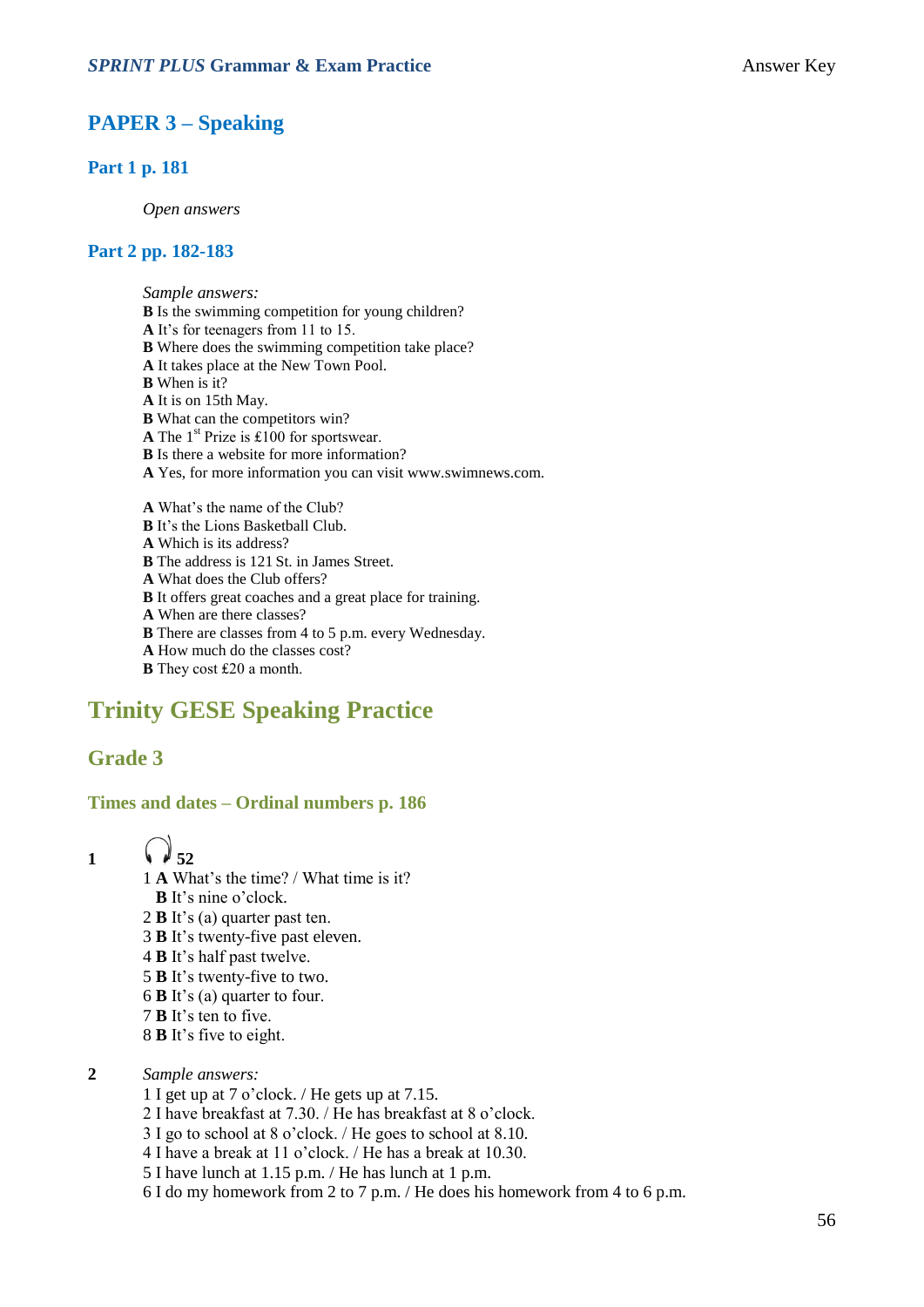#### **Time prepositions:** *at***,** *on***,** *in* **pp. 186-187**

**3 at:** 9.30 p.m., midday, the weekend **on:** 4th July, Sunday, on your birthday **in:** November, winter, 1999, in your favourite season

#### *Sample answers:*

- 1 The film I want to see starts at 9.30 p.m.
- 2 At midday I always have lunch.

3 Your aunt will visit you on your birthday.

- 4 We usually go skiing at the weekend.
- 5 On 4th July we don't go to school.
- 6 On Sundays, I usually go jogging in Central Park.
- 7 What's the weather like in your favourite season?
- 8 I was born in November.
- 9 It usually snows in winter.
- 10 In 1999, I went to England for a holiday.

#### **4** 1 It's a Sunday.

- 2 It's the 10th.
- 3 I usually start Christmas shopping on 20th of December.
- 4 My favourite day is Christmas eve.
- 5 It's on Sunday, 8th.
- 6 Christmas Day is on 25th of December.
- 7 On New Year's Eve I usually go skiing with my family.
- 8 The day after Christmas is called 'Boxing Day'. In my country it is called *Giorno di Santo Stefano*.
- **5** *Open answers*

#### **Describing people and pictures – Present continuous – Jobs p. 188**

- **1** 1 teacher, 2 engineer, 3 waiter, 4 nurse, 5 journalist, 6 shop assistant, 7 office worker, 8 postman, 9 policeman, 10 cook
- **2** *Sample answers:*
	- 1 The teacher is wearing a blue pullover.
	- 2 The waiter is wearing a bow tie.
	- 3 The nurse is wearing a green uniform.
	- 4 The journalist is wearing a black coat.
	- 5 The shop assistant is wearing a pink T-shirt.
	- 6 The office worker is wearing a white shirt.
	- 7 The postman is wearing a yellow hat.
	- 8 The policeman is wearing a waistcoat.
	- 9 The cook is wearing a white uniform.
- **3** *Sample answers:*
	- 1 She is cooking.
	- 2 She is wearing a white uniform and a red neckerchief.
	- 3 Her hair is blonde and short.
	- 4 I can see dishes, a spoon, some pans and ingredients.
	- 5 They are in a clothes shop.
	- 6 He is a shop assistant.
	- 7 The customers are paying the shop assistant.
	- 8 They are buying a shirt. They are paying for it.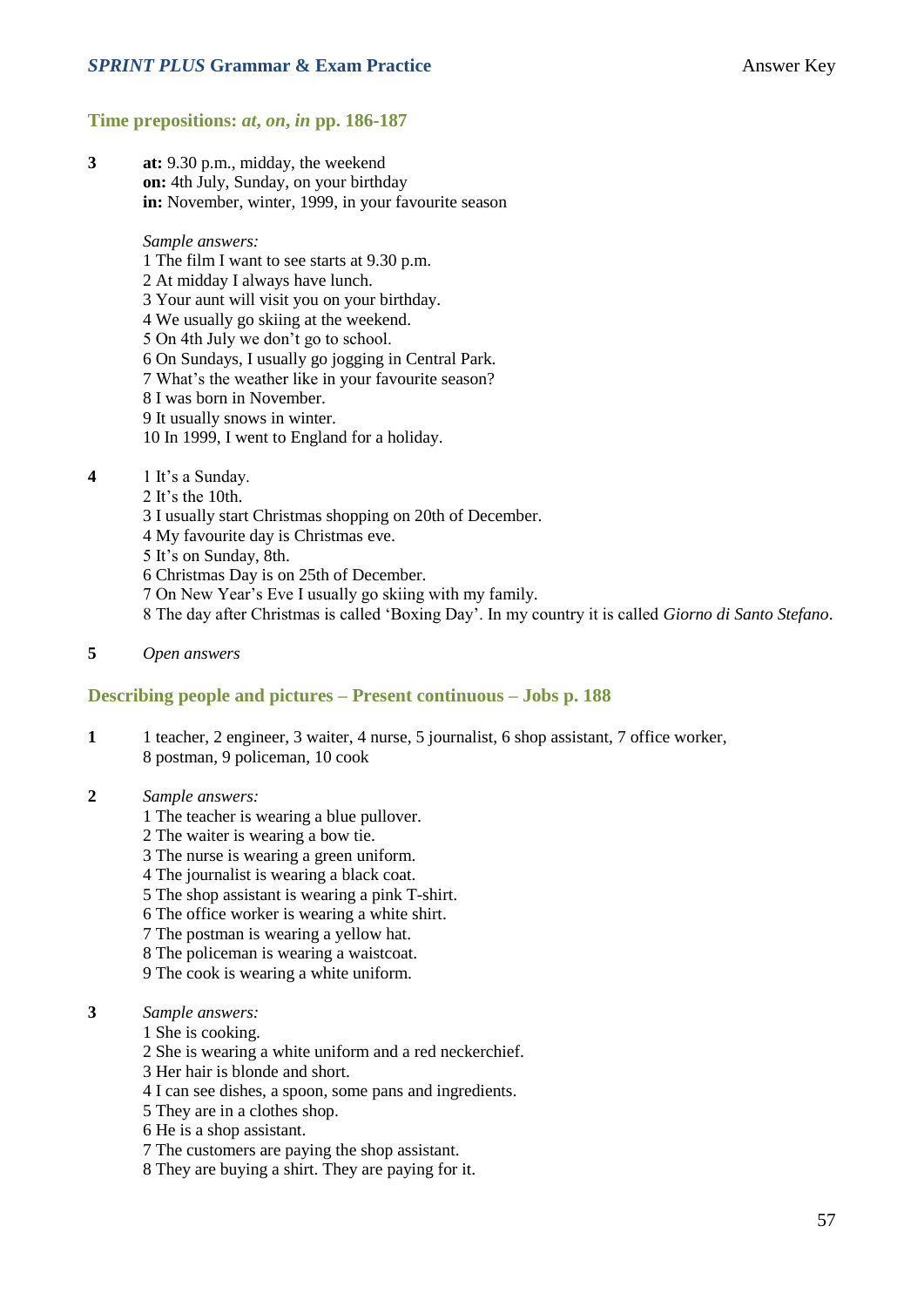9 They are smiling so they seem happy. The men are wearing shirts, the woman is wearing a pink dress.

10 Yes, maybe they are tourists because they are shopping and they seem relaxed.

#### **4** *Sample answers:*

- 1 My father is a cook.
- 2 My mother is an office worker.
- 3 My favourite job is photographer.
- 4 Rafael Nadal is a tennis player.
- 5 Angelina Jolie is an actress.
- 6 One Direction are musicians.

#### **Home life – Daily routines – Free-time activities pp. 189-190**

# 1  $\binom{3}{2}$  53

#### 742 Evergreen Terrace in [Springfield](http://en.wikipedia.org/wiki/Springfield_(The_Simpsons)) is the home of th[e Simpson family.](http://en.wikipedia.org/wiki/Simpson_family)

The house is a light brown [detached house](http://en.wikipedia.org/wiki/Detached_house) with a garage. On the first floor there is a kitchen a [sitting](http://en.wikipedia.org/wiki/Sitting_room)  [room](http://en.wikipedia.org/wiki/Sitting_room) and a [dining room.](http://en.wikipedia.org/wiki/Dining_room) On the second floor there are three bedrooms and a bathroom. Homer, the father, works at the [Springfield Nuclear Power Plant.](http://en.wikipedia.org/wiki/Springfield_Nuclear_Power_Plant) He is quite fat and hasn't got much hair. He is married to Marge Simpson, who is tall with long blue hair. They have three children: Bart, who is ten and always wears a T-shirt and shorts, and his sister Lisa, who is eight years old, is blonde and very intelligent. Finally, there is [Maggie,](http://en.wikipedia.org/wiki/Maggie_Simpson) who is a baby; she is very nice. The family has got a dog, and a cat.

1 home, 2 garage, 3 kitchen, 4 bedrooms, 5 father, 6 wife, 7 children, 8 sister

- **2** *Open answers*
- **3** 1 get up, 2 have, 3 go, 4 arrive, 5 start, 6 have, 7 do, 8 have, 9 watch, 10 play
- **4** *Open answers*
- **5 54**

1 play the guitar, 2 ride a bike, 3 play chess, 4 read a book, 5 play table tennis, 6 go horse riding, 7 surf the Net, 8 play video games, 9 go to the cinema, 10 listen to music

**6-9** *Open answers*

#### **Place of study pp. 191-192**

- **1-3** *Open answers*
- **4 [***from left to right*] Staff room, music room, my classroom, canteen, gym, library, computer room, science lab, toilets
- **5-7** *Open answers*

#### **Places in the local area – Directions and locations p. 193**

1  $\sqrt{35}$ 

- 1 The bank is next to the library.
- 2 The hotel is between the theatre and the post office.
- 3 The tube station is opposite the bus station.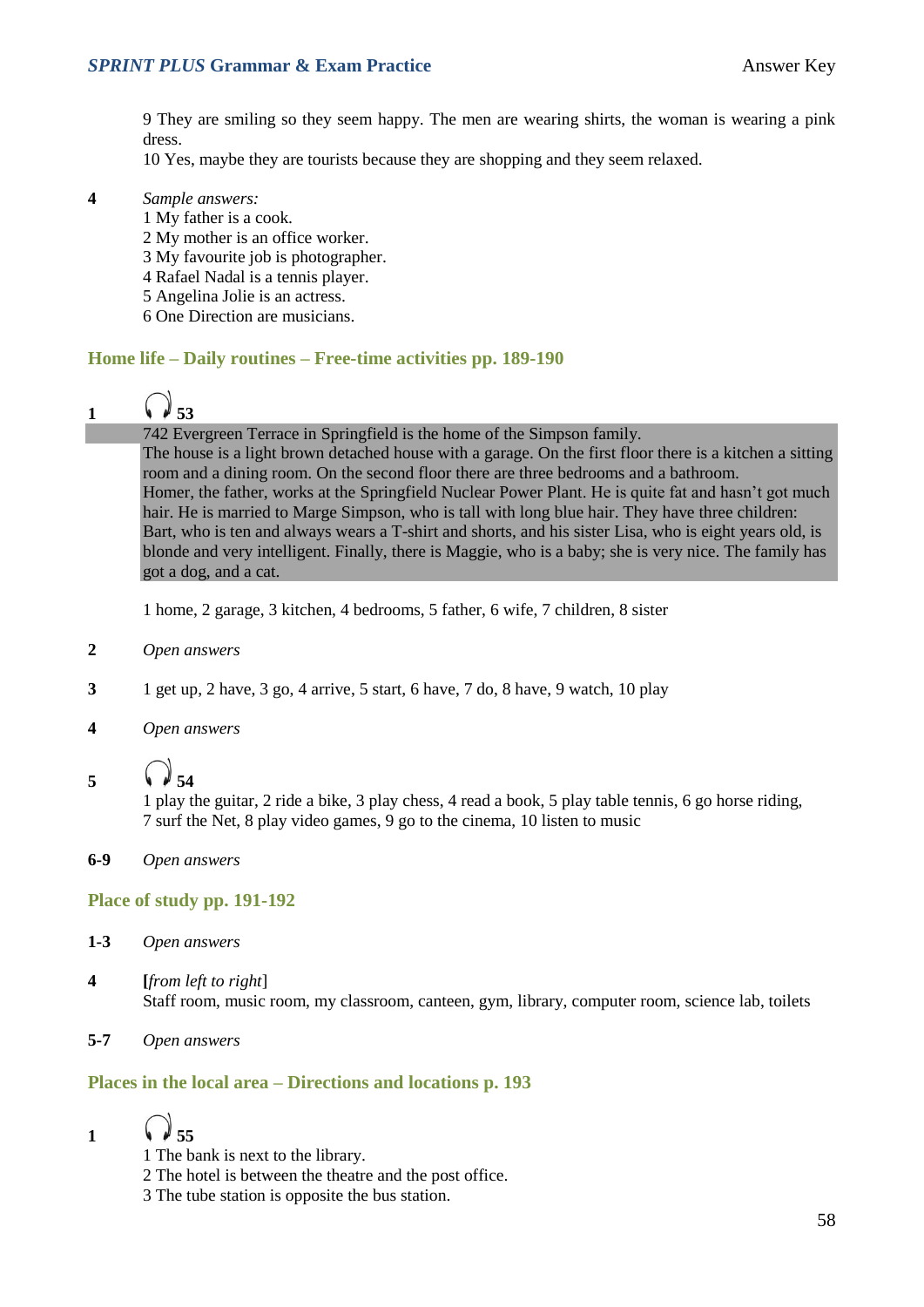- 4 The restaurant is near the hospital.
- 5 The park is behind the school.
- 6 The supermarket is near the train station.
- 7 The bar is opposite the sports centre.
- 8 The school is next to the bar.
- **2** 1 go straight on / ahead, 2 go past, 3 turn right, 4 take the second right, 5 turn left

## 3  $\sqrt{3}$  56

You go out of the Tube station and opposite you can see the bus station. Turn right and cross London Road. Now go along the High Street. Pass the theatre and the hotel. The place you are going to is next to the hotel and opposite the cinema.

Post office

### 4  $\bigcirc$  57

| Certainly. You go out of the Tube station and <b>turn right</b> . At the <b>traffic light</b> turn right into |
|---------------------------------------------------------------------------------------------------------------|
|                                                                                                               |
|                                                                                                               |
| OK. Now walk along <b>past the supermarket</b> and the bar and you see the school, the main                   |
|                                                                                                               |
|                                                                                                               |
|                                                                                                               |
|                                                                                                               |

#### **5** *Sample answers:*

1 You go out of the Tube station and you turn right. Go past London Road and go along the High Street. The place you are going to is between the bank and the cinema.

2 You go out of the Tube station and turn right. Turn right again and go along London Road. Take the first left and reach the place opposite the park and next to the school.

#### **The weather – Describing state in the past pp. 194-195**

**1** *Sample answers:*

1 In summer it is normally hot and sunny.

2 In autumn it is usually rainy and cloudy.

3 In winter it is usually snowy and cold.

# 2  $\sqrt{3}$  58

Good evening. This week the weather will be very strange with a lot of changes.

On Monday, it will be sunny and 17 degrees is expected. On Tuesday, it will be cloudy and 14 degrees. On Wednesday, it will rain. The temperature will be 12 degrees. On Thursday, it will be windy and 10 degrees. On Friday, it will be stormy and 8 degrees. On Saturday, it will be foggy and the weather will be much colder, only 5 degrees. A surprise, on Sunday, it will be snowing and yes, minus two degrees – what a weird week!

| Mondav | <b>Tuesday</b> | Wednesday | <b>Thursday</b> | Friday   | <b>Saturday</b> | Sundav             |
|--------|----------------|-----------|-----------------|----------|-----------------|--------------------|
| sunny  | cloudy         | rainy     | windy           | stormy   | toggy           | snowing            |
| 170    | $\Lambda$      | 100<br>┸  | $\Omega$<br>.U  | $\Omega$ | $\epsilon$<br>~ | $\cap$<br>. .<br>∸ |

**3** Paris – cloudy and cool Rome – sunny and hot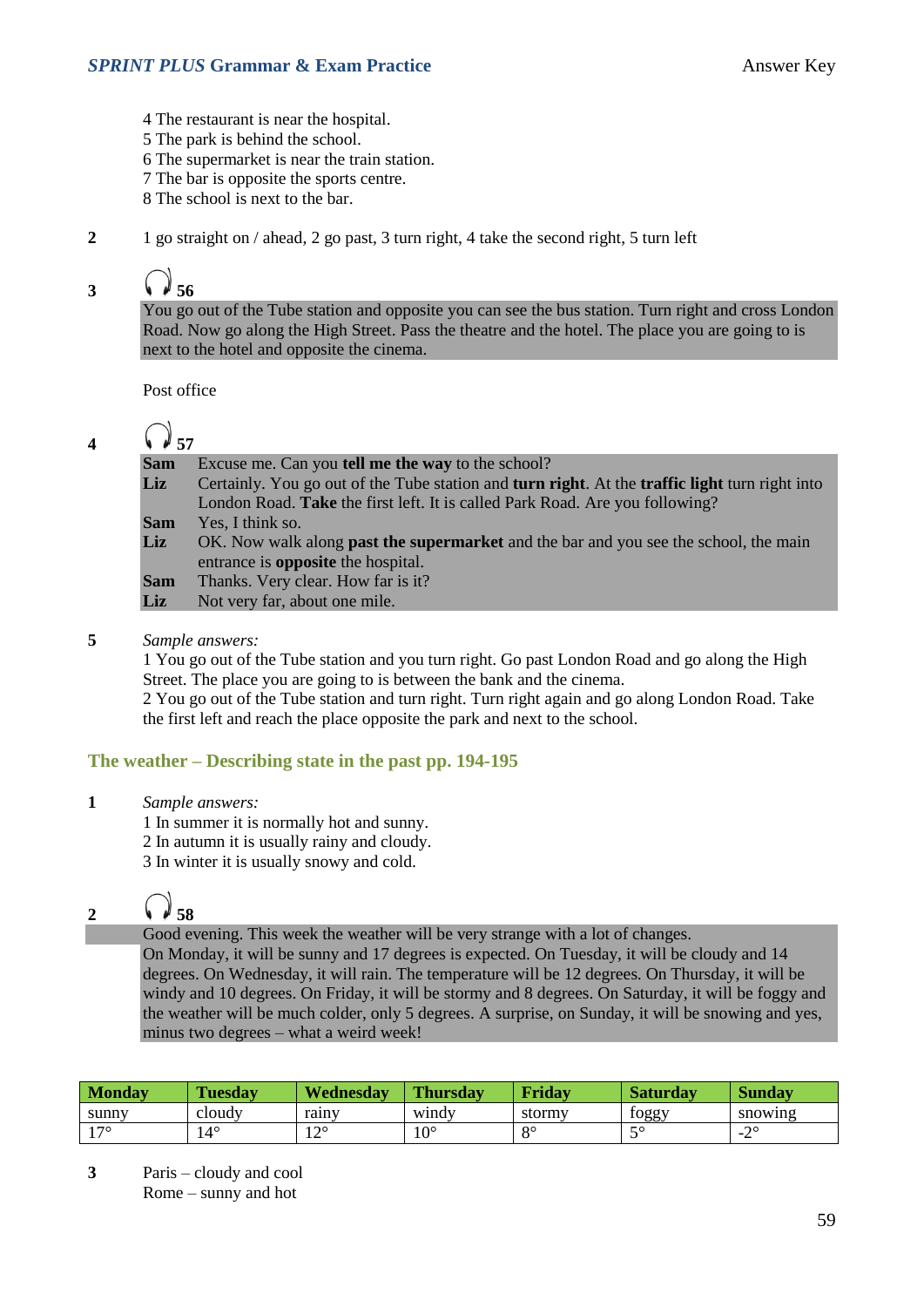Madrid – rainy and warm Berlin – foggy and cloudy Stockholm – windy and cold

**A** What was the weather like in Paris yesterday?

- **B** It was cloudy and cool. And in Rome what was the weather like?
- **A** It was sunny and hot.
- **B** Was it warm in Madrid?
- **A** Yes, it was. But it was rainy.
- **B** In Berlin it was foggy and cloudy. What was the weather like in Stockholm? **A** In Stockholm it was windy and cold.

# **4**  $\sqrt{39}$

And now the weather today in the UK.

London will be sunny and quite warm like most of the south-east. Cardiff and the west will be cloudy all day. In Edinburgh there will be heavy snow and snow in the north of Scotland. Belfast and the north of Ireland will be rainy and the area around Dublin will be very windy and quite cold.

#### **5** *Sample answer:*

Today it will be sunny and quite cool. In the afternoon, it will be windy and cloudy, and cold: 4 degrees. During the evening, it will be snowy with -2 degrees!

- **6** 1 My friends were at the cinema. It was rainy.
	- 2 My parents were at the restaurant. It was snowy.
	- 3 My teacher was at school. It was windy.
	- 4 Linda was at the beach. The weather was hot and sunny.
	- 5 Ricky was at home. It was foggy.
- **7** 1 No, I wasn't. I was at home.
	- 2 Yes, I was at the sport centre.
	- 3 Yes, she was in the kitchen.
	- 4 No, he was on holiday.
	- 5 No, they were in the mountains.
	- 6 Yes, she was in the living room.
- **8** *Open answers*

#### *can / can't* **– Express ability and inability p. 196**

| $\mathbf{1}$ | $\sqrt{60}$ |                                                                                        |
|--------------|-------------|----------------------------------------------------------------------------------------|
|              |             | Mark Hey Joey can you sing?                                                            |
|              | Joev        | No, I can't sing very well but I can play the guitar quite well. Can you sing?         |
|              |             | Mark No, I can't, not at all. I can only play the piano. I need a singer for our band. |
|              | Joev        | My sister can sing very well. I'll call her.                                           |
|              |             | Mark Thanks, do you want to play with us too?                                          |
|              | Joey        | Great. I really want to play with a band!                                              |

**2** 1 c, 2 d, 3 b, 4 e, 5 a

#### **3** *Sample answers:*

- **A** Can you run fast?
- **B** Yes, I can do it well.
- **A** Can you use all the functions of your mobile phone?
- **B** Yes, I can do it very well.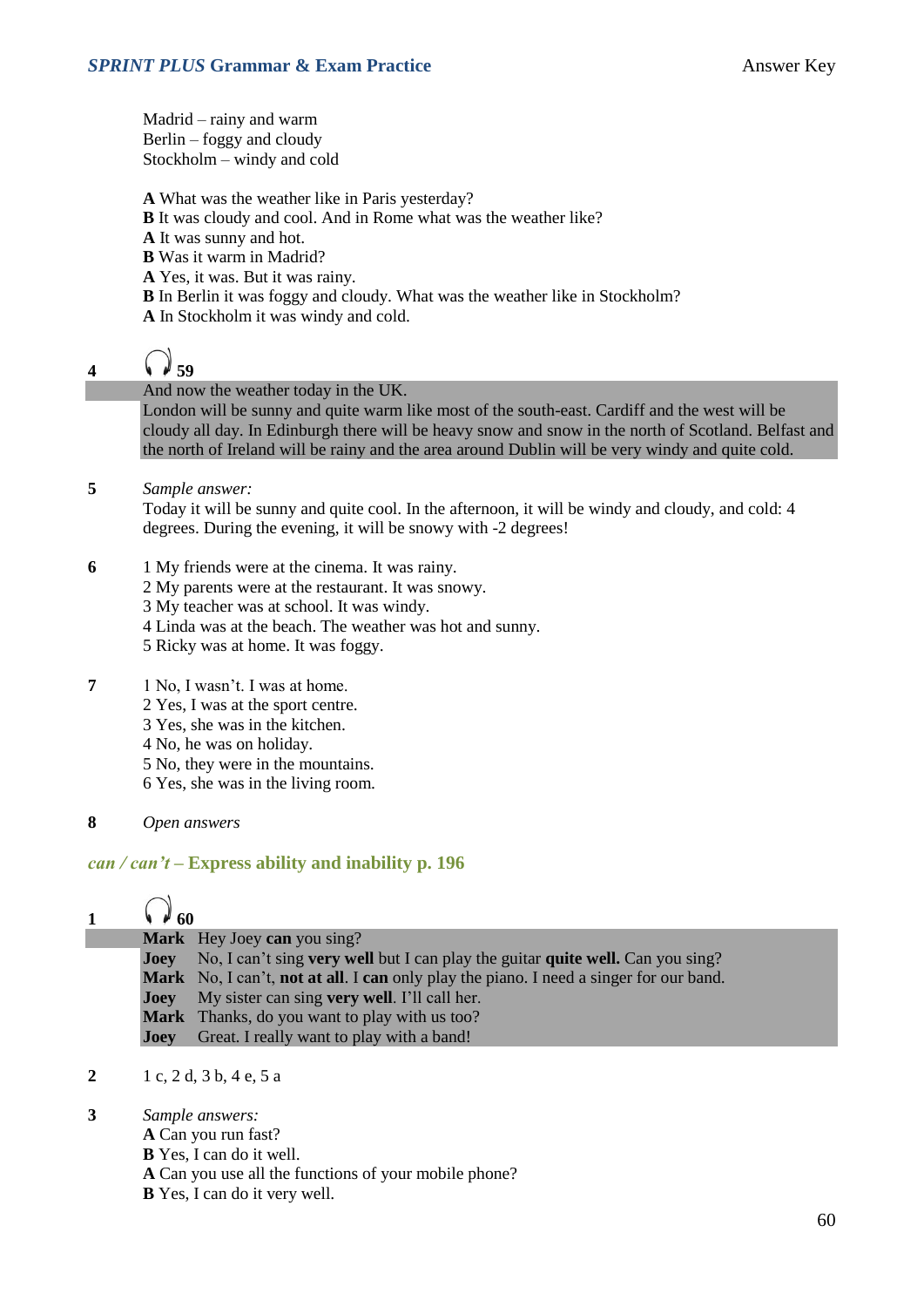- **A** Can you play an instrument? **B** Yes, I can play an instrument well. **A** Can you dance hip hop? **B** No, I can't dance hip hop at all. **A** Can you cook? **B** No, I can't cook quite well. **A** Can you download music and use antivirus software? **B** Yes, I can do it well. **A** Can you act in a school play? **B** No, I can't do it at all. **A** Can you ride a horse? **B** Yes, I can ride a horse very well.
- **4** *Open answers*

#### **Prepositions of movement p. 197**

- **1** 1 across, 2 along, 3 down, 4 to, 5 from, 6 over
- **2** *Sample answers:*
	- 1 A The walker is going from one side to the other of the bridge.
	- B The walker is near the street.
	- 2 A There is a shop behind the couple.
	- B Near the couple there is another man walking.
	- 3 A Near the stairs there is a table.
		- B The girl is coming down from the second floor.
	- 4 A The boy is in front of the school.
		- B The boy is near the door of the school.
	- 5 A The aircraft is going down.
		- B There is a landing field under the aircraft.
	- 6 A There's a path between two trees.
		- B The path runs through the park.

**3**  $\binom{1}{1}$ 

Look at the treasure map. Go **from** the ship **to** Pirate's Beach. Go **up** the hill and **across** the river on the bridge. Go **along** the road and then, when you see the cabin, look **down** the well. The treasure is there at the bottom!

**4** *Sample answer*:

On the treasure island there are a lot of trees and flowers. There is a river flowing from the hill down to the beach. It goes under the bridge. On the left there is a cabin and a road goes from the cabin to the bridge.

### **Grade 4**

#### **Holidays – Comparisons – Past events p. 199**

- **1 Types of holiday:** beach holiday, holiday in the mountains, camping holiday, cruise **Accommodation:** youth hostel, tent, hotel, bed and breakfast **Transport:** plane, train, ferry, car **Equipment:** sunglasses, mask and snorkel, suncream, torch
- **2** *Sample answers:* **A** My favorite type of holiday is the camping holiday. It's really interesting.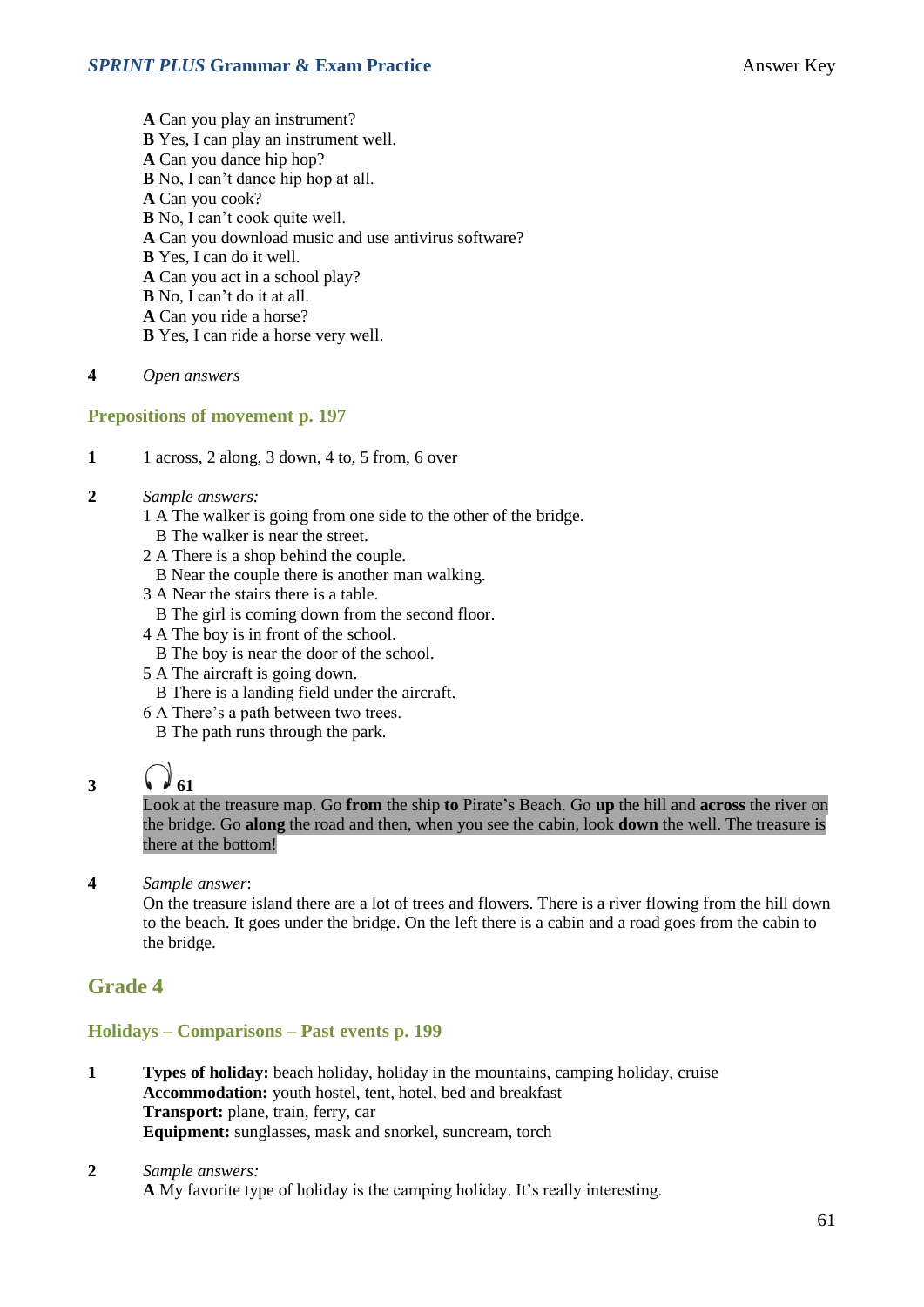**B** I don't like camping holiday, it's uncomfortable. I prefer a cruise, it is more comfortable.

- **A** I don't like cruises, I think they are boring and too expensive.
- **B** I also love beach holidays.
- **A** Me too, but I prefer a mountain holiday. It's less comfortable, but more relaxing.
- **B** I don't like beach holidays, I think they're stressful.
- **A** Yes, mountain holidays are more relaxing, and camping is good.
- **B** Yes, but I think it is dangerous. I prefer hotels and youth hostels.

**A** I don't like hotels because they are too expensive. And the plane is expensive too, so I always go on holiday by car or camper van.

#### **3** *Open answers*

**4** 1 visit, 2 eat, 3 go, 4 take, 5 buy, 6 go

5  $\binom{2}{1}$  62

My best holiday was last year. We went to the USA. I have an aunt and uncle in Washington D.C. and we stayed with them for two weeks and after that we went to Miami for a week. My aunt showed us lots of wonderful places. We visited the Jefferson Memorial, the Lincoln Memorial, the Smithsonian Museum, the Whitehouse and the Capitol building. I liked the Smithsonian Museum best.

One day we also visited New York on the train which was really interesting. We went on a bus tour and we also did a lot of shopping there. New York is exciting in the evening, there are so many lights.

In Miami, the weather was really beautiful and the food was delicious. I went to the beach and I took hundreds of photographs!

1 USA, 2 in Washington D.C., 3 Museum, 4 New York, 5 really beautiful, 6 took

**6** *Open answers*

#### **Shopping –** *going to* **future pp. 200-201**

**1** 1 bakery / baker's, 2 bookshop, 3 butcher's, 4 chemist's, 5 supermarket, 6 clothes shop 7 electronics and phone shop, 8 newsagent's, 9 florist's, 10 greengrocer's

### 2  $\binom{3}{4}$  63

| <b>Assistant</b> Good afternoon. Can I help you?                                   |
|------------------------------------------------------------------------------------|
| <b>Customer</b> Good afternoon. I would like to buy a red T-shirt.                 |
| <b>Assistant</b> What size do you want?                                            |
| <b>Customer</b> I want a medium, please.                                           |
| <b>Assistant</b> Here you are. Do you like it?                                     |
| <b>Customer</b> Yes, I do. <b>How much</b> is it?                                  |
| <b>Assistant</b> It's normally twelve pounds but there is a <b>discount</b> of £2. |
| <b>Customer</b> Good, only ten pounds! I'll take it.                               |
| <b>Assistant</b> How would you like to pay?                                        |
| Customer I'll pay in cash.                                                         |
| <b>Assistant</b> Here is your <b>change</b> . Thank you. Please, come again.       |
| <b>Customer</b> Thank you. Goodbye.                                                |

- **3** *Sample answers:*
	- **A** Good morning. Can I help you?
	- **B** Good morning. I would like to buy a mobile phone.
	- **A** What kind of mobile phone do you want?
	- **B** I want a touch-screen mobile phone.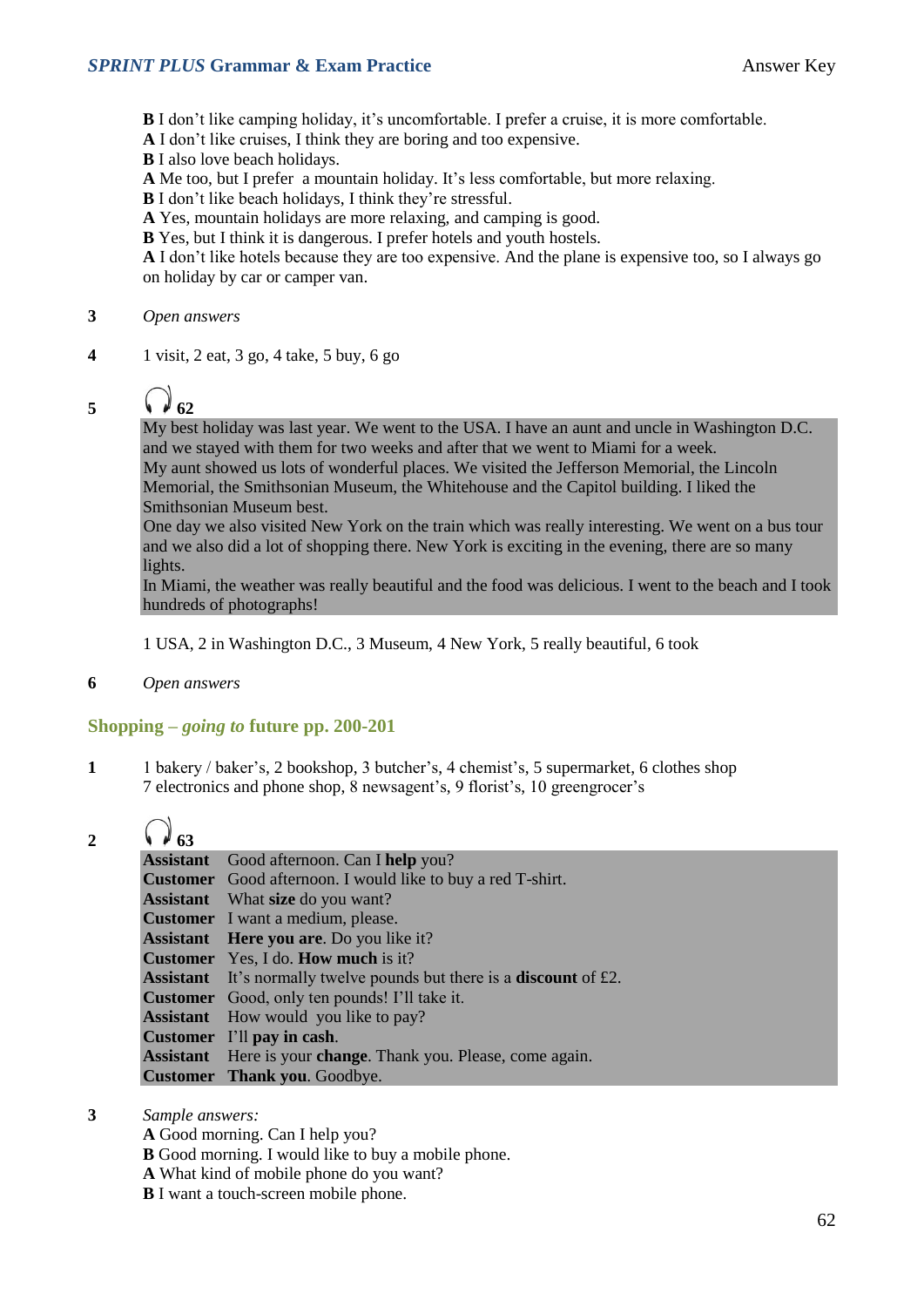- **A** This is the latest model, it has a lot of functions. **B** Does it take photos? **A** Yes of course, it has two cameras. **B** Perfect. How much does it cost? **A** It costs ₤200. **B** That's fine. I'll pay by credit card.
- **A** Here is your mobile phone. Thank you!
- **B** Thank you, goodbye.

#### **4** *Sample answers:*

- **A** I would like to buy a T-shirt for my birthday.
- **B** Which one do you like?
- **A** I like the Dolce Red, but it is the most expensive, ₤25!
- **B** Yes, but the colour is really nice. What about this?
- **A** The Cardon? It is the cheapest, only ₤15, but I don't like green T-shirts.
- **B** The Arman is nice too, and it costs £20.
- **A** Yes I like it, but I think the Dolce Red is the best one for me, it's perfect with my blue jeans!
- **5-7** *Open answers*

#### **Food – likes and dislikes pp. 202-203**

- **1** 1 ham, 2 fish and chips, 3 ice cream, 4 pizza, 5 pasta, 6 hamburger, 7 cheese, 8 salad, 9 apples 10 pears, 11 strawberries, 12 tea, 13 coffee, 14 milk, 15 water, 16 fruit juice, 17 rice, 18 biscuits, 19 chocolate cake, 20 roast beef
- **2** 1 likes, 2 cooking, 3 to drink, 4 to try, 5 to have, 6 making

### **3**  $\bigcirc$  64

|      | <b>Jude</b> Hey, Nicole. What's your favourite food?                                         |
|------|----------------------------------------------------------------------------------------------|
|      | <b>Nicole</b> I love pizza.                                                                  |
|      | <b>Jude</b> So, do I. I like Capricciosa.                                                    |
|      | <b>Nicole</b> I don't, because I hate olives.                                                |
|      | <b>Jude</b> How often to you eat pizza?                                                      |
|      | Nicole Normally twice a week. At school Wednesday lunchtime and often on Saturday evening at |
|      | the pizza restaurant opposite my house with my friends.                                      |
|      | <b>Jude</b> Lucky you. We never have pizza at school.                                        |
|      | <b>Nicole</b> I also love chicken and chips.                                                 |
| Jude | So do I. My grandmother makes it for us every Friday for dinner. It's my favourite meal.     |
|      |                                                                                              |

- 1 Nicole's favourite food is pizza.
- 2 She doesn't like pizza Capricciosa because she hates olives.
- 3 She normally hates pizza twice a week.
- 4 No, Jude doesn't have pizza at school.
- 5 Jude's favourite meal is chicken and chips.
- 6 His grandmother cooks it for him.
- **4** *Sample answers:*

1 pizza, ham, 2 fruit, pears, 3 coffee, milk, 4 apple, biscuits, 5 pasta, rice, 6 roast beef

**5-6** *Open answers*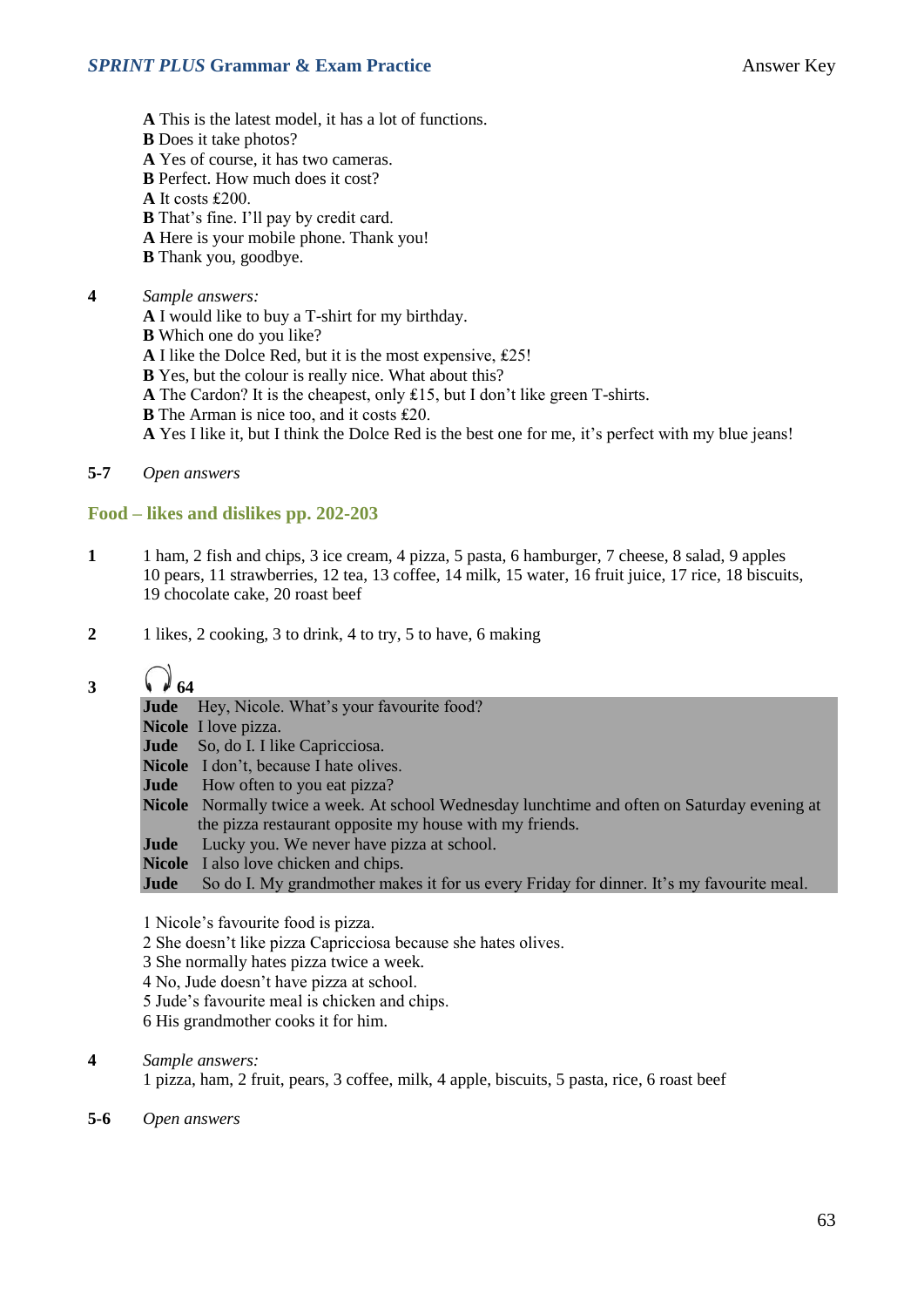#### **SPRINT PLUS Grammar & Exam Practice Answer Key Answer Key**

#### **Hobbies and sports – Adverbs of frequency p. 204**

- **1** Always, usually, often, sometimes, rarely, never
- **2 1 read:** books, magazines, an email, text messages, a blog, a webpage **2 go:** to the cinema, to the seaside, to the theatre **3 play:** monopoly, football, video games, table tennis, tennis, rugby, baseball, volleyball, basketball **4 write:** text messages, books, an email, a blog, a webpage **5 watch:** TV, a film, a DVD, a match **6 do:** a match, karate, swimming, windsurfing, gymnastics
- **3** *Sample answers:*
	- **A** How often do you go to the seaside?
	- **B** I never go to the seaside.
	- **A** Do you go to the theatre in the evening?
	- **B** I sometimes go to the theatre on Saturday evening.
	- **A** Do you usually play tennis?
	- **B** I play tennis twice a week.
	- **A** Do you always watch TV at night?
	- **B** Yes, I usually do it.
	- **A** Do you go swimming in the morning?
	- **B** Yes, I go swimming at least once a day.

Sara's favourite sport is swimming. She goes swimming at least once a day! She also plays tennis twice a week, she is really sporty! She never goes to the seaside, but sometimes she goes to the theatre on Saturday evening. Her favourite hobby is watching TV because she watches it every night.

# 4  $\sqrt{65}$

1 football, 2 tennis, 3 basketball, 4 swimming

**5** *Sample answer:*

You play this sport indoor, there are 5 players in each team. You need a ball and a basket. A match normally lasts 50 minutes. A famous athlete in this sport is Michael Jordan.

#### **School – Work – Talking about how you do things p. 205**

| $\mu$ 66        |                                                                          |
|-----------------|--------------------------------------------------------------------------|
| <b>Examiner</b> | What type of school do you go to?                                        |
| <b>Student</b>  | I go to a <b>middle</b> school.                                          |
| <b>Examiner</b> | What year are you in?                                                    |
| <b>Student</b>  | I'm in the second year.                                                  |
| <b>Examiner</b> | What are your <b>favourite</b> subjects?                                 |
| <b>Student</b>  | My favourite subjects are Maths, Italian, Spanish and English of course! |
| <b>Examiner</b> | What subjects are you going to study at your next school?                |
| <b>Student</b>  | I think I'll <b>study</b> foreign languages.                             |

- **2** *Open answers*
- **3** 1 teacher, 2 computer programmer, 3 tour guide, 4 journalist, 5 nurse, 6 farmer

#### **4** *Sample answers:*

- 1 I like helping people to learn. I'm going to become a teacher.
- 2 I like working with computers. I'm going to be a computer programmer.
- 3 I like the monuments of my city. I'm going to be a tour guide.